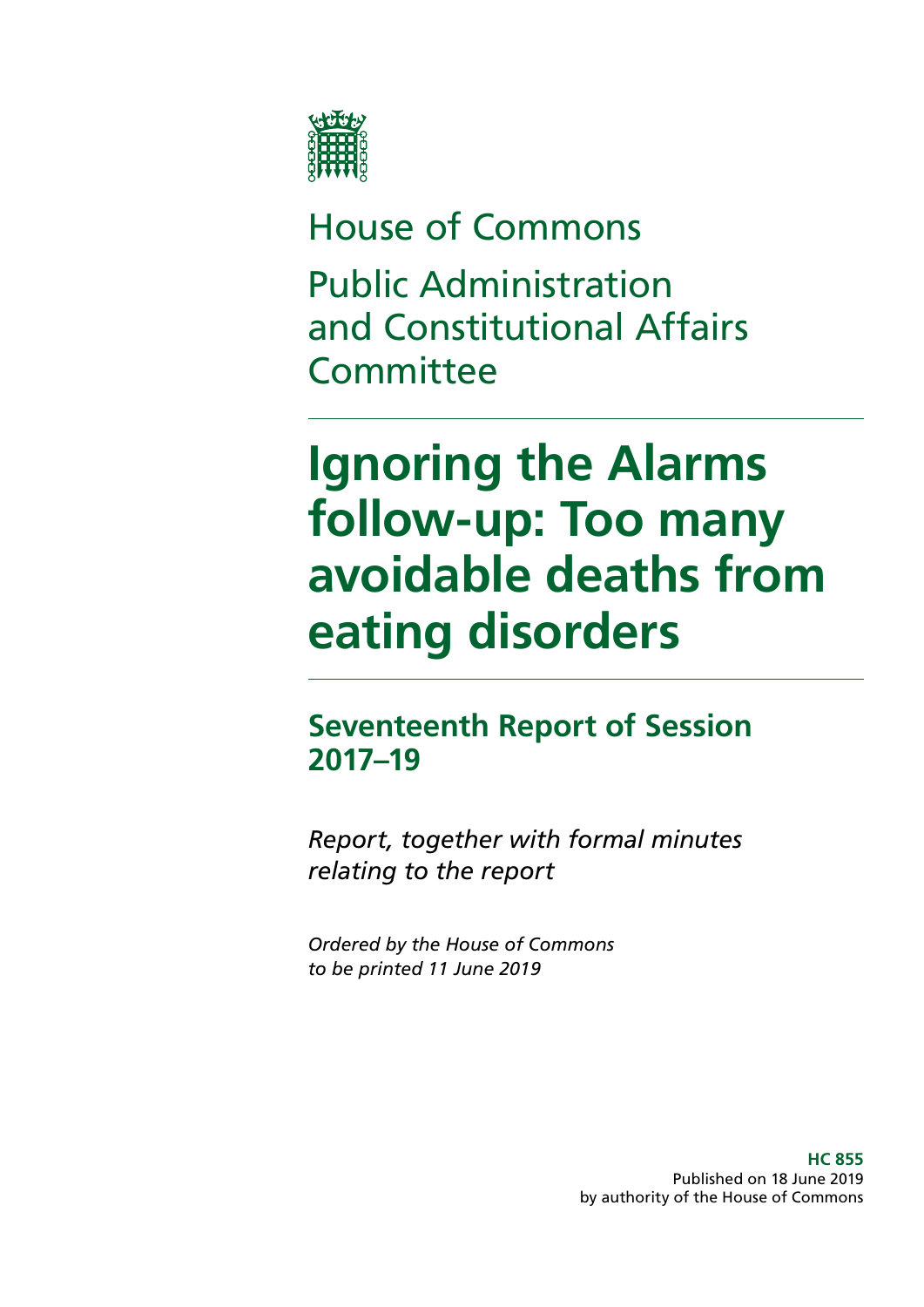### **Public Administration and Constitutional Affairs Committee**

The Public Administration and Constitutional Affairs Committee is appointed by the House of Commons to examine the reports of the Parliamentary Commissioner for Administration and the Health Service Commissioner for England, which are laid before this House, and matters in connection therewith; to consider matters relating to the quality and standards of administration provided by civil service departments, and other matters relating to the civil service; and to consider constitutional affairs.

#### **Current membership**

[Sir Bernard Jenkin MP](https://www.parliament.uk/biographies/commons/mr-bernard-jenkin/40) (*Conservative, Harwich and North Essex*) (Chair) [Ronnie Cowan MP](https://www.parliament.uk/biographies/commons/ronnie-cowan/4465) (*Scottish National Party, Inverclyde*) [Mr Marcus Fysh MP](https://www.parliament.uk/biographies/commons/mr-marcus-fysh/4446) (*Conservative, Yeovil*) [Dame Cheryl Gillan MP](https://www.parliament.uk/biographies/commons/mrs-cheryl-gillan/18) (*Conservative, Chesham and Amersham*) [Kelvin Hopkins MP](https://www.parliament.uk/biographies/commons/kelvin-hopkins/2) (*Independent, Luton North*) [Dr Rupa Huq MP](https://www.parliament.uk/biographies/commons/dr-rupa-huq/4511) (*Labour, Ealing Central and Acton*) [Mr David Jones MP](https://www.parliament.uk/biographies/commons/david-jones/1502) (*Conservative, Clwyd West*) [David Morris MP](https://www.parliament.uk/biographies/commons/david-morris/4135) (*Conservative, Morecambe and Lunesdale*) [Tulip Siddiq MP](https://www.parliament.uk/biographies/commons/tulip-siddiq/4518) (*Labour, Hampstead and Kilburn*) [Eleanor Smith MP](https://www.parliament.uk/biographies/commons/eleanor-smith/4609) *(Labour, Wolverhampton South West)*

#### **Powers**

The committee is a select committee, the powers of which are set out in House of Commons Standing Orders, principally in SO No 146. These are available on the internet via [www.parliament.uk](http://www.parliament.uk).

#### **Publication**

© Parliamentary Copyright House of Commons 2019. This publication may be reproduced under the terms of the Open Parliament Licence, which is published at [www.parliament.uk/copyright](http://www.parliament.uk/copyright)

Committee reports are published on the Committee's website at [www.parliament.uk/pacac](https://www.parliament.uk/business/committees/committees-a-z/commons-select/public-administration-and-constitutional-affairs-committee/) and in print by Order of the House.

Evidence relating to this report is published on the [inquiry publications page](https://www.parliament.uk/business/committees/committees-a-z/commons-select/public-administration-and-constitutional-affairs-committee/inquiries/parliament-2017/phso-ignoring-alarms-inquiry-17-19/publications/) of the Committee's website.

#### **Committee staff**

The current staff of the Committee are Libby Kurien and Dr Sarah Thatcher (Clerks), Jonathan Whiffing (Second Clerk), Dr Patrick Thomas, Dr Philip Larkin, James Comer and Moonisah Iqbal (Committee Specialists), Gabrielle Hill (Senior Committee Assistant), Iwona Hankin (Committee Assistant), Ben Shave and Nina Foster (Media Officers), and Robert Baldry (Senior Engagement Officer).

#### **Contacts**

All correspondence should be addressed to the Clerk of the Public Administration and Constitutional Affairs Committee, House of Commons, London SW1A 0AA. The telephone number for general enquiries is 020 7219 3268; the Committee's email address is [pacac@parliament.uk.](mailto:pacac%40parliament.uk?subject=)

You can follow the Committee on Twitter using [@CommonsPACAC](https://twitter.com/CommonsPACAC)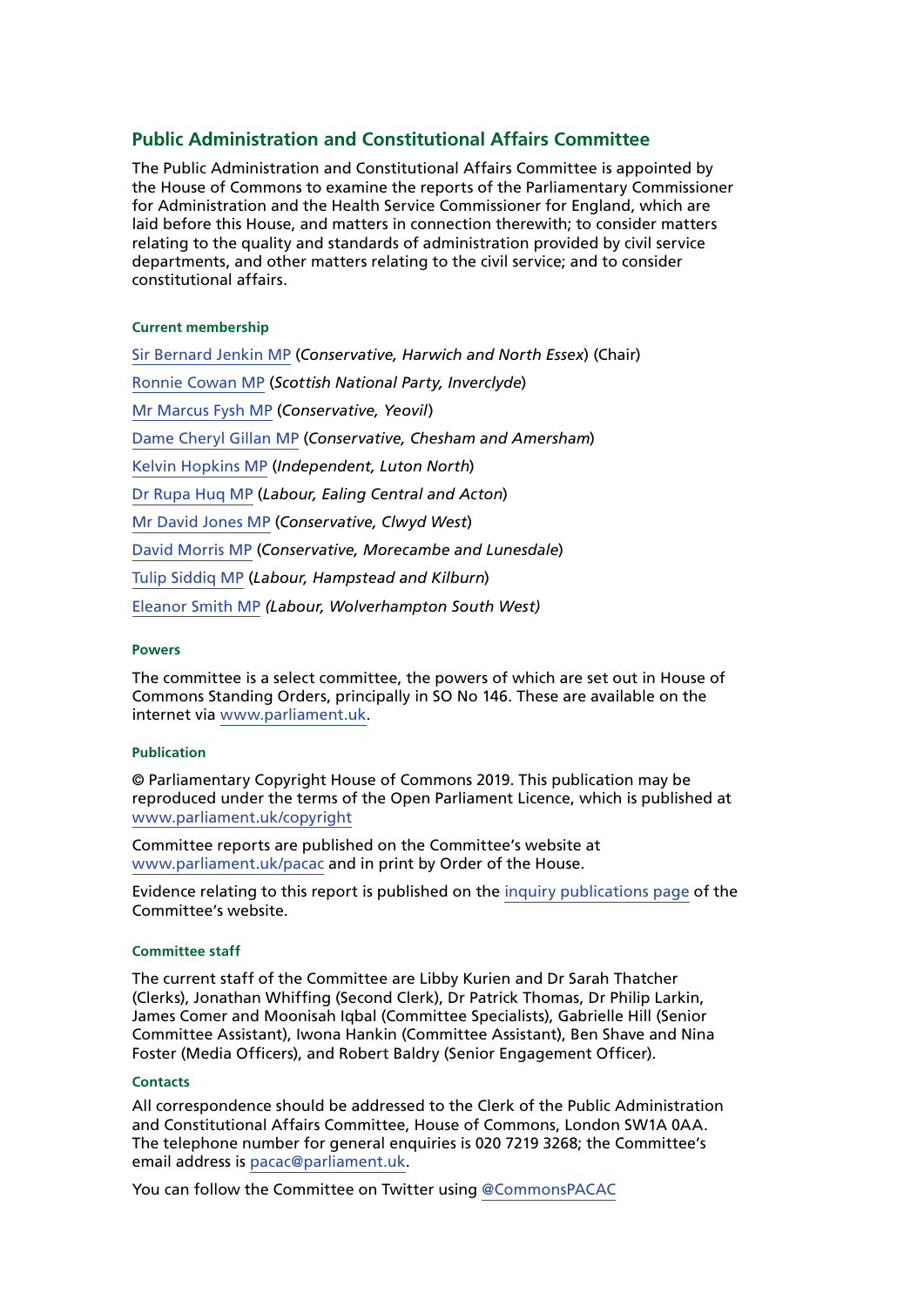# **Contents**

|   | <b>Summary</b>                                                                                     |    |
|---|----------------------------------------------------------------------------------------------------|----|
| 1 | <b>Introduction: The PHSO report and our inquiry</b>                                               | 4  |
|   | Ignoring the Alarms                                                                                | 4  |
|   | The Ombudsman and our inquiry                                                                      | 5  |
| 2 | Training of doctors and other medical professionals                                                | 6  |
|   | Background to the recommendation                                                                   | 6  |
|   | Progress made on the recommendation                                                                | 8  |
|   | The General Medical Council's review                                                               | 8  |
|   | The MARSIPAN guidelines                                                                            | 11 |
| 3 | The quality and availability of adult services, and the transition from<br>child to adult services | 13 |
|   | Background to the recommendation                                                                   | 13 |
|   | Progress made on the recommendation                                                                | 14 |
|   | Prevalence of eating disorders                                                                     | 18 |
| 4 | <b>Coordination of services</b>                                                                    | 20 |
|   | Background to the recommendation                                                                   | 20 |
|   | Progress on the recommendation                                                                     | 20 |
| 5 | Using training to address gaps in provision of eating disorder specialists                         | 22 |
|   | Background to the recommendation                                                                   | 22 |
|   | Progress on the recommendation                                                                     | 22 |
| 6 | Improving investigation and learning, in particular from serious incident<br>investigations        | 25 |
|   | Background to the recommendation                                                                   | 25 |
|   | Progress on the recommendation                                                                     | 25 |
|   | <b>Health Service Safety Investigations</b>                                                        | 27 |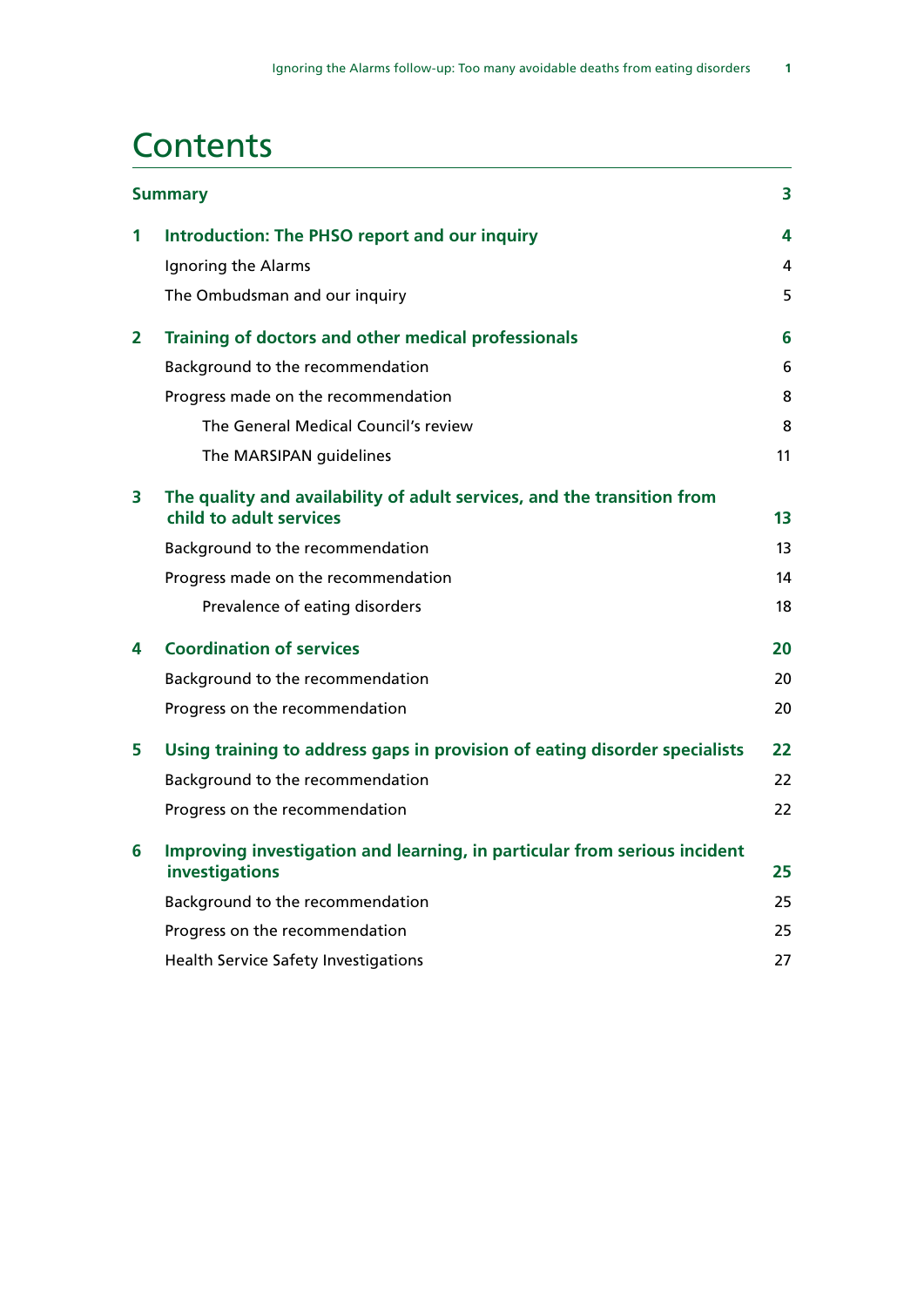| <b>Final conclusions and recommendations</b><br>$\mathbf{7}$     | 29 |
|------------------------------------------------------------------|----|
| <b>Conclusions and recommendations</b>                           | 31 |
| <b>Formal minutes</b>                                            | 35 |
| <b>Witnesses</b>                                                 | 36 |
| <b>Published written evidence</b>                                | 37 |
| List of Reports from the Committee during the current Parliament | 38 |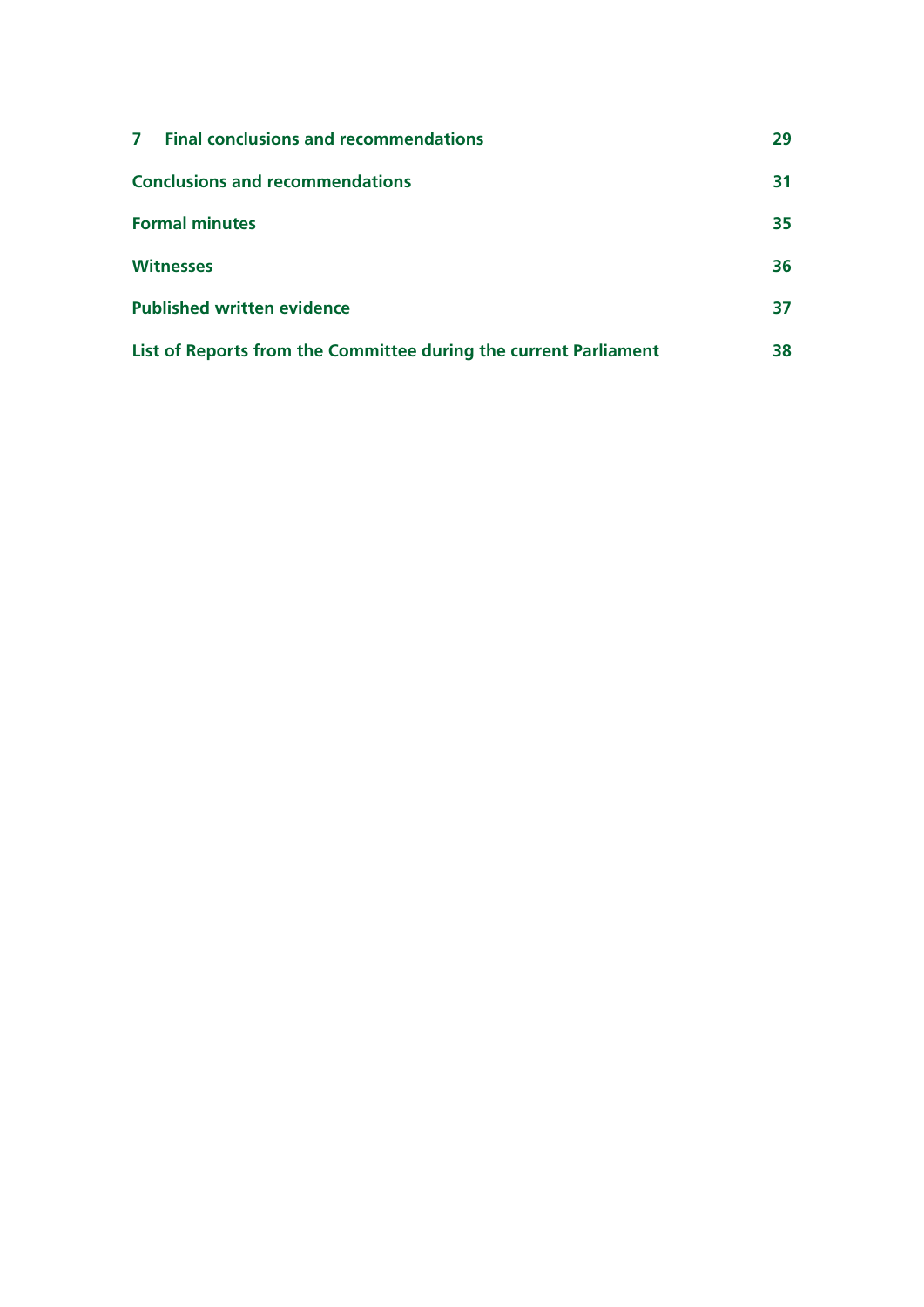# <span id="page-4-0"></span>Summary

In December 2017, the Parliamentary and Health Service Ombudsman (PHSO) presented to Parliament a report entitled Ignoring the Alarms: How NHS eating disorder services are failing patients, which was published following the PHSO's investigations into the case of the death of Averil Hart (aged 19) and two others (Miss B and Miss E).

The report made five wider recommendations relating to: the training of doctors and other medical professionals; the quality and availability of adult services, and the transition from child to adult services; improving coordination when more than one service is involved; using training to address gaps in provision of eating disorder specialists; and improving investigation and learning, in particular from serious incident investigations.

The purpose of our inquiry was to examine what progress had been made on each of the PHSO's recommendations. While we welcome the steps a number of organisations have taken in response to the PHSO's report, we have concluded that further action needs to be taken under each of the report's recommendations.

We found there is a serious lack of training for doctors about eating disorders and recommend that the General Medical Council use its influence to ensure medical schools improve outcomes in relation to eating disorders.

We also find the lack of precise information about the prevalence of eating disorders to be shocking, given claims up to 1.25 million may have eating disorders. As a matter of urgency NHS England should commission a national population-based study to properly assess how many people have an eating disorder.

We believe the Minister and the Department for Health and Social Care can play a leadership role in ensuring progress against the PHSO's recommendations. We have therefore asked the Government, in its response to our report, to produce a timeline against each of the PHSO's recommendations; what steps have been taken, what further steps will be taken under each recommendation and what funding will be allocated for those actions, with deadlines and responsible owners listed.

Due to the ongoing inquest into Averil Hart's death we have confined our inquiry to the wider recommendations, out of observance of the House's *sub judice* rule. Once proceedings relating to that have finished, we will consider the PHSO's investigation in greater detail. As part of that work, we will return to examine progress against the five wider recommendations.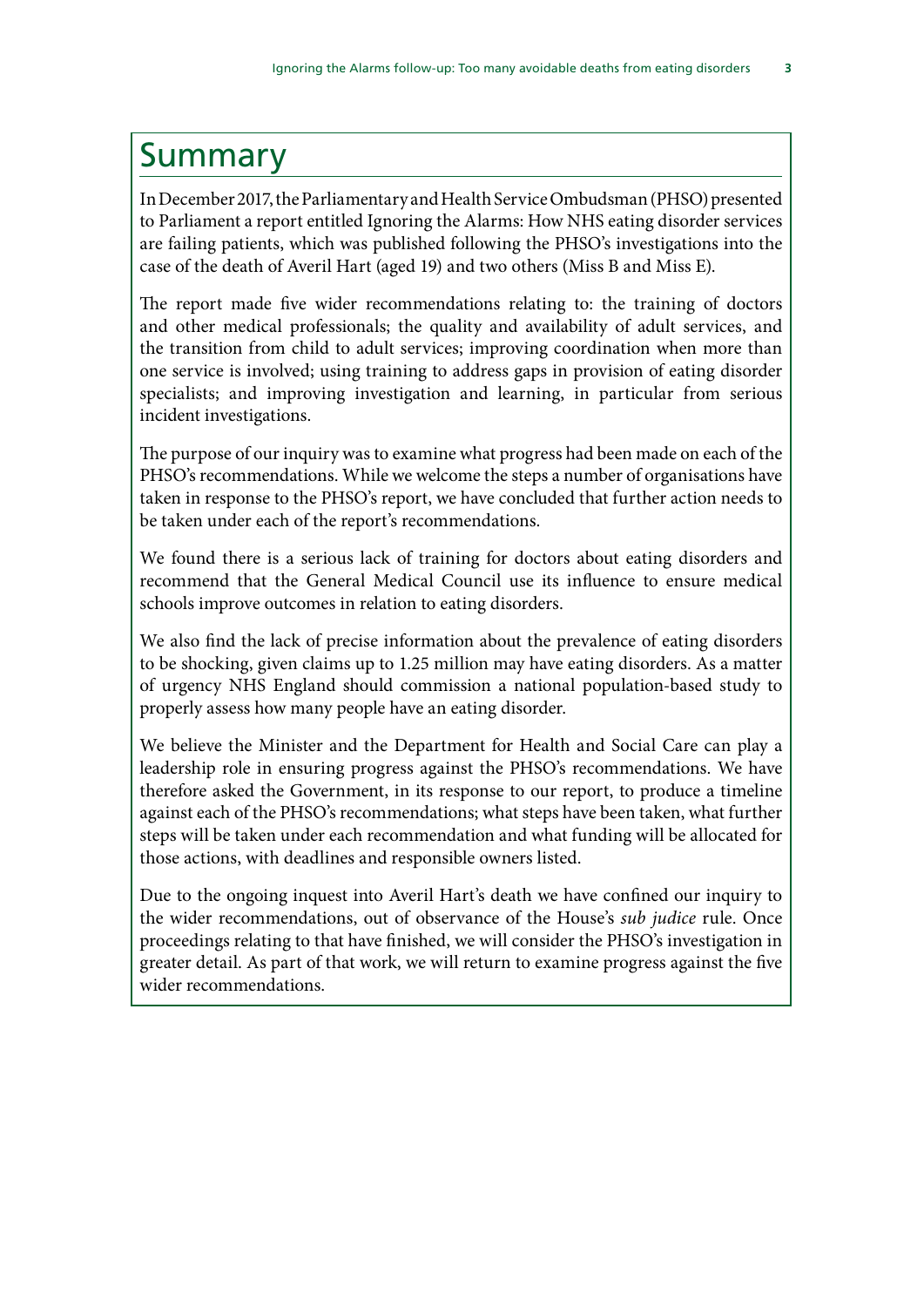# <span id="page-5-0"></span>**1** Introduction: The PHSO report and our inquiry

## **Ignoring the Alarms**

1. One estimate of the numbers of people with eating disorders in the UK is between  $600,000$  and  $725,000$ .<sup>1</sup> An alternative estimate suggests the figure is 1.25 million.<sup>2</sup> Regardless of precise figures, it has been suggested that eating disorders may be one of the most common mental health problems.<sup>3</sup> Accordingly the provision of effective treatment and services for people who have an eating disorder is a serious matter for society.

2. In December 2017, the Parliamentary and Health Service Ombudsman presented to Parliament a report entitled *Ignoring the Alarms: How NHS eating disorder services are failing patients* ("the report").4 The report was published following the PHSO's investigations into the case of the death of Averil Hart (aged 19) and two others (Miss B and Miss E). The report's conclusions were as serious as the title suggested. The investigation into Averil's death found that:

- several NHS organisations missed opportunities to prevent Averil's deterioration which led to her hospital admission;
- there was inadequate coordination planning of Averil's care;
- there were failures in two acute trusts when she was seriously ill; and
- there were failures in the handling of the family's complaints about the circumstances of her death.

3. The report found that these failures were not unique to Averil's case and concluded that "there were serious issues that required national attention."5

4. The PHSO's report listed five wider recommendations which broadly highlighted five key areas for improvement:

- training of doctors and other medical professionals;
- the quality and availability of adult services, and the transition from child to adult services;
- improving coordination when more than one service is involved;
- using training to address gaps in provision of eating disorder specialists; and
- improving investigation and learning, in particular from serious incident investigations.

<sup>1</sup> Department of Health and Social Care, Health Education England and the National Institute for Care Excellence, [IDF0017](http://data.parliament.uk/writtenevidence/committeeevidence.svc/evidencedocument/public-administration-and-constitutional-affairs-committee/phso-report-ignoring-the-alarms-how-nhs-eating-disorders-services-are-failing-patients/written/101725.pdf)

<sup>2</sup> <https://www.beateatingdisorders.org.uk/how-many-people-eating-disorder-uk>

 $\overline{3}$   $\overline{Q95}$  $\overline{Q95}$  $\overline{Q95}$ 

<sup>4</sup> [Ignoring the Alarms: How NHS eating disorder service are failing patients,](https://www.ombudsman.org.uk/sites/default/files/page/ACCESSIBILE%20PDF%20-%20Anorexia%20Report.pdf) Parliamentary and Health Service Ombudsman, December 2017, HC 634. The report was presented to Parliament pursuant to Section 14(4) of the Health Service Commissioners Act 1993.

<sup>5</sup> [Ignoring the Alarms: How NHS eating disorder service are failing patients,](https://www.ombudsman.org.uk/sites/default/files/page/ACCESSIBILE%20PDF%20-%20Anorexia%20Report.pdf) Parliamentary and Health Service Ombudsman, December 2017, HC634, p 2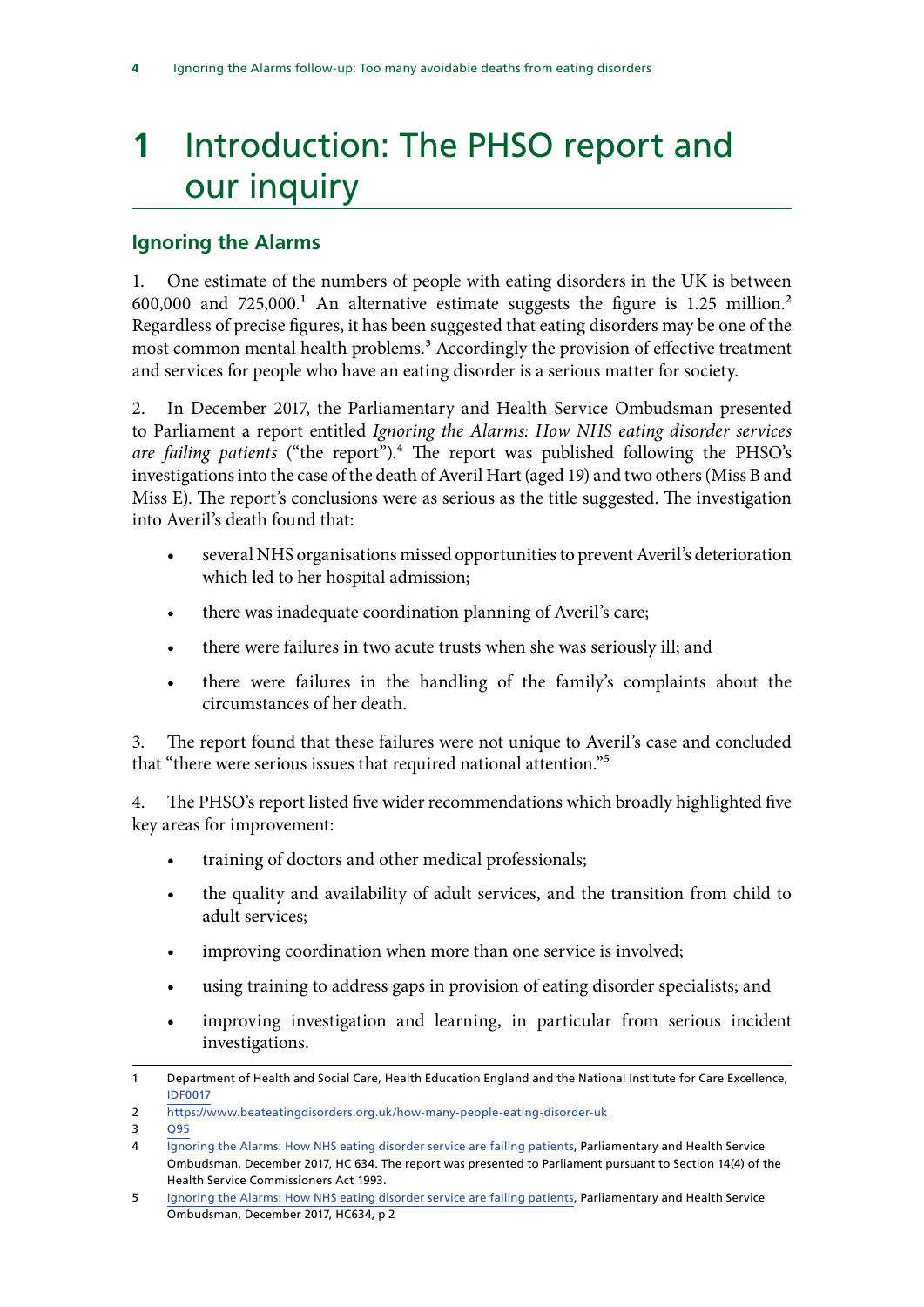## <span id="page-6-0"></span>**The Ombudsman and our inquiry**

5. The Parliamentary and Health Service Ombudsman (PHSO, or 'the Ombudsman') is independent of the Government, the NHS and Parliament. It reports to Parliament and is accountable to the Public Administration and Constitutional Affairs Committee (PACAC), which scrutinises its reports, and the overall performance of the PHSO and for its use of resources. PACAC usually holds an annual evidence session based on the PHSO annual report and accounts. The Ombudsman can lay reports before Parliament, often to highlight cases that he feels raise issues of wider concern. *Ignoring the Alarms* was one such report.

6. We launched this inquiry to highlight the report's findings and investigate what progress had been made in implementing the PHSO's recommendations. To respect the House's *sub-judice* resolution, we have only considered the report's wider recommendations, as the inquest in the case of Averil Hart has not yet been concluded.

7. For this inquiry we received 17 pieces of written evidence. Due to the sensitivities involved and with the agreement of the witness, we have not published one of the submissions we received. We also held an evidence session, hearing from:

- The charity, Beat Eating Disorders ("Beat"), and the Faculty of Eating Disorders of the Royal College of Psychiatrists;
- Health Education England and the General Medical Council; and
- NHS Improvement and NHS England, and The Minister for Mental Health, Jackie Doyle-Price MP.

8. We also held an informal seminar on 6 June with people who had lived experience of having, or being carers for people who have, a variety of eating disorders to better understand their experiences. We are grateful to everyone who supported our inquiry.

9. If you are affected by any of the issues raised in this report or are looking for support with an eating disorder, one provider of such support is Beat: [https://www.](https://www.beateatingdisorders.org.uk/support-services) [beateatingdisorders.org.uk/support-services.](https://www.beateatingdisorders.org.uk/support-services)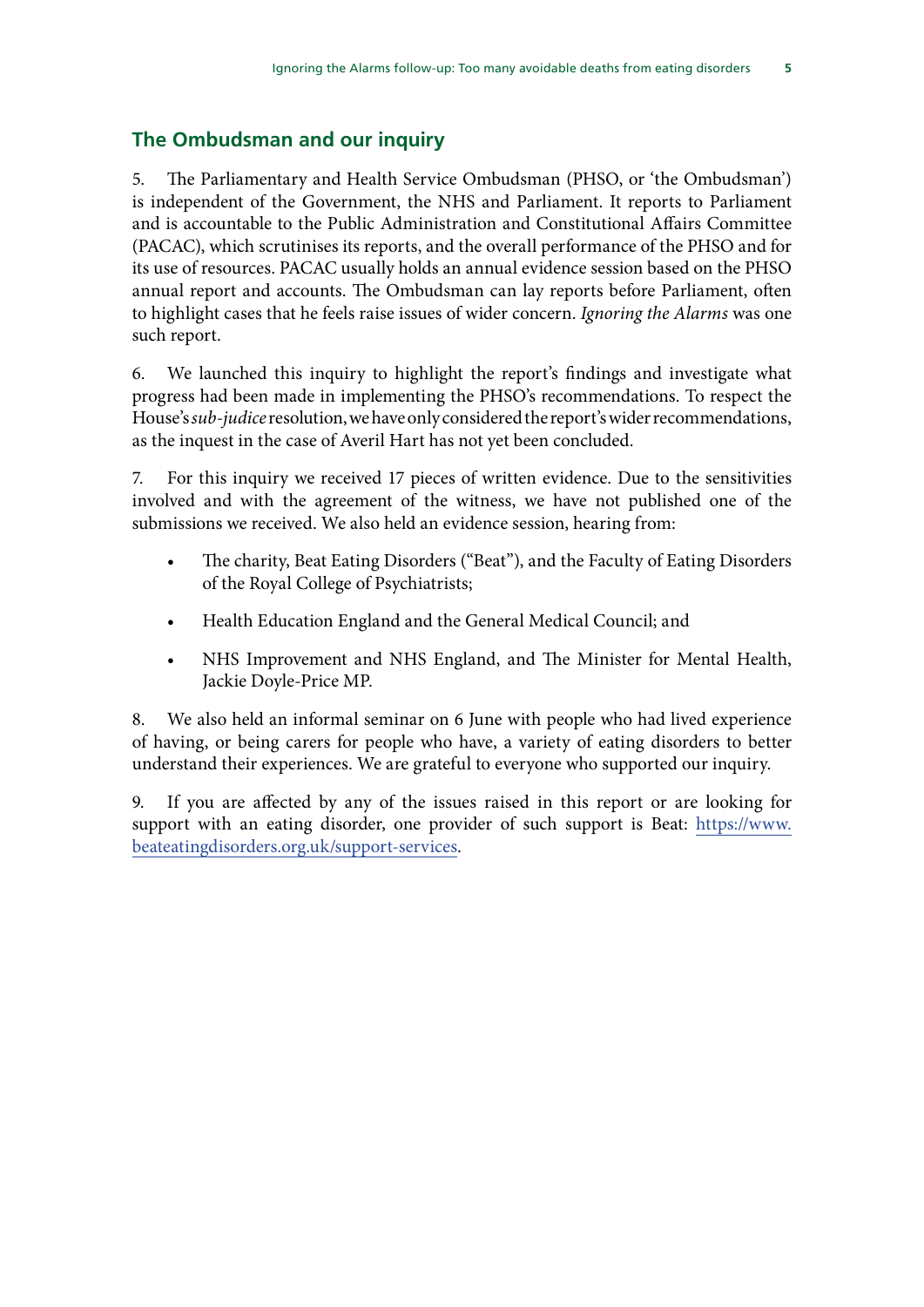# <span id="page-7-0"></span>**2** Training of doctors and other medical professionals

#### **Box 1: PHSO Recommendation One**

The General Medical Council (GMC) should conduct a review of training for all junior doctors on eating disorders.

Source: [Ignoring the Alarms: How NHS eating disorder service are failing patients,](https://www.ombudsman.org.uk/sites/default/files/page/ACCESSIBILE%20PDF%20-%20Anorexia%20Report.pdf) Parliamentary and Health Service Ombudsman, December 2017, p 15

### **Background to the recommendation**

10. The PHSO's report described how training for doctors on the serious and complex subject of eating disorders is limited "to just a few hours".<sup>6</sup> GPs are often the first port of call for people with eating disorders seeking help and therefore "should be equipped with enough knowledge of the illness to know what steps to take next, including when and where to refer a patient to another service."7 The report continued that medical professionals in acute settings needed to understand both "the nature of anorexia nervosa and the behaviours that sufferers may display."8

11. In written evidence to this inquiry the PHSO said that the amount of training received by most doctors was "not enough" and repeated the point about GP training in particular:

> GPs, often the first port of call for people with eating disorders who seek help, should be equipped with enough knowledge of the illness to know what steps to take next, including when and where to refer a patient to another service.<sup>9</sup>

The lack of training that doctors receive in medical schools about eating disorders was a consistent theme in the evidence to this inquiry. A study published in 2018 found that less than two hours is spent on eating disorder teaching in medical schools and that "Postgraduate training adds little more, with the exception of child and adolescent psychiatry" and concluded "given the risk of mortality and multimorbidity associated with these disorders this needs to be urgently reviewed to improve patient safety."<sup>10</sup>

12. Beat carried out surveys in 2017 and 2018 of medical schools and junior doctors. Their written evidence reported some stark comments from respondents:

> *Extremely limited education on ED [eating disorders] during medical school. No training whatsoever as a junior doctor* (Junior Doctor: Foundation Year 2, 2017).

- 7 [Ibid](https://www.ombudsman.org.uk/sites/default/files/page/ACCESSIBILE%20PDF%20-%20Anorexia%20Report.pdf)
- 8 [Ibid](https://hopuk.sharepoint.com/sites/hcc-PACAC/Papers/Medical%20professionals%20in)

<sup>6</sup> [Ignoring the Alarms: How NHS eating disorder service are failing patients,](https://www.ombudsman.org.uk/sites/default/files/page/ACCESSIBILE%20PDF%20-%20Anorexia%20Report.pdf) Parliamentary and Health Service Ombudsman, December 2017, p 15

<sup>9</sup> Parliamentary and Health Service Ombudsman, [IDF0010](http://data.parliament.uk/writtenevidence/committeeevidence.svc/evidencedocument/public-administration-and-constitutional-affairs-committee/phso-report-ignoring-the-alarms-how-nhs-eating-disorders-services-are-failing-patients/written/101322.pdf)

<sup>10</sup> [Does UK medical education provide doctors with sufficient skills and knowledge to manage patients with eating](https://pmj.bmj.com/content/94/1113/374.long)  [disorders safely?](https://pmj.bmj.com/content/94/1113/374.long), Ayton A, Ibrahim A, Postgraduate Medical Journal 2018;94:374–380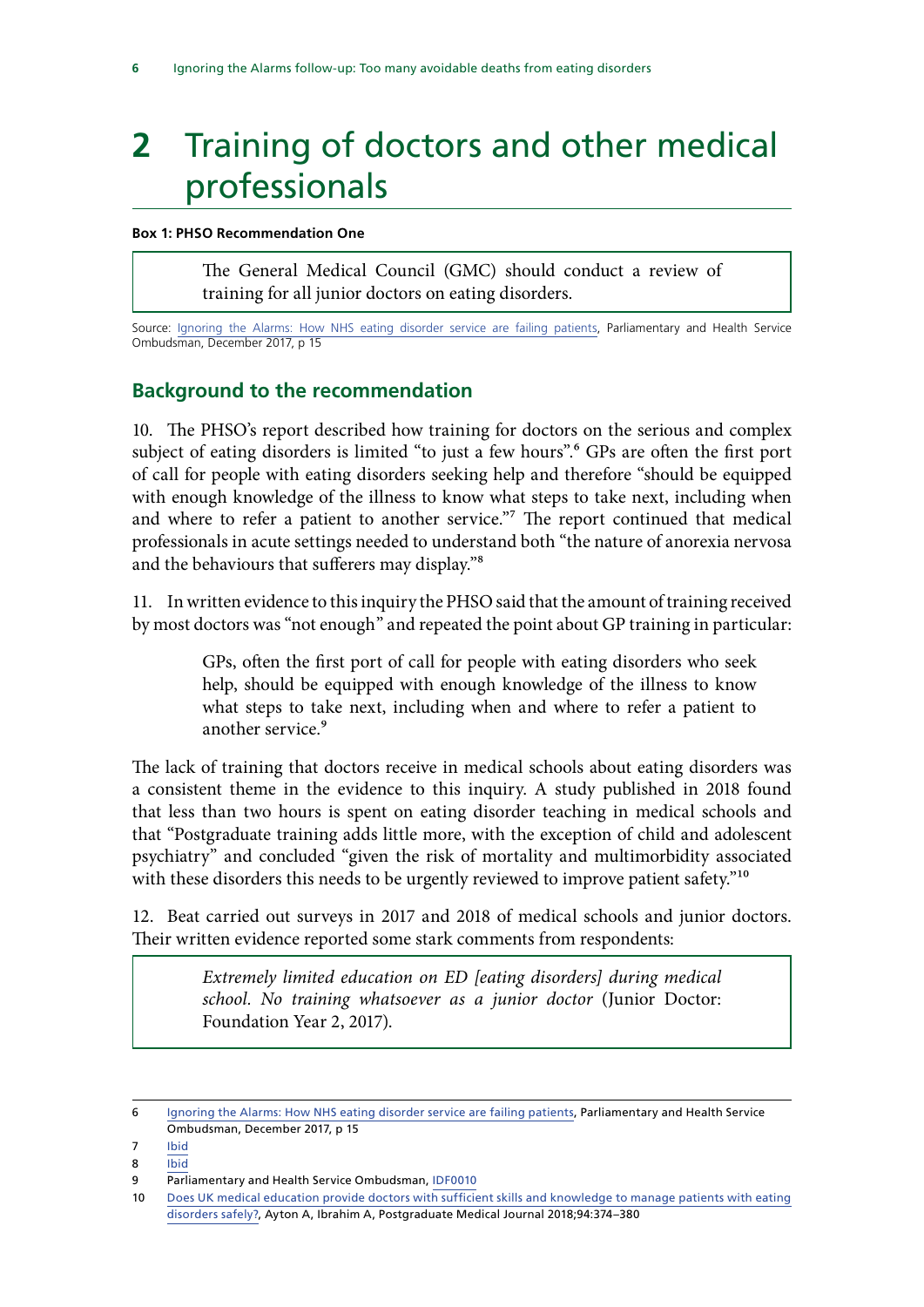*We have been told about eating disorders briefly in one lecture I believe, along with other disorders like body dysmorphic disorder. We weren't told who to refer these patients on to.* (Year 5 student, 2017).

*I have encountered a number of problematic, stereotypical opinions of patients with eating disorders being spread through medical training and have not felt comfortable countering these. Additionally I have found myself having to educate my fellow students about different aspects of eating disorders because of a lack of education from our tutors, which I feel is inappropriate.* (Year 4 student, 2018).

*The theory is adequately covered but [we] don't get any clinical skills experience so that would be useful* (Year 4 student, 2018).

Source: Beat [IDF0012](http://data.parliament.uk/writtenevidence/committeeevidence.svc/evidencedocument/public-administration-and-constitutional-affairs-committee/phso-report-ignoring-the-alarms-how-nhs-eating-disorders-services-are-failing-patients/written/101346.pdf)

13. Miss Hope Virgo, the leader of the #DumpTheScales campaign, told us that many clinicians were still using BMI to determine whether people could access treatment and support.<sup>11</sup> This is contrary to NICE guidelines that recommend not using single measures such as "BMI or duration of illness to determine whether to offer treatment for an eating disorder."12 The Eating Disorders Health Integration Team in Bristol echoed this, telling us that in relation to young people with eating disorders, GPs were overly reliant on low BMI as an indicator of an eating disorder.<sup>13</sup> This point of over reliance on BMI was further raised in the discussions we had in our informal seminar, attendees likened gating treatment for eating disorders behind BMI as akin to suggesting a cancer patient should not receive treatment until the cancer had spread throughout their body.

14. In the report, the PHSO stated "The failure of staff in both Averil's and Miss E's case to recognise the nature of their illness and seek appropriate advice about treatment could have been easily remedied with some additional training and awareness of the relevant guidance."14 Rethink Mental Illness argued there should be greater training for all junior doctors on eating disorders<sup>15</sup> and Family Mental Wealth suggested that adequate learning about eating disorders should be made a mandatory part of medical education within medical schools and subsequent continuing professional development.<sup>16</sup> In the informal seminar we heard the stark example of a GP who was concerned that a person with an eating disorder may die but believed they "could not section them because they were not suffering from a mental illness". This example demonstrates that some GPs do not appreciate that an eating disorder is a mental illness.

15. Attendees to our informal seminar also told us about how, in their experience, some GPs had used triggering language when discussing their condition with them, such as suggesting another patient was more deserving of treatment because they were thinner. This suggests GPs need more training not just on recognising eating disorders but also in how they communicate with people who have eating disorders.

<sup>11</sup> Miss Hope Virgo, [IDF0005](http://data.parliament.uk/writtenevidence/committeeevidence.svc/evidencedocument/public-administration-and-constitutional-affairs-committee/phso-report-ignoring-the-alarms-how-nhs-eating-disorders-services-are-failing-patients/written/100955.pdf)

<sup>12</sup> Eating disorders: recognition and treatment, para 1.2.8, NICE guideline [NG69]

<sup>13</sup> Eating Disorders Health Integration Team, [IDF0008](http://data.parliament.uk/writtenevidence/committeeevidence.svc/evidencedocument/public-administration-and-constitutional-affairs-committee/phso-report-ignoring-the-alarms-how-nhs-eating-disorders-services-are-failing-patients/written/101277.pdf)

<sup>14</sup> Ignoring the Alarm[s: How NHS eating disorder service are failing patients,](https://www.ombudsman.org.uk/sites/default/files/page/ACCESSIBILE%20PDF%20-%20Anorexia%20Report.pdf) Parliamentary and Health Service Ombudsman, December 2017, p 15

<sup>15</sup> Rethink Mental Illness, [IDF0003](http://data.parliament.uk/writtenevidence/committeeevidence.svc/evidencedocument/public-administration-and-constitutional-affairs-committee/phso-report-ignoring-the-alarms-how-nhs-eating-disorders-services-are-failing-patients/written/99768.pdf)

<sup>16</sup> Family Mental Wealth, [IDF0004](http://data.parliament.uk/writtenevidence/committeeevidence.svc/evidencedocument/public-administration-and-constitutional-affairs-committee/phso-report-ignoring-the-alarms-how-nhs-eating-disorders-services-are-failing-patients/written/100909.pdf)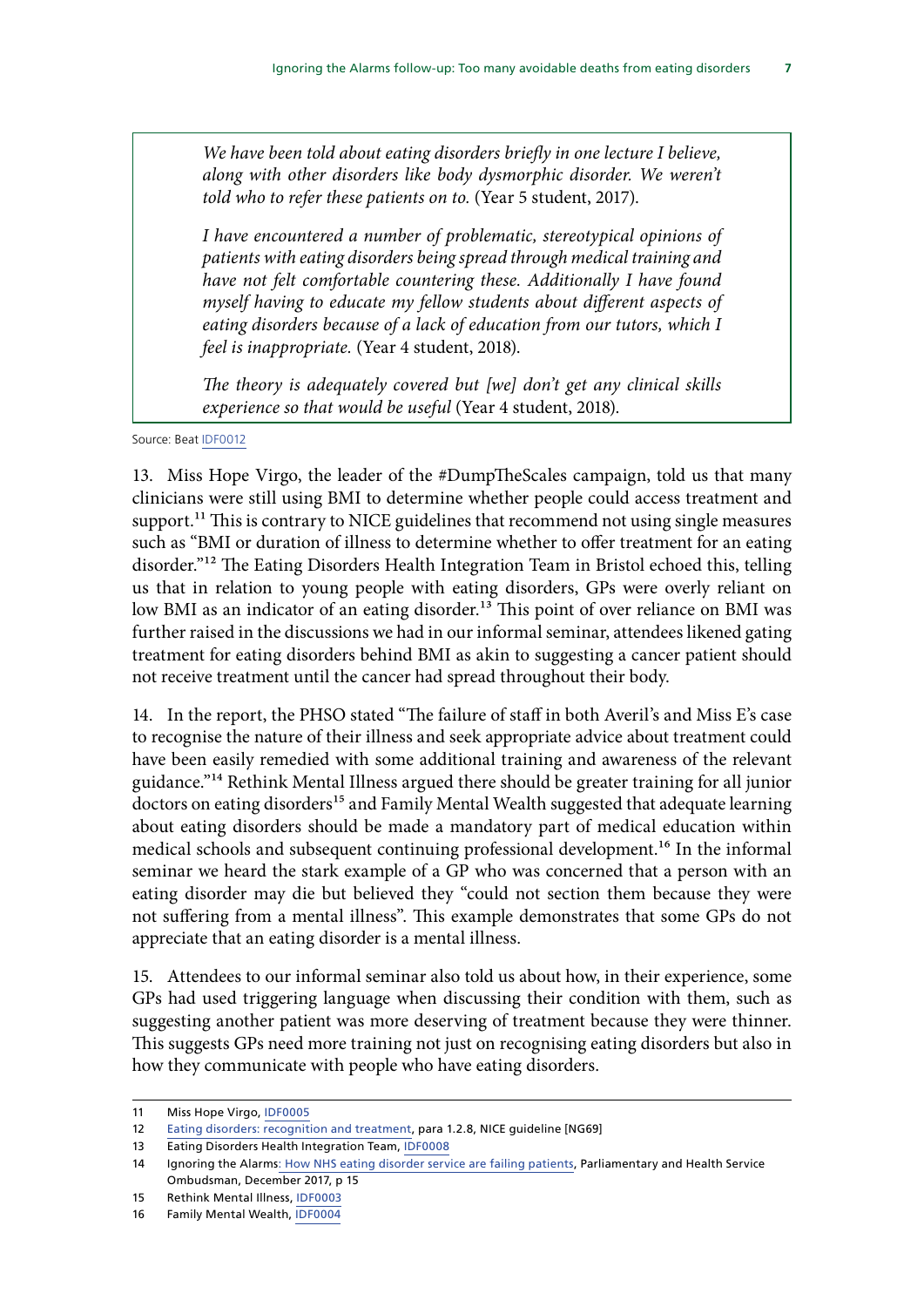<span id="page-9-0"></span>16. **We conclude that there is a serious lack of training for doctors about eating disorders and the treatment of eating disorder patients, as evidenced, for example, by GPs relying on BMI as a sole indicator of whether people can access treatment for eating disorders, contrary to published guidance. This is particularly important because preventing patients from receiving treatment for eating disorders by reference to single measures such as BMI prevents the access to early treatment which can help prevent a patient from becoming seriously ill. While the number of hours spent in training does not on its own determine the competence of clinicians, two hours of training on such a complicated topic is insufficient.**

### **Progress made on the recommendation**

#### *The General Medical Council's review*

17. The General Medical Council (GMC) said in their evidence that it was unable to undertake the review envisaged by the PHSO because it is limited by the scope of its powers afforded by the Medical Act 1983. Its role is purely one of oversight and it does not write curricula.<sup>17</sup> It could not, for example, prescribe the number of hours of teaching on a subject or the precise nature of that teaching. Instead its powers are limited to quality assuring the medical schools against broader educational skills, knowledge and outcomes they expect undergraduate medical students to achieve.<sup>18</sup>

18. Individual medical schools and other training establishments set their own curriculum. For undergraduate education, the GMC set the outcomes which UK graduates must meet for entry to the medical register, and this includes several specified practical procedures. The GMC said:

> The outcomes that we set are, by definition, broad in nature. We do not believe it would be practical for us to include all possible presentations or conditions that a newly qualified doctor could expect to encounter.<sup>19</sup>

19. The GMC approves curricula for the Foundation Programme, a two-year programme all graduate doctors are required to undertake to achieve full GMC registration. The curriculum for the Foundation programme is set by the Academy of Medical Royal Colleges (AoMRC) and the GMC's regulatory role is to approve that curriculum. This approval is not subject to the inclusion of specific content but rather the GMC sets "out a process that the AoMRC should follow to ensure that appropriate consultation is undertaken and appropriate medical expertise is brought to bear in its development."<sup>20</sup>

20. Following completion of the foundation programme, a doctor may elect to pursue a specialist field. The GMC explained that there are 65 recognised medical specialities in the UK, each of which has a specific curriculum. These curricula are formulated by 25 medical royal colleges and faculties.<sup>21</sup> Under Sections 34H-34M of the Medical Act 1983, the GMC has powers to approve these curricula as well as the assessment systems attached

- 18 [Ibid](http://data.parliament.uk/writtenevidence/committeeevidence.svc/evidencedocument/public-administration-and-constitutional-affairs-committee/phso-report-ignoring-the-alarms-how-nhs-eating-disorders-services-are-failing-patients/written/101523.pdf)
- 19 [Ibid](http://data.parliament.uk/writtenevidence/committeeevidence.svc/evidencedocument/public-administration-and-constitutional-affairs-committee/phso-report-ignoring-the-alarms-how-nhs-eating-disorders-services-are-failing-patients/written/101523.pdf)

21 [Ibid](http://data.parliament.uk/writtenevidence/committeeevidence.svc/evidencedocument/public-administration-and-constitutional-affairs-committee/phso-report-ignoring-the-alarms-how-nhs-eating-disorders-services-are-failing-patients/written/101523.pdf)

<sup>17</sup> General Medical Council, [IDF0015](http://data.parliament.uk/writtenevidence/committeeevidence.svc/evidencedocument/public-administration-and-constitutional-affairs-committee/phso-report-ignoring-the-alarms-how-nhs-eating-disorders-services-are-failing-patients/written/101523.pdf)

<sup>20</sup> General Medical Council, [IDF0015](http://data.parliament.uk/writtenevidence/committeeevidence.svc/evidencedocument/public-administration-and-constitutional-affairs-committee/phso-report-ignoring-the-alarms-how-nhs-eating-disorders-services-are-failing-patients/written/101523.pdf)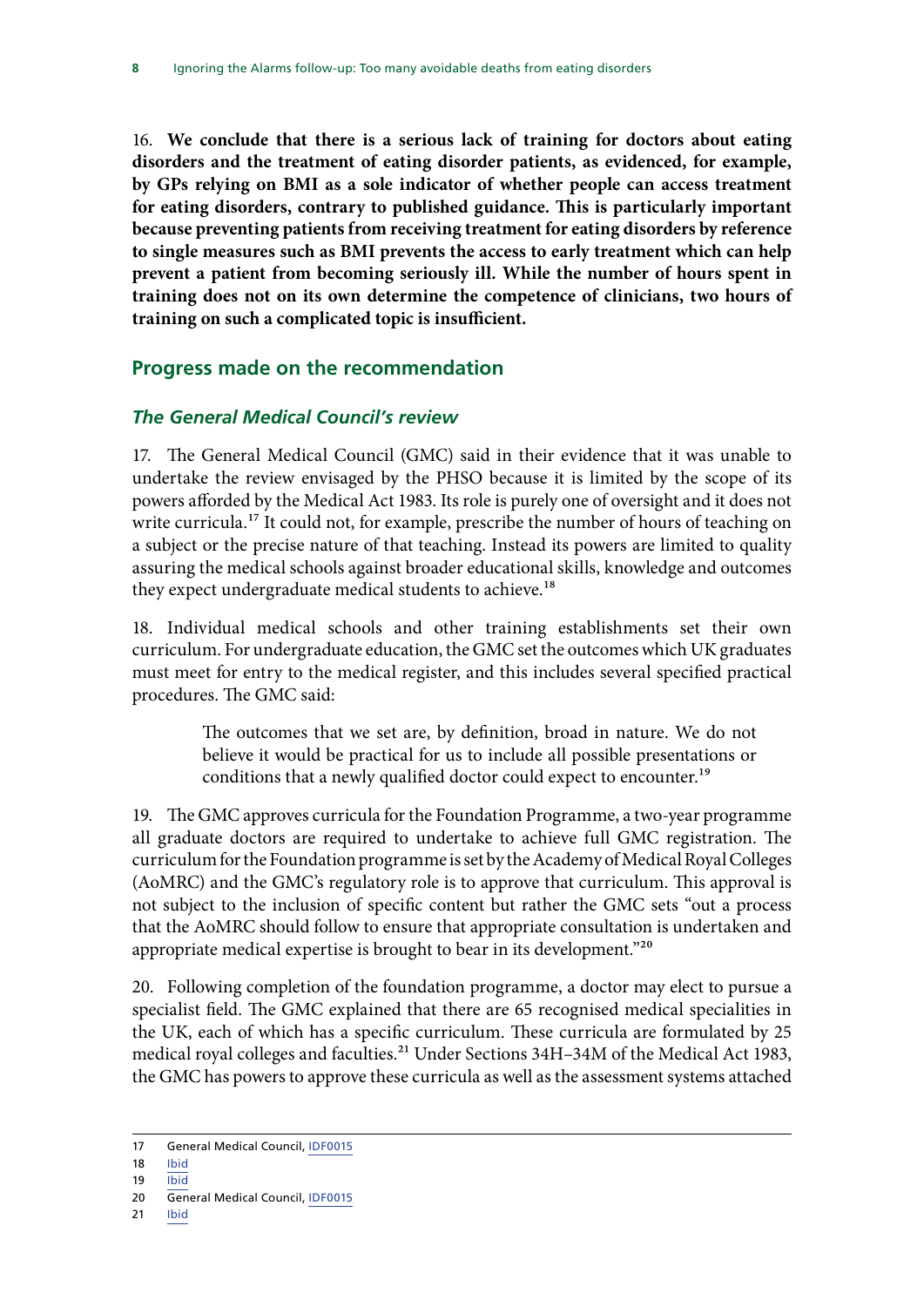to them. The GMC does not base this approval on the inclusion of specific treatments or the diagnosis of individual conditions. Rather, the organisations must show how they have determined the content of their curricula.<sup>22</sup>

21. Despite this, the GMC suggested it had done everything it could to progress the recommendation, including writing to every medical school in the UK seeking information on:

- how eating disorders are currently taught and covered in curricula;
- the relationship between teaching on eating disorders and teaching in mental health, nutrition and physical health; and
- the exposure medical students get to eating disorders as part of their clinical attachments.

The GMC has also asked royal colleges and faculties to identify where there are overlaps between specialities and where curricula content could be shared. The Academy of Medical Royal Colleges is coordinating a discussion between relevant specialities and colleges on sharing resources and best practice.<sup>23</sup>

22. Beat expressed frustration at the lack of progress made under this recommendation:

The General Medical Council (GMC) has not, to the best of our knowledge, agreed to conduct the review recommended by the PHSO.<sup>24</sup>

23. The CEO of Beat, Mr Radford elaborated further on this point in oral evidence:

We are unhappy with the progress made by the General Medical Council. It seems to have taken it a long time to get going and I have not heard any public statement that it is going to take the action the PHSO recommends it takes. There seems to be a certain amount of deflecting of responsibility going on there and I hope that you will scrutinise that point later. Clearly its mandate has its limits but I feel, when we look at some of the other things the GMC has done in the past, it is pulling back on this issue and it could push harder and take more responsibility.25

24. Professor Colin Melville, Director of Education and Standards in the General Medical Council, told us that he absolutely accepted the "need for change"26 and explained in more detail the steps GMC had taken with medical schools:

> We have written to medical schools. We can now go back to them, once we have heard from them all, and talk about where we think some of those changes are. We can work in partnership with the Royal College of Psychiatrists and its eating disorders faculty. We have indicated that

22 [Ibid](http://data.parliament.uk/writtenevidence/committeeevidence.svc/evidencedocument/public-administration-and-constitutional-affairs-committee/phso-report-ignoring-the-alarms-how-nhs-eating-disorders-services-are-failing-patients/written/101523.pdf)

 $23$  [Ibid](http://data.parliament.uk/writtenevidence/committeeevidence.svc/evidencedocument/public-administration-and-constitutional-affairs-committee/phso-report-ignoring-the-alarms-how-nhs-eating-disorders-services-are-failing-patients/written/101523.pdf)

<sup>24</sup> Beat, [IDF0012](http://data.parliament.uk/writtenevidence/committeeevidence.svc/evidencedocument/public-administration-and-constitutional-affairs-committee/phso-report-ignoring-the-alarms-how-nhs-eating-disorders-services-are-failing-patients/written/101346.pdf)

<sup>25</sup> [Q10](http://data.parliament.uk/writtenevidence/committeeevidence.svc/evidencedocument/public-administration-and-constitutional-affairs-committee/phso-report-ignoring-the-alarms-how-nhs-eating-disorders-services-are-failing-patients/oral/102194.pdf)

<sup>26</sup> [Q50](http://data.parliament.uk/writtenevidence/committeeevidence.svc/evidencedocument/public-administration-and-constitutional-affairs-committee/phso-report-ignoring-the-alarms-how-nhs-eating-disorders-services-are-failing-patients/oral/102194.pdf)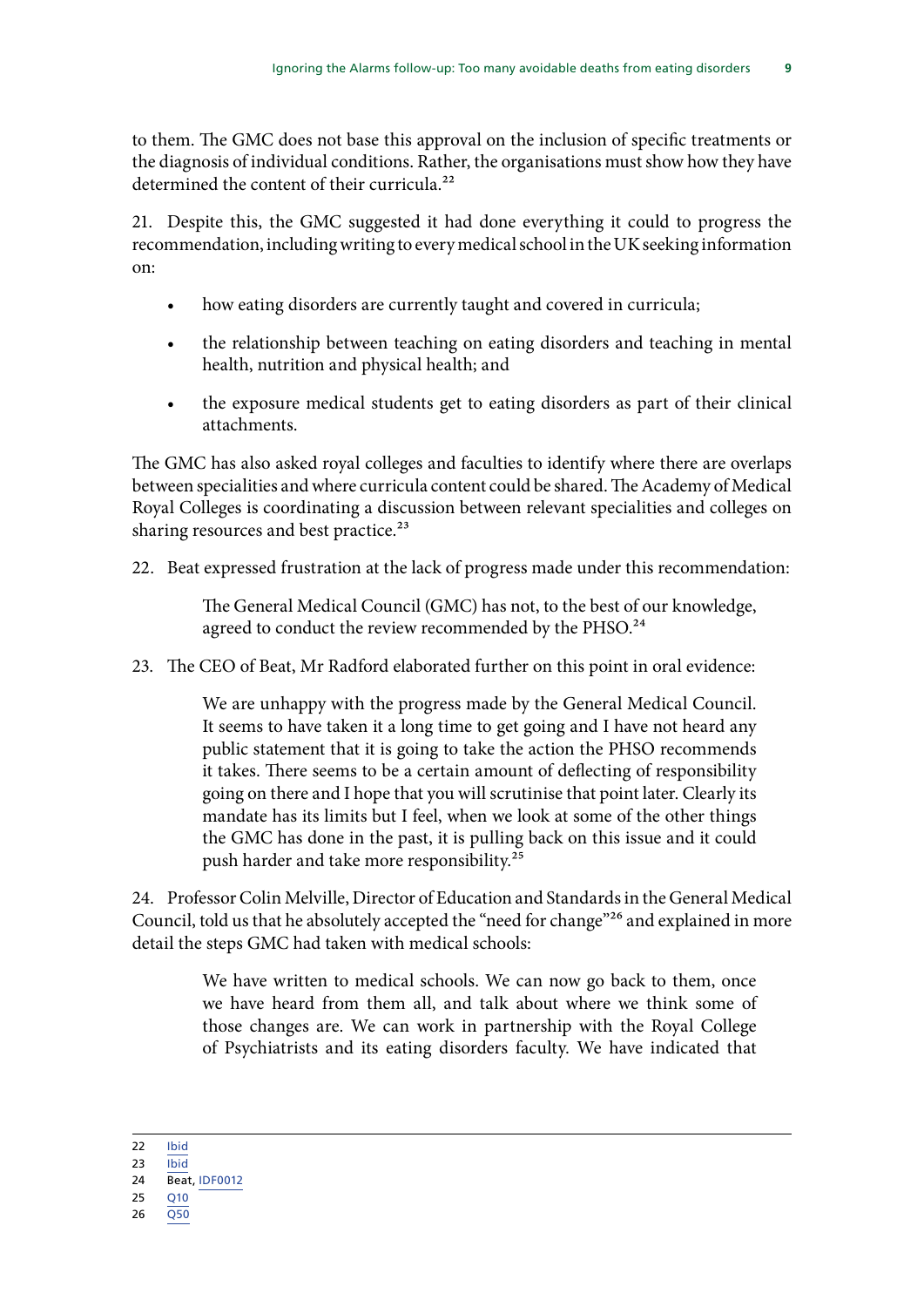we would be keen to help it support the development of curricula content across all the colleges. Ultimately, we need the colleges to accept that they are willing to allow that.<sup>27</sup>

25. Dr Melville also explained to us that the prevalence of eating disorders was now higher than schizophrenia and that the balance of teaching should reflect that change.<sup>28</sup> Dr Meville offered to provide to us a summary of the GMC's findings once it had received all the responses from the medical schools.<sup>29</sup>

26. In relation to postgraduate training, Dr Nicholls, the Chair of the Faculty of Eating Disorders in the Royal College of Psychiatrists, told us about the difficulty of getting a question on eating disorders into the psychiatry curriculum:

> Within psychiatry, there is currently a curriculum review happening, but there are, as ever, a thousand competing demands on that curriculum and in fact the size of the curriculum is being reduced rather than increased. As somebody from the GMC said earlier, nobody ever wants to take a question out of a curriculum, they only ever want to add another one in. We are struggling to get another one in at the moment because we are a minority voice in that dialogue. We are repeatedly making recommendations about what the need is and what the problem is, referring to the recommendations and so on, but I cannot yet say to you that this has resulted in concrete changes to the curriculum.30

27. She also highlighted the need for the inclusion of eating disorders in the curricula of other speciality areas and expressed frustration at the lack of mechanisms for crosscollege working:

> I would very much like to know what the mechanisms are for effective cross-college working. That is what I am currently struggling with. I have only a few months left in my role as chair but it has been one of the things I have been trying to find my way through for the last year. The approach we have taken from the faculty is to write a position paper based on the recommendations of the PHSO report. That needs to be endorsed internally by the college first and that is pretty much done and dusted, but then I am assuming that the best mechanism is for the Academy of Medical Royal Colleges to take that for cross-college dialogue and engagement around the recommendations. If there are other effective mechanisms that people are aware of, we would be very open to that dialogue.<sup>31</sup>

28. **The steps taken by the General Medical Council (GMC) in support of the PHSO's recommendation are welcome. While we acknowledge the limits of the GMC's powers, the GMC has a strong influencing role to play, which would recognise the urgency of taking this work forward. We look forward to receiving a summary from the General Medical Council of the responses they have received from medical schools about the way eating disorders are taught.** *We recommend the GMC acts on this information and* 

- 29 [Q61](http://data.parliament.uk/writtenevidence/committeeevidence.svc/evidencedocument/public-administration-and-constitutional-affairs-committee/phso-report-ignoring-the-alarms-how-nhs-eating-disorders-services-are-failing-patients/oral/102194.pdf) 30 [Q42](http://data.parliament.uk/writtenevidence/committeeevidence.svc/evidencedocument/public-administration-and-constitutional-affairs-committee/phso-report-ignoring-the-alarms-how-nhs-eating-disorders-services-are-failing-patients/oral/102194.pdf)
- 31 [Q38](http://data.parliament.uk/writtenevidence/committeeevidence.svc/evidencedocument/public-administration-and-constitutional-affairs-committee/phso-report-ignoring-the-alarms-how-nhs-eating-disorders-services-are-failing-patients/oral/102194.pdf)

<sup>27</sup> [Q54](http://data.parliament.uk/writtenevidence/committeeevidence.svc/evidencedocument/public-administration-and-constitutional-affairs-committee/phso-report-ignoring-the-alarms-how-nhs-eating-disorders-services-are-failing-patients/oral/102194.pdf)

<sup>28</sup>  $\overline{O53}$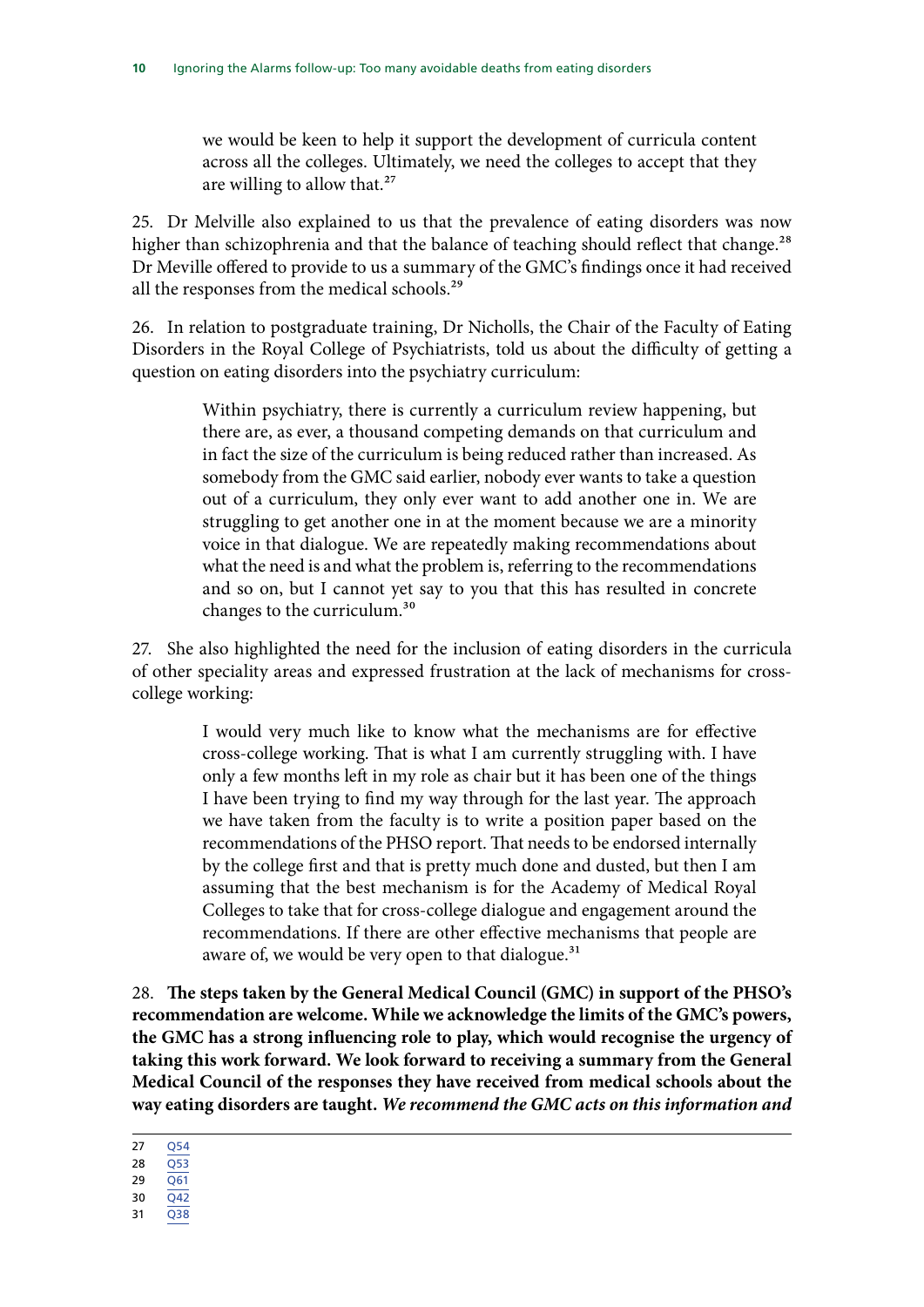<span id="page-12-0"></span>*uses the responses received from medical schools to identify examples where education has not been effective, to share best practice where it is identified and overall use its influence to ensure that medical schools improve outcomes in relation to eating disorders. We recommend that the GMC undertakes to write again to medical schools after one year to find out what changes to medical student training have been implemented.*

29. **We recognise that for eating disorder training to improve postgraduate training is also critical. We agree with witnesses who identified the need for greater cross-college working to ensure eating disorders are included in relevant curricula and support the Academy of Medical Royal Colleges' work in coordinating a discussion between relevant specialties and colleges on sharing resources. We note that participants in the informal seminar highlighted the importance of training for General Practitioners in this context.** *We recommend that the Academy should also coordinate the necessary actions arising from this work and report on how the learning from these discussions are implemented.*

#### *The MARSIPAN guidelines*

30. The Royal College of Psychiatrists drew our attention to the Management of Really Sick Patients with Anorexia Nervosa (MARSIPAN) guidelines, which were developed by the Royal College of Psychiatrists with the hope of reducing the number of avoidable deaths of patients with severe anorexia nervosa. The guidance "particularly prescribes active communication and consultation between Psychiatric services, including eating disorder and liaison psychiatry, and medical services" and includes for quick reference an all-age checklist for use by clinicians.<sup>32</sup> The Royal College of Psychiatrists argued that if the guidelines had been followed then Averil's death and the deaths of Miss B and Miss E would have been avoided.<sup>33</sup> While medical professionals have begun to take on the guidance, the Royal College of Psychiatrists suggested there was a need to monitor and accelerate uptake and suggested one way to improve such uptake would be to include it in undergraduate medical curricula.<sup>34</sup> Dr Nicholls explained in oral evidence that the uptake of MARSIPAN guidance, in particular, needed to be improved in relation to nonspecialists:

> Eating disorder services are all using the MARSIPAN guidance. Where I think it is less clear is whether emergency medicine, acute trusts and primary care are also following that MARSIPAN guidance. It is embedded in all the best practice guidelines. Its reach, penetration and impact outside the speciality is the issue.<sup>35</sup>

31. Dr Nicholls' point about the lack of knowledge of the MARSIPAN guidelines among non-specialists was furthered in our roundtable discussions with people with lived experience of eating disorders. Although the guidelines were described as "lifesaving" by participants, they told us that most doctors did not have any awareness of the guidelines.

- 34 [Ibid](http://data.parliament.uk/writtenevidence/committeeevidence.svc/evidencedocument/public-administration-and-constitutional-affairs-committee/phso-report-ignoring-the-alarms-how-nhs-eating-disorders-services-are-failing-patients/written/101324.pdf)
- 35 [Q35](http://data.parliament.uk/writtenevidence/committeeevidence.svc/evidencedocument/public-administration-and-constitutional-affairs-committee/phso-report-ignoring-the-alarms-how-nhs-eating-disorders-services-are-failing-patients/oral/102194.pdf)

<sup>32</sup> Royal College of Psychiatrists, [IDF0011](http://data.parliament.uk/writtenevidence/committeeevidence.svc/evidencedocument/public-administration-and-constitutional-affairs-committee/phso-report-ignoring-the-alarms-how-nhs-eating-disorders-services-are-failing-patients/written/101324.pdf)

<sup>33</sup> [Ibid](http://data.parliament.uk/writtenevidence/committeeevidence.svc/evidencedocument/public-administration-and-constitutional-affairs-committee/phso-report-ignoring-the-alarms-how-nhs-eating-disorders-services-are-failing-patients/written/101324.pdf)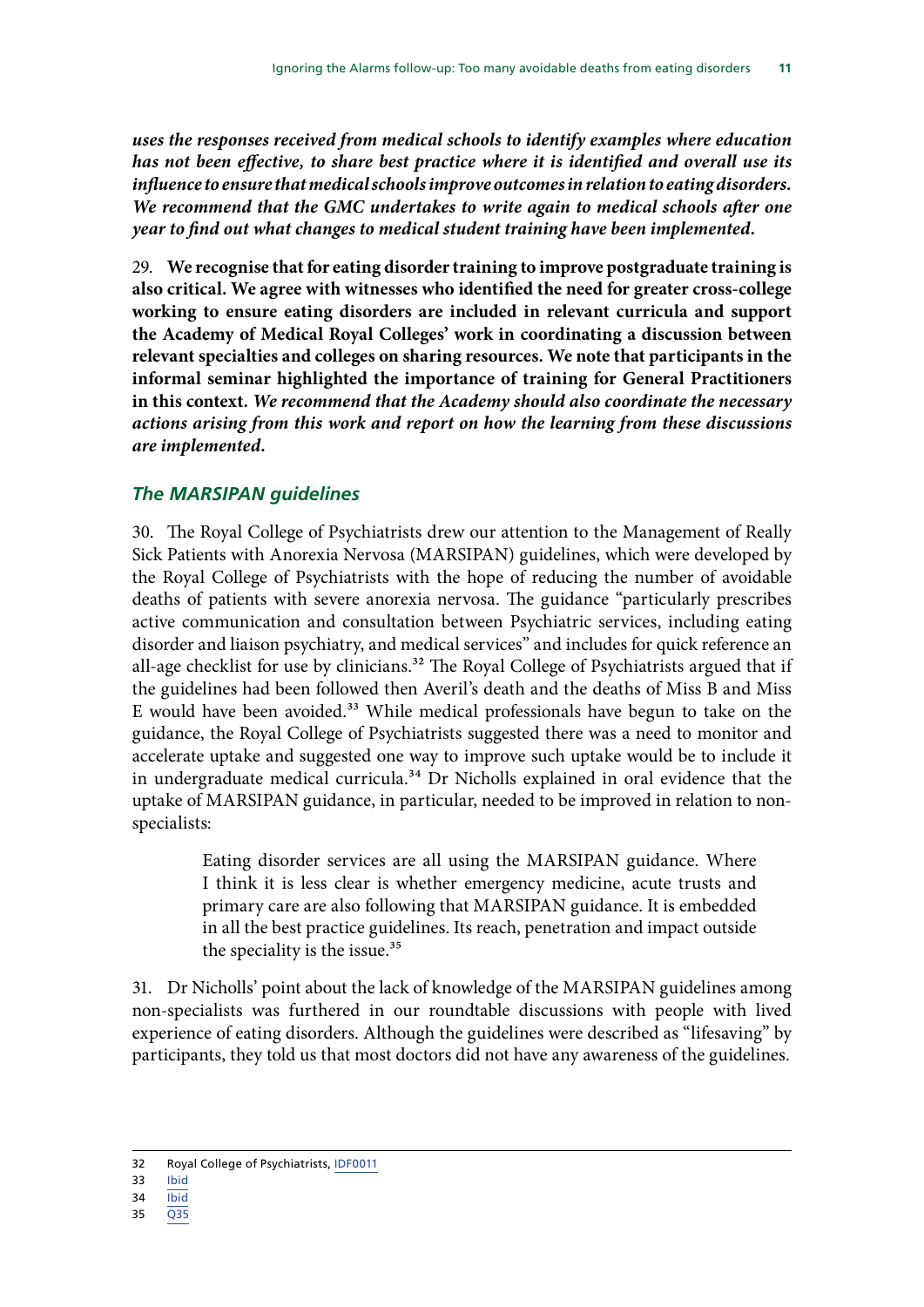32. **There must be wider take up of the Management of Really Sick Patients with Anorexia Nervosa (MARSIPAN) guidelines. They are a vital tool to promote active communication and consultation between psychiatric services, including eating disorder and liaison psychiatry, and medical services and includes for quick reference an all-age checklist for use by clinicians. These guidelines are lifesaving for people who have anorexia nervosa.** *We recommend that Health Education England should work with NHS England to improve uptake of the MARSIPAN guidance by practitioners, particularly practitioners who are not specialists in eating disorders, and the Care Quality Commission should ensure that the MARSIPAN guidelines are being adopted at all levels in NHS England.*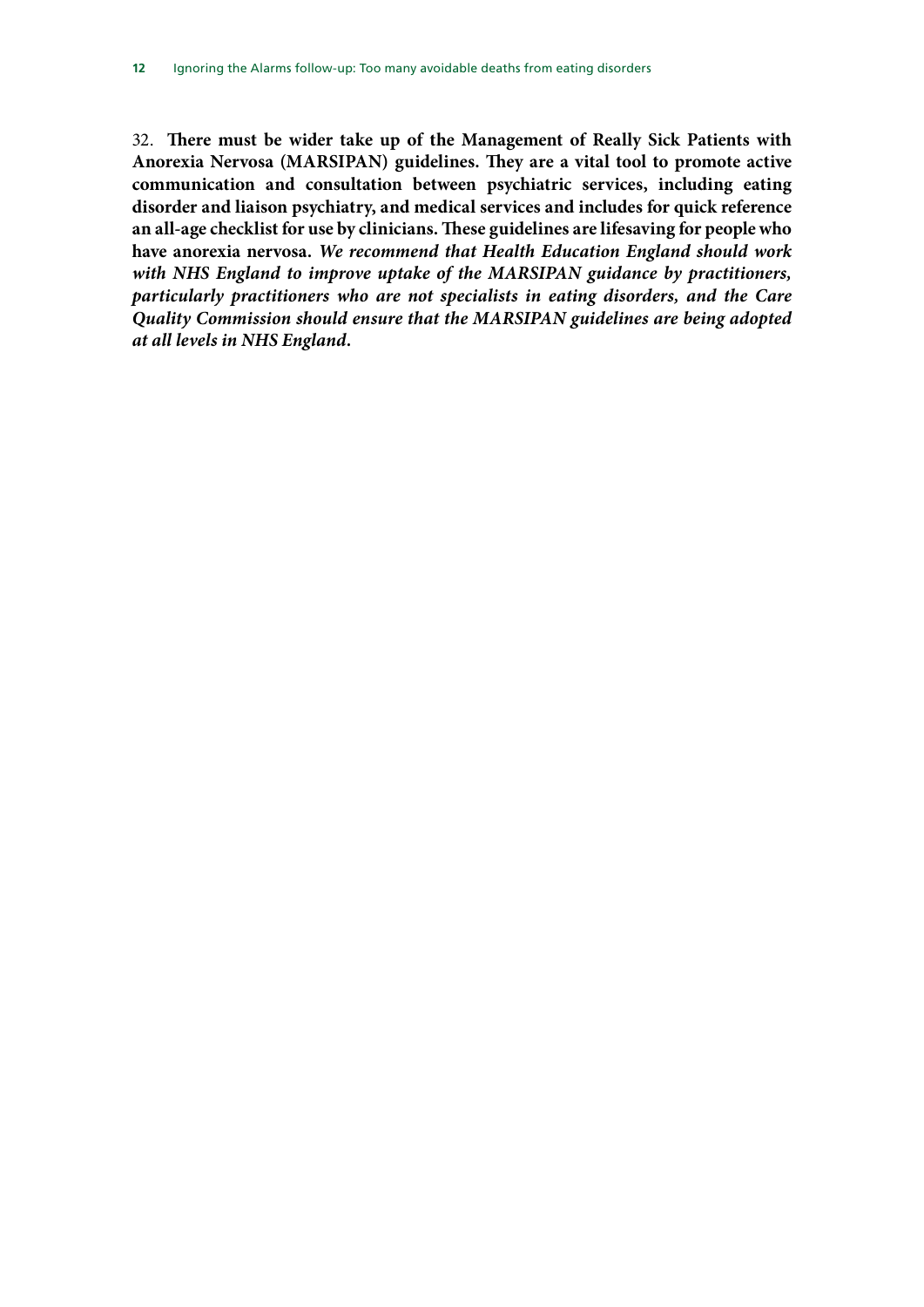# <span id="page-14-0"></span>**3** The quality and availability of adult services, and the transition from child to adult services

#### **Box 2: PHSO Recommendation Two**

The Department of Health and NHS England should review the existing quality and availability of adult eating disorder services to achieve parity with child and adolescent services.

Source: Ignoring the Alarms: [How NHS eating disorder service are failing patients,](https://www.ombudsman.org.uk/sites/default/files/page/ACCESSIBILE%20PDF%20-%20Anorexia%20Report.pdf) Parliamentary and Health Service Ombudsman, December 2017, p 16

#### **Background to the recommendation**

33. The PHSO's report indicated that "moving between services is a particularly challenging time for people with eating disorders" and that, "there also needs to be greater availability of good quality adult eating disorder services, which are currently subject to significant geographical variation meaning access to specialist support can be hugely divergent." It notes that child and adolescent services have "received specific focus in recent years" in terms of funding and development of guidance to improve services and establish and maintain community eating disorder services. The report suggested that the Department of Health should consider developing benchmarking guidance for adult eating disorder services and appropriate measures for monitoring the success of such guidance.<sup>36</sup>

34. Evidence to this inquiry was consistent; it described adults' access to eating disorder services as geographically variable. Beat, Miss Hope Virgo and participants in our informal seminar described such access as a "postcode lottery".<sup>37</sup> Beat further stated that waiting times for adult community services varied but were "long in many areas".<sup>38</sup> The Royal College of Psychiatrists echoed this, saying that "the experience of Miss E, in the PHSO report, with no apparent access to specialist services, is not unusual" but suggested that "solving this problem is not simply a matter of money. There is a shortage of specialist staff and many Trusts find it difficult to fill vacancies across the professions."39 The people we spoke to with lived experience confirmed that they had experienced very long waiting times and, in some cases, complete lack of access to specialist treatment. Nic Hart, Averil Hart's father, highlighted in a written submission a number of vacancies currently in the Norwich Clinical Commissioning Group, which helps demonstrate the staff shortages currently affecting services.<sup>40</sup>

40 Nic Hart, [IDF0007](http://data.parliament.uk/writtenevidence/committeeevidence.svc/evidencedocument/public-administration-and-constitutional-affairs-committee/phso-report-ignoring-the-alarms-how-nhs-eating-disorders-services-are-failing-patients/written/101262.pdf)

<sup>36</sup> Ignoring the Alarms: [How NHS eating disorder service are failing patients,](https://www.ombudsman.org.uk/sites/default/files/page/ACCESSIBILE%20PDF%20-%20Anorexia%20Report.pdf) Parliamentary and Health Service Ombudsman, December 2017, p 15

<sup>37</sup> Beat, [IDF0012;](http://data.parliament.uk/writtenevidence/committeeevidence.svc/evidencedocument/public-administration-and-constitutional-affairs-committee/phso-report-ignoring-the-alarms-how-nhs-eating-disorders-services-are-failing-patients/written/101346.pdf) Miss Hope Virgo, [IDF0005](http://data.parliament.uk/writtenevidence/committeeevidence.svc/evidencedocument/public-administration-and-constitutional-affairs-committee/phso-report-ignoring-the-alarms-how-nhs-eating-disorders-services-are-failing-patients/written/100955.pdf)

<sup>38</sup> Beat, [IDF0012](http://data.parliament.uk/writtenevidence/committeeevidence.svc/evidencedocument/public-administration-and-constitutional-affairs-committee/phso-report-ignoring-the-alarms-how-nhs-eating-disorders-services-are-failing-patients/written/101346.pdf)

<sup>39</sup> Royal College of Psychiatrists, [IDF0011](http://data.parliament.uk/writtenevidence/committeeevidence.svc/evidencedocument/public-administration-and-constitutional-affairs-committee/phso-report-ignoring-the-alarms-how-nhs-eating-disorders-services-are-failing-patients/written/101324.pdf)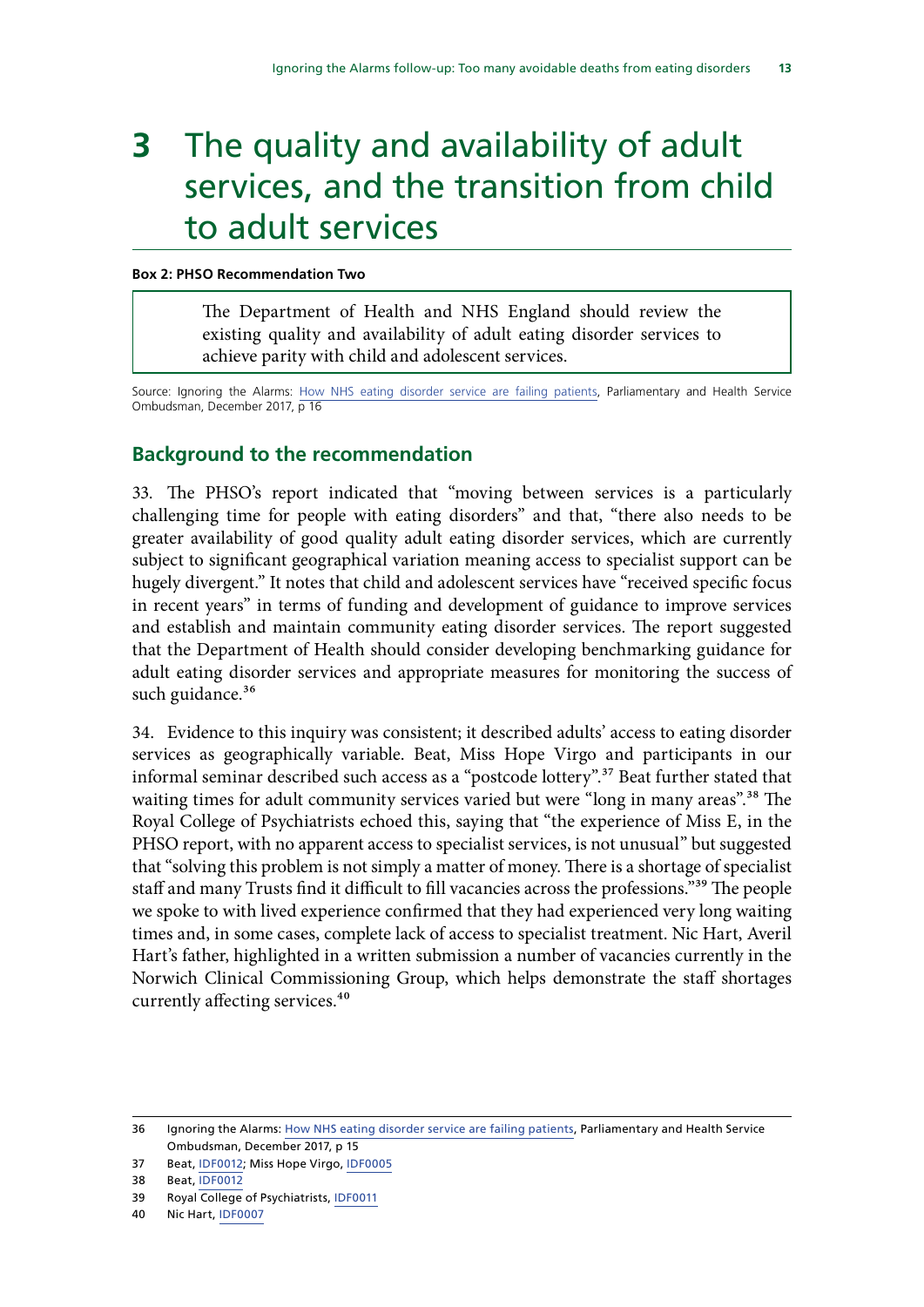<span id="page-15-0"></span>35. Dr Nicholls told us in oral evidence that the pressure on adult mental health services was "probably about six times that on child and adolescent services" and that:

> The reasons for investing in child and adolescent eating disorders were very clear at the time. We were spending a huge amount of money on inpatient treatment for adolescents at a time when we could and should have been intervening in a home environment with families. The evidence for that was very clear. The evidence in adults was less clear and, therefore, I think there was a strong rationale for investing in child and adolescent services at the time. However, what that has now created is a cliff edge at the age of 18 for people who are trying to access services.<sup>41</sup>

36. In our round table discussions, we heard from people with lived experience about a stark difference in the level of care when they or those they cared for moved from child and adolescent to adult services. The cut off at 18 years old was particularly difficult as this often coincided with a move to university, as was the case for Averil Hart. They, therefore, advocated extending child and adolescent services to ensure a smoother transition. A number of participants also noted the difference in the approach of medical professionals to parental involvement which was sometimes no longer welcomed.

37. Specific concern was raised in written evidence to us about the availability of services for people who have autism. Autistica explained that one in five women with anorexia in eating disorder services are autistic and they "face worse outcomes than their nonautistic peers, with reduced levels of recovery and more persistent difficulties with their wider mental health, social skills and employment."<sup>42</sup> An anonymous contributor to our inquiry, A1, explained that in their family's experience "eating disorder services are not equipped to deal with autistic people who develop eating disorders and NHS staff are unwilling to have their expertise challenged."43

### **Progress made on the recommendation**

38. When asked about progress against this recommendation, NHS England described a number of steps they have taken:

- In 2017, NHS England commissioned NHS Benchmarking to collect data on the levels of provision across community and inpatient services for adults with an eating disorder in 2016/17. The outputs on provision, investment and workforce were reported to NHS England in March and June 2018. The outputs of this data collection informed a modelling exercise to establish the baseline, understand the geographical variation, and the cost and workforce required to achieve parity with children and young people's eating disorder services.
- In 2018, NHS England established an Adult Eating Disorder Expert Reference Group, chaired by Professor Tim Kendall and Jess Griffiths, an expert by experience, to help review the data and modelling for the NHS Long Term Plan.

41 [Q25](http://data.parliament.uk/writtenevidence/committeeevidence.svc/evidencedocument/public-administration-and-constitutional-affairs-committee/phso-report-ignoring-the-alarms-how-nhs-eating-disorders-services-are-failing-patients/oral/102194.pdf)

<sup>42</sup> Autistica, [IDF0001](http://data.parliament.uk/writtenevidence/committeeevidence.svc/evidencedocument/public-administration-and-constitutional-affairs-committee/phso-report-ignoring-the-alarms-how-nhs-eating-disorders-services-are-failing-patients/written/99516.pdf)

<sup>43</sup> A1, [IDF0013](http://data.parliament.uk/writtenevidence/committeeevidence.svc/evidencedocument/public-administration-and-constitutional-affairs-committee/phso-report-ignoring-the-alarms-how-nhs-eating-disorders-services-are-failing-patients/written/101384.pdf)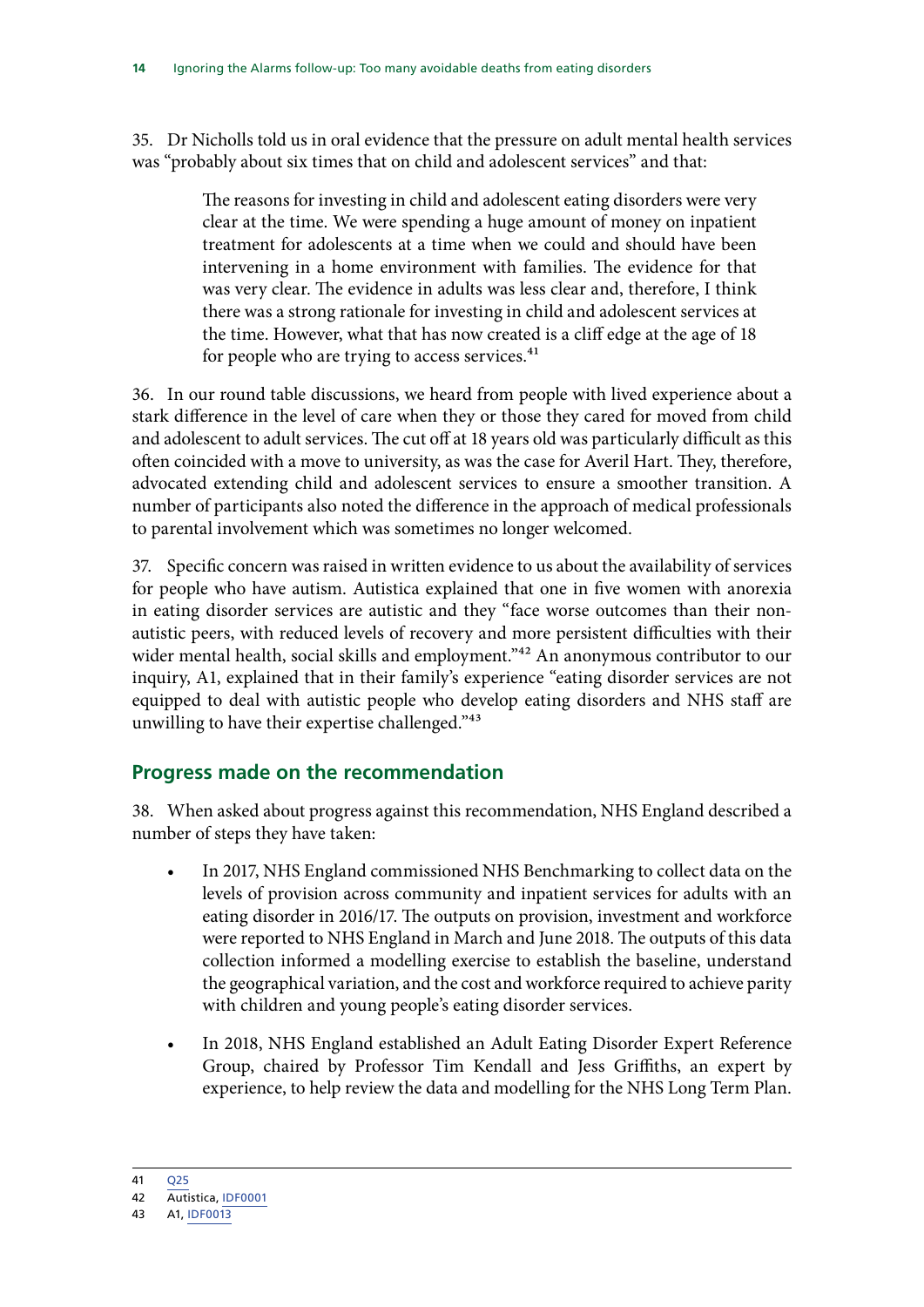- NHS England commissioned the National Collaborating Centre for Mental Health at the Royal College of Psychiatrists to work with the Adult Eating Disorder Expert Reference Group to:
	- develop guidance and helpful resources on effective models and costs of delivery;
	- establish the staffing skill-mix required; and
	- define quality measures and data metrics to demonstrate outcomes and test potential waiting time standards that will address inequity and create parity with children and young people eating disorder services.<sup>44</sup>

There is also a commitment in the NHS long term plan to trial four-week waiting times for adult and older adult community mental health teams,<sup>45</sup> although we note this is not specific to eating disorders.

39. One of the primary responses to the PHSO's report was the setting up of a working group, the PHSO Delivery Group. The Group was established by NHS England and chaired Professor Tim Kendall, the NHS England and NHS Improvement National Clinical Director for Mental Health. The Group's objectives were to:

- support and inform the delivery and implementation of each recommendation;
- help coordinate and support stakeholders' work streams to deliver the recommendations and implementation plans;
- provide timely and relevant data and reporting products to inform the PHSO and stakeholder programme boards on progress;
- ensure alignment between this programme of work and other relevant work programmes across the stakeholder organisations; and
- receive the operational elements of developed programme proposals for discussion and approval prior to sign off by Mental Health and Parity of Esteem Programme Board.46

The Group is comprised of representatives of the following organisations:

#### **Table 1: The PHSO Delivery Group**

| <b>Organisation</b>                                 | <b>Job title</b>                                            |
|-----------------------------------------------------|-------------------------------------------------------------|
| Department of Health and Social Care                | Programme Lead: Mental Health Delivery                      |
| National Institute of Clinical Excellence<br>(NICE) | Implementation Manager-System Support<br>for Implementation |
| <b>Health Education England</b>                     | Programme Manager                                           |

<sup>44</sup> Department of Health and Social Care, Health Education England and the National Institute for Care Excellence, [IDF0017](http://data.parliament.uk/writtenevidence/committeeevidence.svc/evidencedocument/public-administration-and-constitutional-affairs-committee/phso-report-ignoring-the-alarms-how-nhs-eating-disorders-services-are-failing-patients/written/101725.pdf)

<sup>45</sup> [The NHS Long Term Plan](https://www.longtermplan.nhs.uk/wp-content/uploads/2019/01/nhs-long-term-plan.pdf), January 2019, p 69

<sup>46</sup> Department of Health and Social Care, Health Education England and the National Institute for Care Excellence, [IDF0017](http://data.parliament.uk/writtenevidence/committeeevidence.svc/evidencedocument/public-administration-and-constitutional-affairs-committee/phso-report-ignoring-the-alarms-how-nhs-eating-disorders-services-are-failing-patients/written/101725.pdf)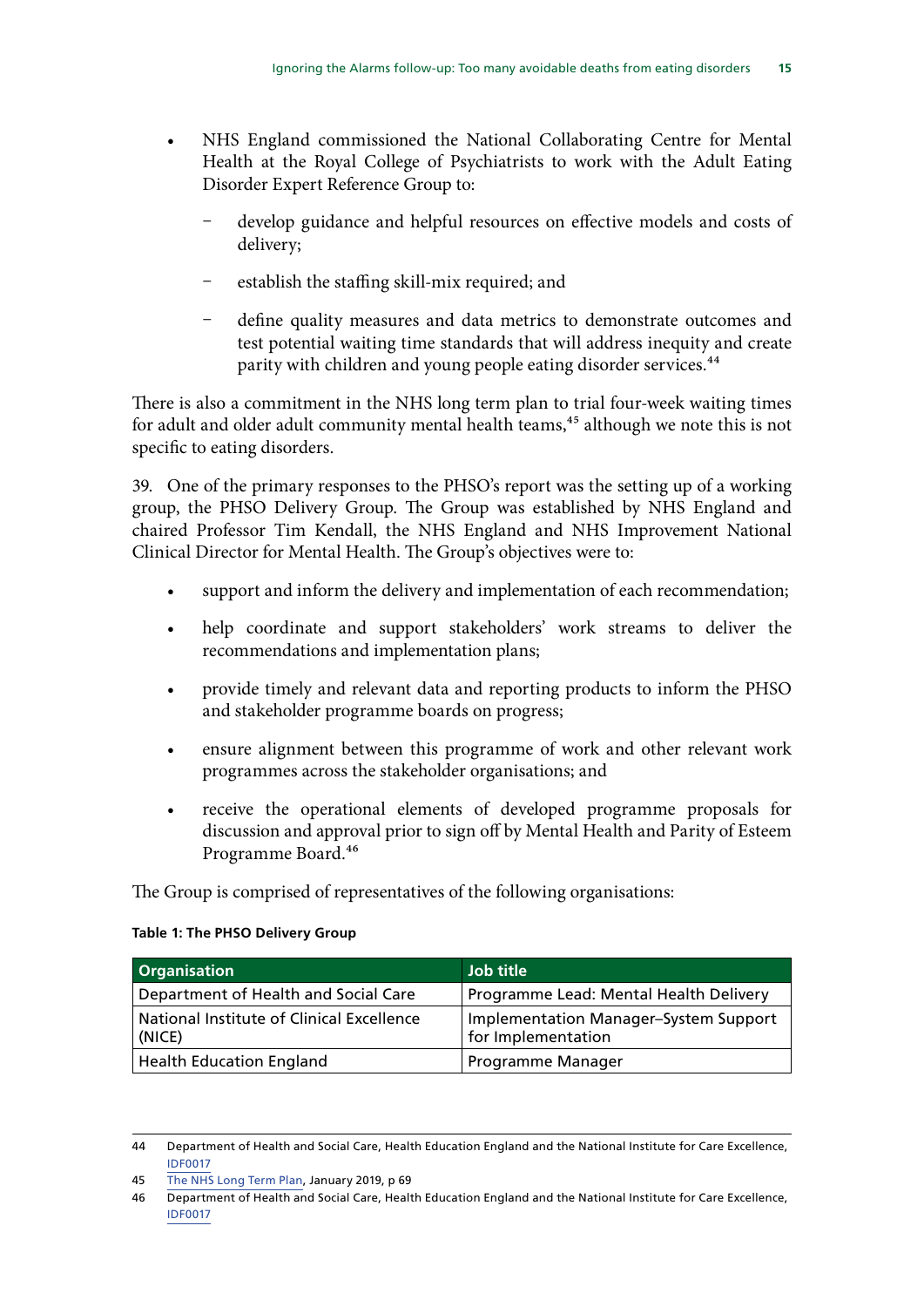| <b>Organisation</b>                                       | <b>Job title</b>                                                                                              |
|-----------------------------------------------------------|---------------------------------------------------------------------------------------------------------------|
| NHS England-Mental Health Policy                          | <b>National Clinical Director for Mental</b><br>Health; Programme Manager; Business<br>support officer        |
| NHS Improvement                                           | Deputy Director of Patient Safety (Policy<br>and Strategy)                                                    |
| General Medical Council (GMC)                             | Head of Policy (Education)                                                                                    |
| Implementation partners                                   |                                                                                                               |
| <b>Care Quality Commission</b>                            | Head of Mental Health Policy                                                                                  |
| Royal College of Psychiatrists                            | Chair of the Eating Disorder Faculty                                                                          |
| <b>NHS England-Primary Care</b>                           | Director of Primary Care Commissioning                                                                        |
| <b>NHS England-Diabetes</b>                               | National Clinical Director for Diabetes and<br><b>Obesity at NHS E and Strategic Clinical</b><br>Network Lead |
| NHS England-Specialised Commissioning<br>(inpatient care) | Mental Health Programme of Care Senior<br>Manager                                                             |
| <b>Expert by Experience</b>                               | Student and co-chair of clinical network for<br>eating disorders in East of England.                          |

Source: Department of Health and Social Care, Health Education England and the National Institute for Care Excellence, [IDF0017](http://data.parliament.uk/writtenevidence/committeeevidence.svc/evidencedocument/public-administration-and-constitutional-affairs-committee/phso-report-ignoring-the-alarms-how-nhs-eating-disorders-services-are-failing-patients/written/101725.pdf)

40. The Government's written evidence described this recommendation as having been "implemented".<sup>47</sup> No other witnesses to our inquiry suggested this was the case.<sup>48</sup>

41. Professor Tim Kendall accepted that there is a 'postcode lottery' in terms of access to specialist services.<sup>49</sup> When we asked what was being done to remedy this, he pointed to two "major pieces of work":

- Repatriating the investment in eating disorder in-patient beds and asking localities to reinvest that money into community eating disorders services; and
- Refining the long-term plan to develop community-based services "covering all the main serious mental illnesses", which included eating disorders.<sup>50</sup>

42. Repatriating investment from inpatient care to community services has the potential to deliver value for money. Mr Radford argued that community services are as effective as inpatient care and much cheaper to provide.<sup>51</sup> Beat's research has suggested that providing treatment to people as soon as possible can provide benefit to patients and families as well as delivering "significant cost savings" for the NHS.<sup>52</sup> Specifically the research suggested a relatively short inpatient stay can cost over £40,000 more than intensive communitybased treatment. The report concluded:

- 49 [Q133](http://data.parliament.uk/writtenevidence/committeeevidence.svc/evidencedocument/public-administration-and-constitutional-affairs-committee/phso-report-ignoring-the-alarms-how-nhs-eating-disorders-services-are-failing-patients/oral/102194.pdf)
- 50 [Q134](http://data.parliament.uk/writtenevidence/committeeevidence.svc/evidencedocument/public-administration-and-constitutional-affairs-committee/phso-report-ignoring-the-alarms-how-nhs-eating-disorders-services-are-failing-patients/oral/102194.pdf)
- 51 [Q23](http://data.parliament.uk/writtenevidence/committeeevidence.svc/evidencedocument/public-administration-and-constitutional-affairs-committee/phso-report-ignoring-the-alarms-how-nhs-eating-disorders-services-are-failing-patients/oral/102194.pdf)

<sup>47</sup> Department of Health and Social Care, Health Education England and the National Institute for Care Excellence, [IDF0017](http://data.parliament.uk/writtenevidence/committeeevidence.svc/evidencedocument/public-administration-and-constitutional-affairs-committee/phso-report-ignoring-the-alarms-how-nhs-eating-disorders-services-are-failing-patients/written/101725.pdf)

<sup>48</sup> See for example: Parliamentary and Health Service Ombudsman, [IDF0010](http://data.parliament.uk/writtenevidence/committeeevidence.svc/evidencedocument/public-administration-and-constitutional-affairs-committee/phso-report-ignoring-the-alarms-how-nhs-eating-disorders-services-are-failing-patients/written/101725.pdf); Royal College of Psychiatrists, [IDF0011](http://data.parliament.uk/writtenevidence/committeeevidence.svc/evidencedocument/public-administration-and-constitutional-affairs-committee/phso-report-ignoring-the-alarms-how-nhs-eating-disorders-services-are-failing-patients/written/101324.pdf)

<sup>52</sup> [Delaying for years, denied for months: The health, emotional and financial impact on sufferers, families and the](https://www.beateatingdisorders.org.uk/uploads/documents/2017/11/delaying-for-years-denied-for-months.pdf)  [NHS of delaying treatment for eating disorders in England](https://www.beateatingdisorders.org.uk/uploads/documents/2017/11/delaying-for-years-denied-for-months.pdf), Beat, November 2017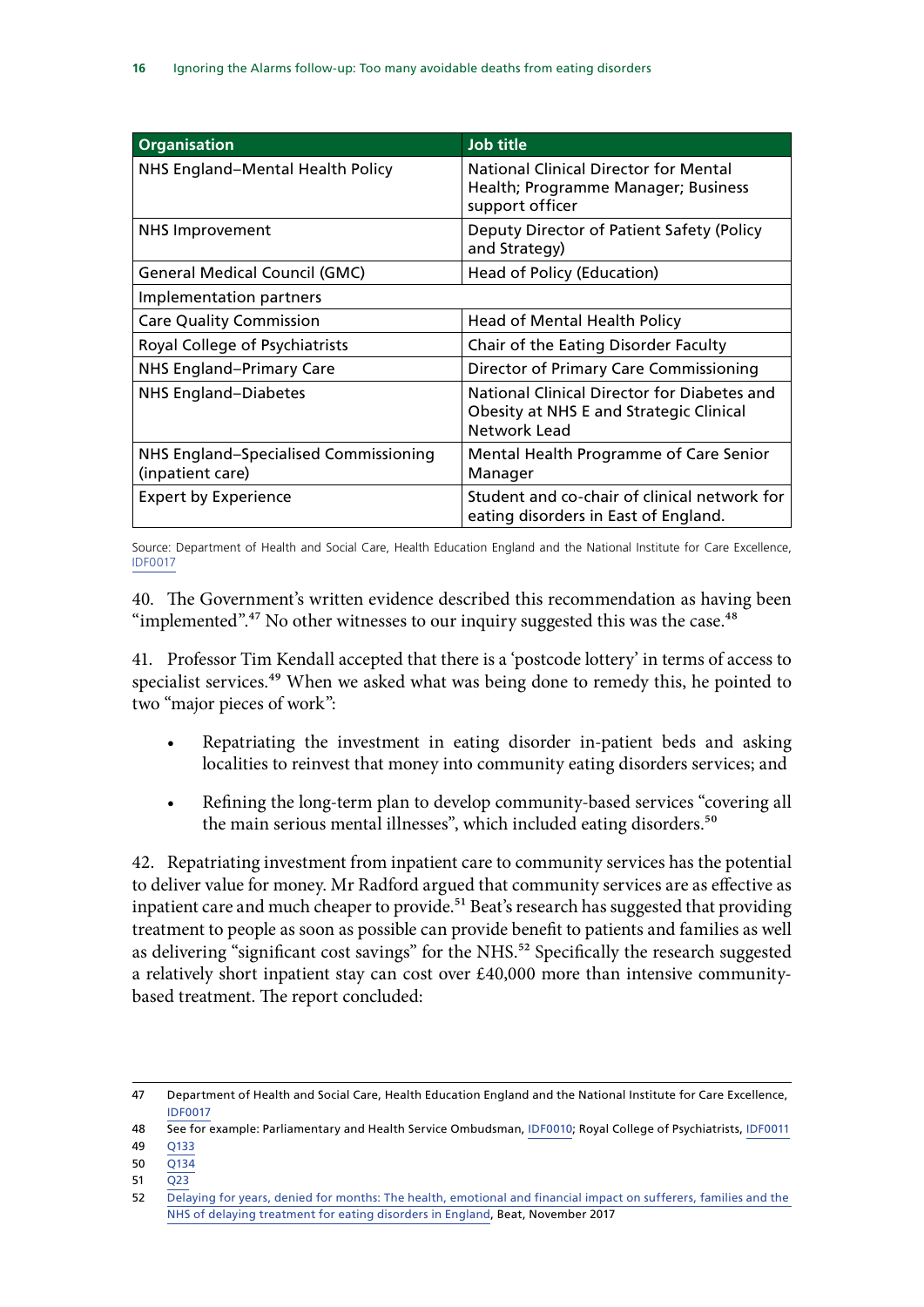While outcomes cannot be guaranteed, early intervention will always have a better chance of achieving a positive outcome than delayed intervention, and always at lower cost to the NHS.<sup>53</sup>

43. As part of the NHS Long Term Plan, mental health will receive a growing share of the NHS budget "worth in real terms at least a further £2.3 billion a year by 2023/24."<sup>54</sup> Professor Kendall explained that a "sizeable" part of this will be devoted to community mental health and would include eating disorders, although the exact figures had not yet been decided.<sup>55</sup>

44. People with lived experience of eating disorders described a "cliff edge" in relation to the transition from inpatient care to community care. One attendee to our informal seminar said there was an "almost farcical" difference in the provision between inpatient care and community care. Another agreed there was a "massive problem" with community services - their level of provision varied greatly between areas. It was stressed to us that it was vital that there were proper "step down" services to support a person's transition from inpatient to community care to help patients from relapsing. We were further told that many people are discharged from inpatient care based on their weight and that a person's physical recovery did not guarantee that they had also mentally recovered.

45. **We welcome the increased funding for mental health within the NHS long term plan** *but we recommend that NHS England set out how much of this funding will be specifically allocated to adult eating disorder services***.**

46. **We support NHS England's plans to transfer investment from inpatient services to community care which has the potential to deliver greater value for money. Better community service provision is essential not only to help prevent people from becoming so ill that they need hospitalisation but also to support people who are discharged from hospital, to avoid relapsing and therefore requiring further hospitalisation. Although we accordingly welcome greater funding for community services, NHS England must also ensure that there is adequate inpatient capacity.**

47. **In our informal seminar with people who had lived experience of eating disorders, we were told there was potential for more involvement of family or carer support in adult eating disorder services. Though we recognise this is a complicated matter, such support can be extremely important for people with eating disorders.**

48. The PHSO in its written evidence welcomed "the leadership" NHS England had shown in response to the report and expressed that "this will set the groundwork for achieving tangible improvements in the quality and availability of adult eating disorder services."<sup>56</sup>

49. **We welcome the steps that have already been taken and that the NHS is piloting the introduction of a four-week waiting time target for adult and older adult community mental health teams, which has the potential to improve the provision of services for patients. We hope this will be transformed from a pilot to an appropriately funded business as usual target.**

55 [Q113](http://data.parliament.uk/writtenevidence/committeeevidence.svc/evidencedocument/public-administration-and-constitutional-affairs-committee/phso-report-ignoring-the-alarms-how-nhs-eating-disorders-services-are-failing-patients/oral/102194.pdf)

<sup>53</sup> [Ibid,](https://www.beateatingdisorders.org.uk/uploads/documents/2017/11/delaying-for-years-denied-for-months.pdf) p 21

<sup>54</sup> [NHS Long Term Plan,](https://www.longtermplan.nhs.uk/wp-content/uploads/2019/01/nhs-long-term-plan.pdf) NHS, January 2019, p 68

<sup>56</sup> Parliamentary and Health Service Ombudsman, [IDF0010](http://data.parliament.uk/writtenevidence/committeeevidence.svc/evidencedocument/public-administration-and-constitutional-affairs-committee/phso-report-ignoring-the-alarms-how-nhs-eating-disorders-services-are-failing-patients/written/101322.pdf)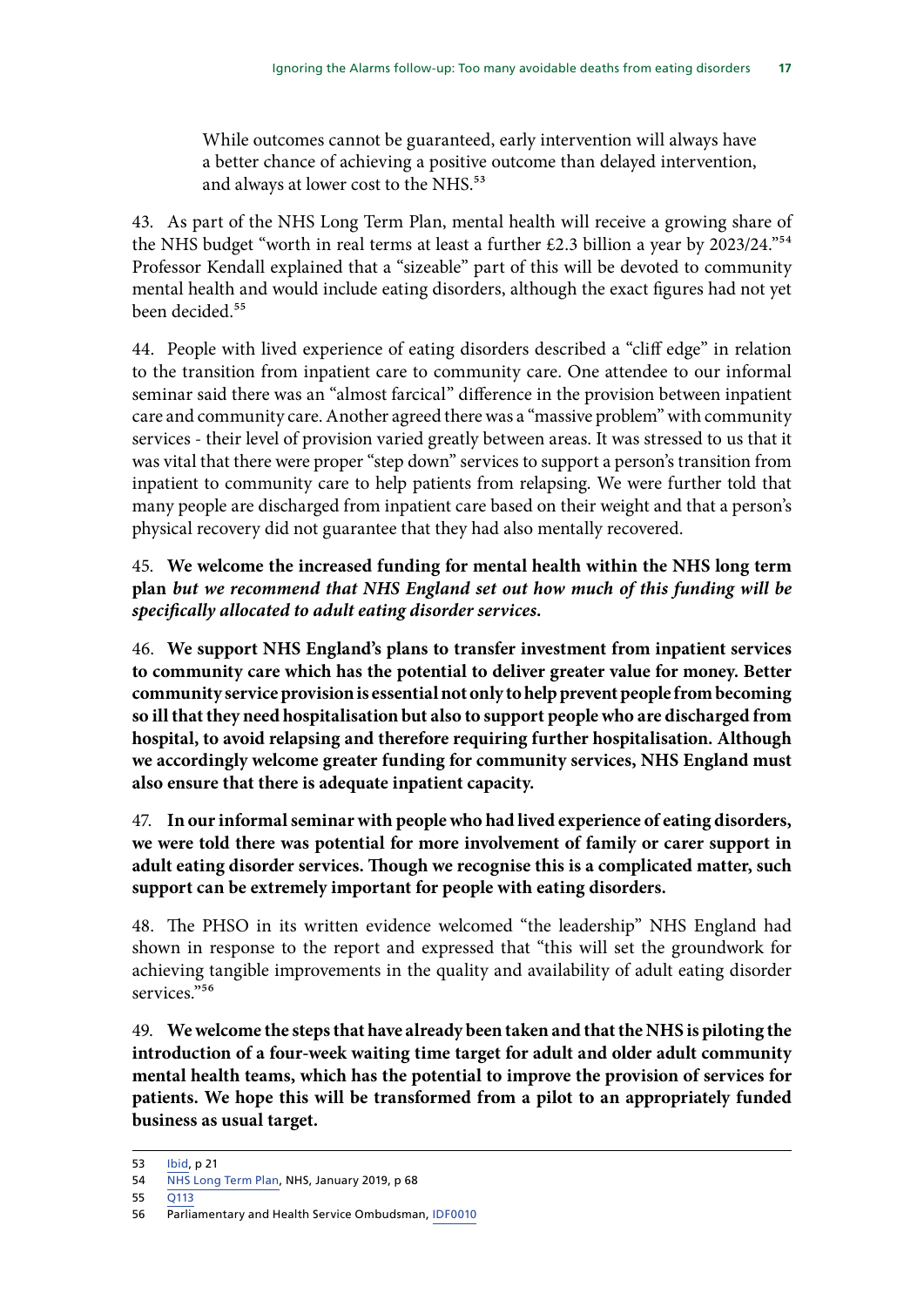<span id="page-19-0"></span>50. **Although there are a number of welcome ambitions to improve quality and availability of adult eating disorder services, it is clear that there has not yet been delivery of substantive improvements in that provision. Accordingly we find it disturbing that the Government claims that the PHSO's recommendation on achieving parity of adult eating disorder services with child and adolescent services has been implemented, when this it is clear that this is not the case.** *This work must be done and this should be championed by the PHSO Delivery Group. As part of its work under this PHSO recommendation, we recommend the NHS have particular regard to ensuring the needs of autistic patients are met.*

51. We asked Dr Kendall in oral evidence about when the work of the Expert Reference Group would be published, in his answer he gave further details on the work that Group had done:

> I am not 100% sure when it will be published, but I am pretty sure we will be publishing it over the next few months. The work we have done is basically to get a group of experts of different kinds—research, practice, experts by experience—to take the NICE guidelines, the NICE quality standards, which a number of us were involved in producing, and look at how we can get this into practice at the same time as finding out what the gap was between where we are and where we need to be. That has meant doing quite a lot of work around workforce: what sort of workforce are we going to need and how will we get that workforce in the face of the difficulties that Sir Bernard has already referred to? It is quite a complex piece of work, and we do want to get it right. I anticipate that over the coming months we will publish something from that work that will be helpful to the system. That is the key thing, that it will be helpful to the system, rather like a recipe would be helpful to a cook.<sup>57</sup>

52. Dr Nicholls in oral evidence told us that the expert reference group's work to develop commissioning guidance for adult eating disorder services was completed and the report was currently with NHS England awaiting release.<sup>58</sup>

53. **NHS England established an Adult Eating Disorder Expert Reference Group, chaired by Professor Tim Kendall and Jess Griffiths, an expert by experience, to help review the data and modelling for the NHS Long Term Plan.** *We Commend NHS England for establishing the Adult Eating Disorder Expert Reference Group to help review data and modelling for the NHS Long Term Plan but the Government must publish the Expert Reference Group's report as soon as possible. If the Group's report has not been published by the time the Government publishes its response to our report, the Government should provide a timeline for the publication of the Expert Reference's Group's report in that response.*

### *Prevalence of eating disorders*

54. The appropriate level of provision of eating disorder services is further complicated by the fact that information on the prevalence of eating disorders is imprecise. In its evidence to us, the Government cited a 2015 report commissioned by Beat, suggesting the

<sup>57</sup> [Q123](http://data.parliament.uk/writtenevidence/committeeevidence.svc/evidencedocument/public-administration-and-constitutional-affairs-committee/phso-report-ignoring-the-alarms-how-nhs-eating-disorders-services-are-failing-patients/oral/102194.pdf)

<sup>58</sup> [Q7](http://data.parliament.uk/writtenevidence/committeeevidence.svc/evidencedocument/public-administration-and-constitutional-affairs-committee/phso-report-ignoring-the-alarms-how-nhs-eating-disorders-services-are-failing-patients/oral/102194.pdf)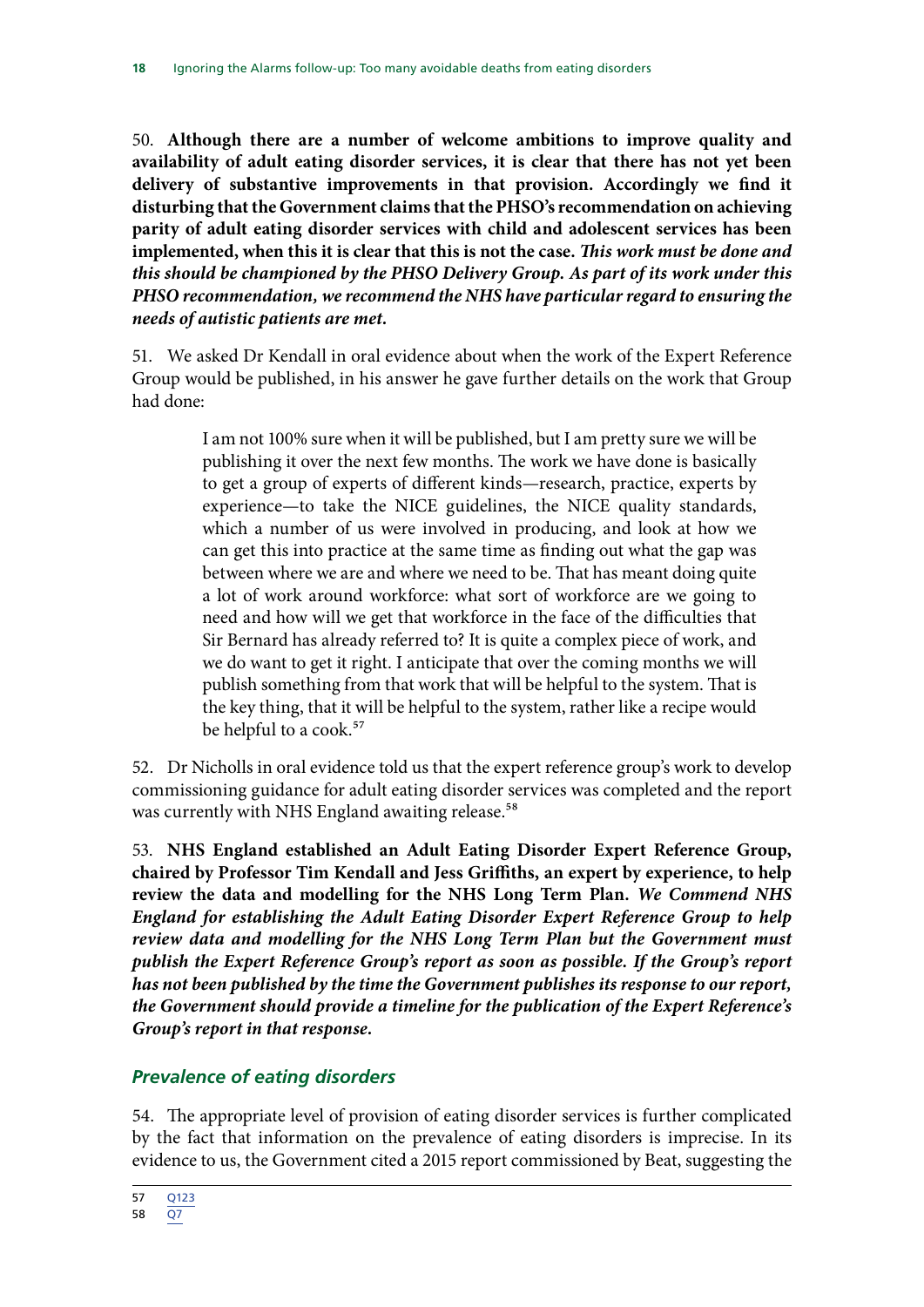number of patients with eating disorders is between 600,000 and 725,000.<sup>59</sup> Beat has more recently estimated the figure to be 1.25 million.<sup>60</sup> The Government's written evidence noted that SCOFF, the eating disorder screening tool, will be added to the 2019 Health Survey England, to improve information about the prevalence of eating disorders.<sup>61</sup>

55. In oral evidence, Dr Nicholls told us that the "prevalence data are not as good as we would like"62 and that a national clinical audit would be needed to fully understand the picture.<sup>63</sup> Andrew Radford, suggested that even the 1.25 million figure was "almost certainly" an underestimate, which in turn causes under-resourcing.<sup>64</sup> Professor Kendall explained there was contradictory information but the best estimate, in view of the Expert Reference Group, was that "over a lifetime 6% of people will develop an eating disorder."65

56. The lack of information about the prevalence of eating disorders is made even more serious by the fact that we were told, in our roundtable discussions, that eating disorders have the highest mortality rate of mental illnesses. We were also told by attendees that eating disorders "thrive in secrecy" and therefore go undiagnosed which further makes it difficult to measure their prevalence and that estimates of the number of people with eating disorders were very likely to be underestimates.

57. **A lack of precise information on the prevalence of eating disorders is shocking, given the claims that up to 1.25m people are suffering from eating disorders and the fact that eating disorders have the highest mortality rate of mental illnesses. This vagueness limits the ability of NHS commissioners to gauge what services need to be provided and encourages them to devote resources to better recorded diseases and conditions.** *We welcome the inclusion of SCOFF (the eating disorder screening tool) in the 2019 Health Survey England to improve this information about the prevalence of eating disorders but recommend as a matter for urgent action that NHS England commissions a national population-based study to accurately assess the number of people who have eating disorders. It is essential such research does not simply look at the numbers of people who have been diagnosed with eating disorders, the evidence we have heard suggests that eating disorders are under-reported and are inherently secretive conditions.*

- 60 <https://www.beateatingdisorders.org.uk/how-many-people-eating-disorder-uk>
- 61 Department of Health and Social Care, Health Education England and the National Institute for Care Excellence, [IDF0017](http://data.parliament.uk/writtenevidence/committeeevidence.svc/evidencedocument/public-administration-and-constitutional-affairs-committee/phso-report-ignoring-the-alarms-how-nhs-eating-disorders-services-are-failing-patients/written/101725.pdf)
- $62 \overline{Q}$
- 63 [Q3](http://data.parliament.uk/writtenevidence/committeeevidence.svc/evidencedocument/public-administration-and-constitutional-affairs-committee/phso-report-ignoring-the-alarms-how-nhs-eating-disorders-services-are-failing-patients/oral/102194.pdf)
- 64 [Q2](http://data.parliament.uk/writtenevidence/committeeevidence.svc/evidencedocument/public-administration-and-constitutional-affairs-committee/phso-report-ignoring-the-alarms-how-nhs-eating-disorders-services-are-failing-patients/oral/102194.pdf)
- 65 [Q100](http://data.parliament.uk/writtenevidence/committeeevidence.svc/evidencedocument/public-administration-and-constitutional-affairs-committee/phso-report-ignoring-the-alarms-how-nhs-eating-disorders-services-are-failing-patients/oral/102194.pdf)

<sup>59</sup> Department of Health and Social Care, Health Education England and the National Institute for Care Excellence, [IDF0017](http://data.parliament.uk/writtenevidence/committeeevidence.svc/evidencedocument/public-administration-and-constitutional-affairs-committee/phso-report-ignoring-the-alarms-how-nhs-eating-disorders-services-are-failing-patients/written/101725.pdf)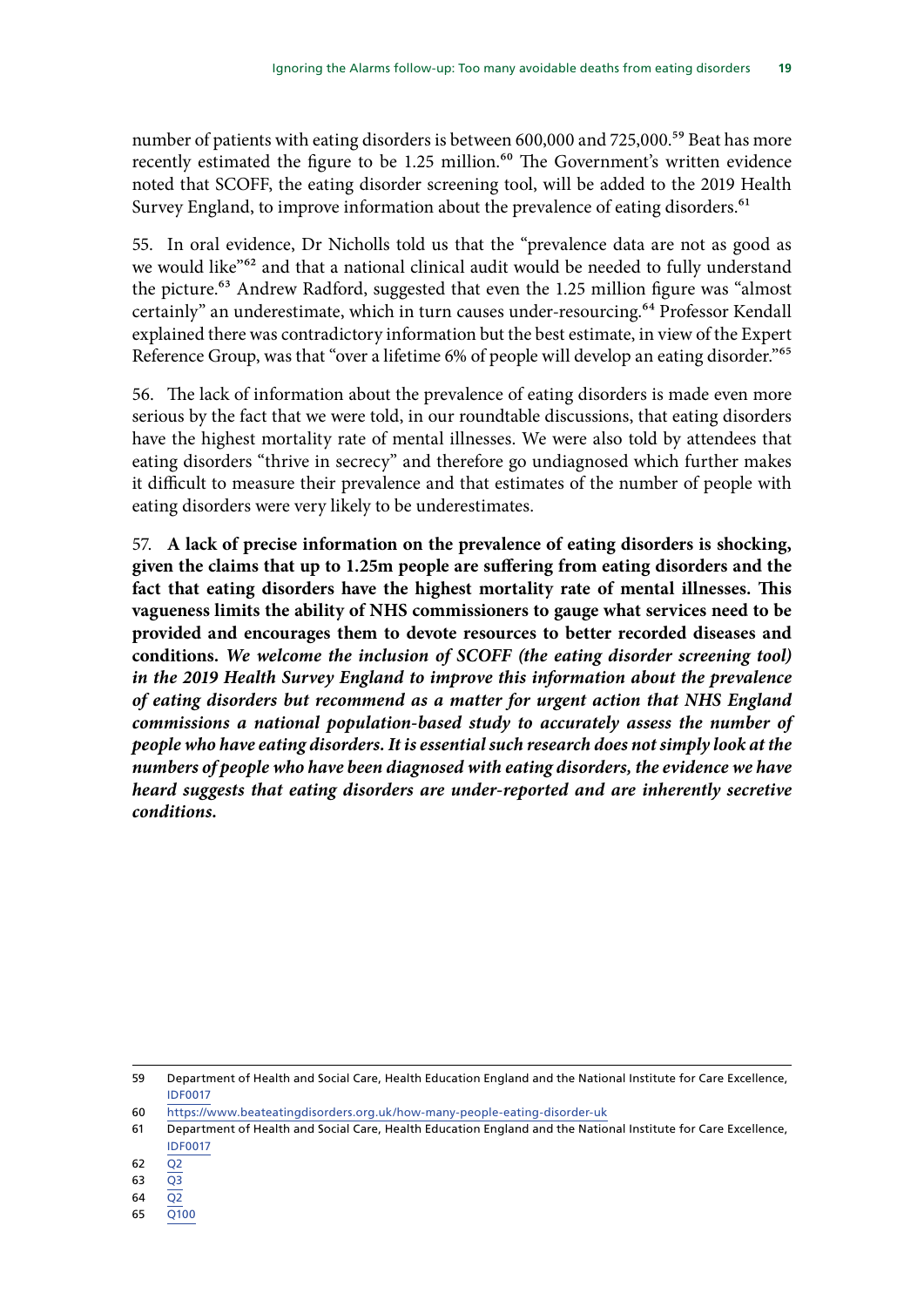# <span id="page-21-0"></span>**4** Coordination of services

#### **Box 3: PHSO Recommendation Three**

The National Institute for Health and Care Excellence (NICE) should consider including coordination as an element of their new Quality Standard for Eating Disorders.

Source: Ignoring the Alarms: [How NHS eating disorder services are failing patients,](https://www.ombudsman.org.uk/sites/default/files/page/ACCESSIBILE%20PDF%20-%20Anorexia%20Report.pdf) Parliamentary and Health Service Ombudsman, December 2017, p 16

#### **Background to the recommendation**

58. The PHSO's report notes that NICE guidance on eating disorders "identifies that particular care should be taken to ensure services are well coordinated when more than one service is involved" but found that there were wide variations in how eating disorder care was coordinated and that poor coordination of services was a "starkly common issue".66 In written evidence to us the PHSO further explained:

> A detailed care plan that all providers involved in a patient's care pathway understand, and that comprehensively assesses an individual's needs and considers risks is an essential part of ensuring care is properly managed. Without this, and in the absence of frequent and clear communication between providers and the engagement of appropriate multidisciplinary expertise, there can be tragic consequences.<sup>67</sup>

#### **Progress on the recommendation**

59. NICE has included coordination of services in its quality standard on eating disorders<sup>68</sup> and we welcome the timely implementation of this recommendation; however, it is important to ensure that organisations embed such standards. Dr Nicholls said in oral evidence:

> What I am not clear about is what the impetus or leverage is to enforce those quality standards and what expectation there is for services to adhere to those quality standards. It is the standard but as to whether there has been an audit against that standard as yet, I have not seen any evidence of that<sup>69</sup>

60. Rethink Mental Illness, while welcoming the NICE quality standard, argued that transitions must not only improve between NHS services but also between NHS services and educational institutions, noting that students' transitions from home to university pose issues for many students.70

61. To help support the implementation of the quality standard, the Government's evidence described work NICE is undertaking with national partners

69 [Q7](http://data.parliament.uk/writtenevidence/committeeevidence.svc/evidencedocument/public-administration-and-constitutional-affairs-committee/phso-report-ignoring-the-alarms-how-nhs-eating-disorders-services-are-failing-patients/oral/102194.pdf)

<sup>66</sup> [Ignoring the Alarms: How NHS eating disorder service are failing patients,](https://www.ombudsman.org.uk/sites/default/files/page/ACCESSIBILE%20PDF%20-%20Anorexia%20Report.pdf) Parliamentary and Health Service Ombudsman, December 2017, p 16

<sup>67</sup> Parliamentary and Health Service Ombudsman, [IDF0010](http://data.parliament.uk/writtenevidence/committeeevidence.svc/evidencedocument/public-administration-and-constitutional-affairs-committee/phso-report-ignoring-the-alarms-how-nhs-eating-disorders-services-are-failing-patients/written/101322.pdf)

<sup>68</sup> [Eating disorders quality standard \[QS175\]](https://www.nice.org.uk/guidance/qs175), NICE, September 2018

<sup>70</sup> Rethink Mental Illness, [IDF0003](http://data.parliament.uk/writtenevidence/committeeevidence.svc/evidencedocument/public-administration-and-constitutional-affairs-committee/phso-report-ignoring-the-alarms-how-nhs-eating-disorders-services-are-failing-patients/written/99768.pdf)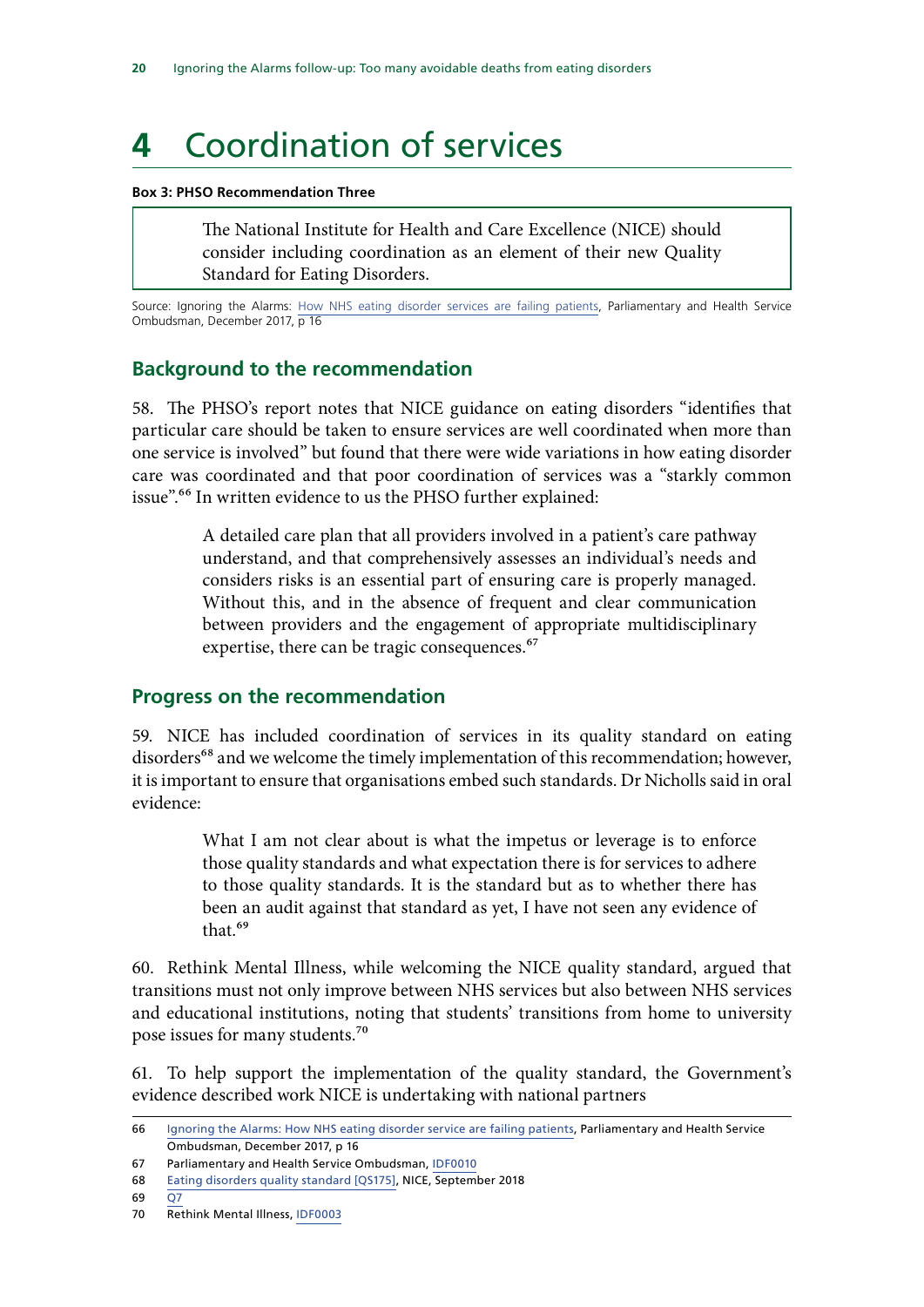Care Quality Commission: NICE has developed a checklist in line with the quality standard, for inspectors to use when assessing services for people with an eating disorder;

Beat (the eating disorders charity), Royal College of General Practitioners, and Royal College of Paediatrics and Child Health have agreed to be supporting organisations for the quality standard and to promote the standard within their networks.<sup>71</sup>

62. **We welcome the inclusion of coordination in the new NICE quality standard on eating disorders but further work is necessary to embed those standards.** *We recommend that the PHSO Delivery Group, as part of its work, commission an audit of the extent of implementation of the NICE guidelines. This could be completed over the next few months (before we report again on this topic - see paragraph 84 below).*

<sup>71</sup> Department of Health and Social Care, Health Education England and the National Institute for Care Excellence, [IDF0017](http://data.parliament.uk/writtenevidence/committeeevidence.svc/evidencedocument/public-administration-and-constitutional-affairs-committee/phso-report-ignoring-the-alarms-how-nhs-eating-disorders-services-are-failing-patients/written/101725.pdf)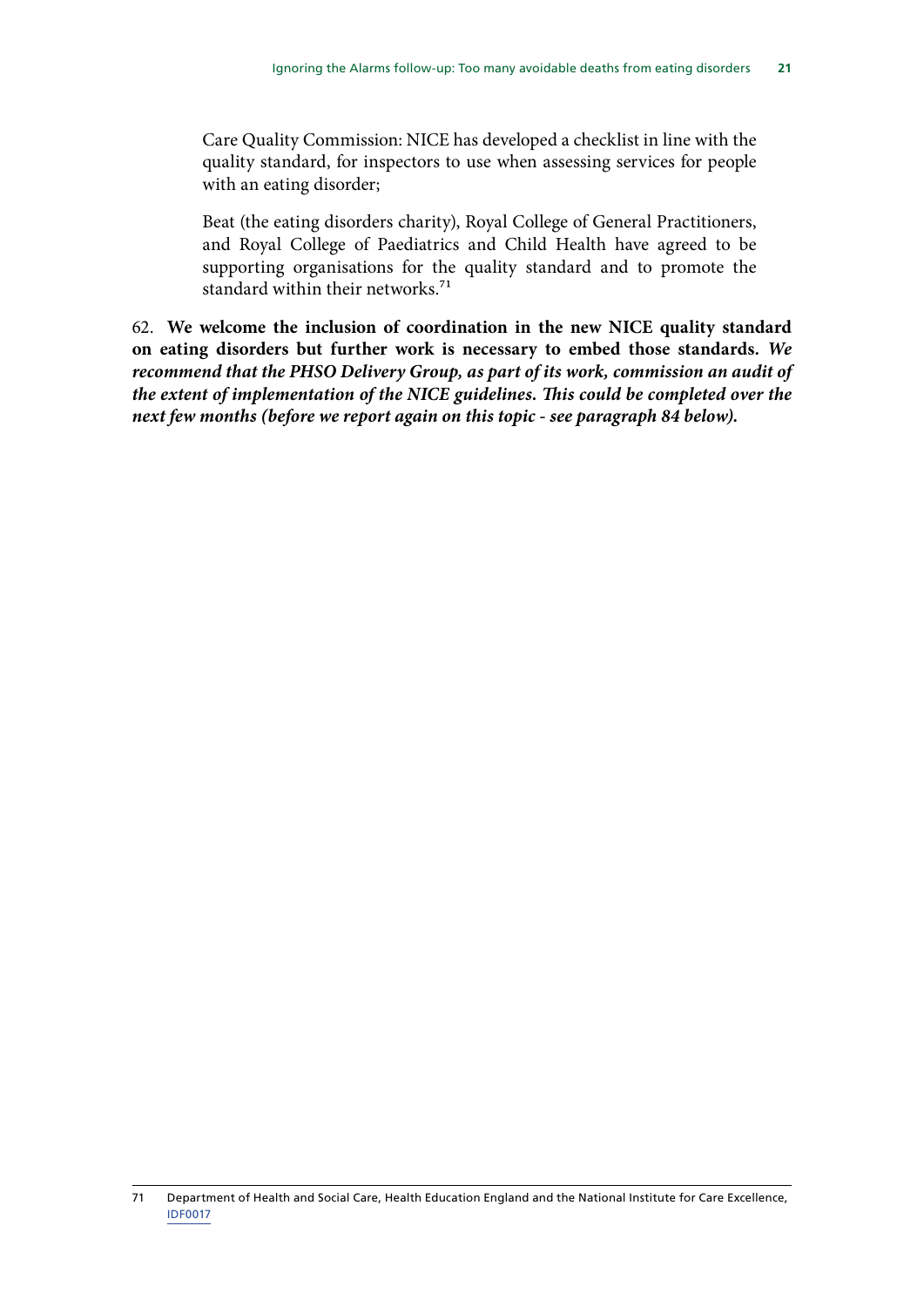# <span id="page-23-0"></span>**5** Using training to address gaps in provision of eating disorder specialists

#### **Box 4: PHSO Recommendation Four**

Health Education England should review how its current education and training can address the gaps in provision of eating disorder specialists we have identified. If necessary it should consider how the existing workforce can be further trained and used more innovatively to improve capacity. Health Education England should also look at how future workforce planning might support the increased provision of specialists in this field.

Source: Ignoring the Alarms: [How NHS eating disorder services are failing patients,](https://www.ombudsman.org.uk/sites/default/files/page/ACCESSIBILE%20PDF%20-%20Anorexia%20Report.pdf) Parliamentary and Health Service Ombudsman, December 2017, p 16

## **Background to the recommendation**

63. The PHSO identified a further barrier to good quality care transitions as being a scarcity of specialists who can provide the type of care required"<sup>72</sup> saying there are often only "one or two professionals have responsibility for patients with eating disorders across a large geographical area, or that people are unable to access support where they live."73

## **Progress on the recommendation**

64. The Government's evidence pointed to a number of steps being taken by Health Education England (HEE), including:

- Working with the General Medical Council and other partners, such as the Academy of Medical Royal Colleges and Universities across the UK to review specialty training to ensure that:
	- Medical training and curricula meet the standards set by the GMC aligned to the General Professional Capabilities Framework;
	- training is structured and designed to best meet the health care needs of the population now and in the future–e.g. a greater focus on generalism, flexibility and the interface between Primary and Secondary Care.
- Working with the Royal College of Psychiatrists and other workforce stakeholders, exploring innovative training models to address any gaps in eating disorder education and training for Psychiatrists. For example, offering credentialing opportunities in eating disorders as an add-on to specialty training and as a post training opportunity.74

<sup>72</sup> [Ignoring the Alarms: How NHS eating disorder service are failing patients,](https://www.ombudsman.org.uk/sites/default/files/page/ACCESSIBILE%20PDF%20-%20Anorexia%20Report.pdf) Parliamentary and Health Service Ombudsman, December 2017, p 16

<sup>73</sup> [Ibid](https://www.ombudsman.org.uk/sites/default/files/page/ACCESSIBILE%20PDF%20-%20Anorexia%20Report.pdf)

<sup>74</sup> Department of Health and Social Care, Health Education England and the National Institute for Care Excellence, [IDF0017](http://data.parliament.uk/writtenevidence/committeeevidence.svc/evidencedocument/public-administration-and-constitutional-affairs-committee/phso-report-ignoring-the-alarms-how-nhs-eating-disorders-services-are-failing-patients/written/101725.pdf)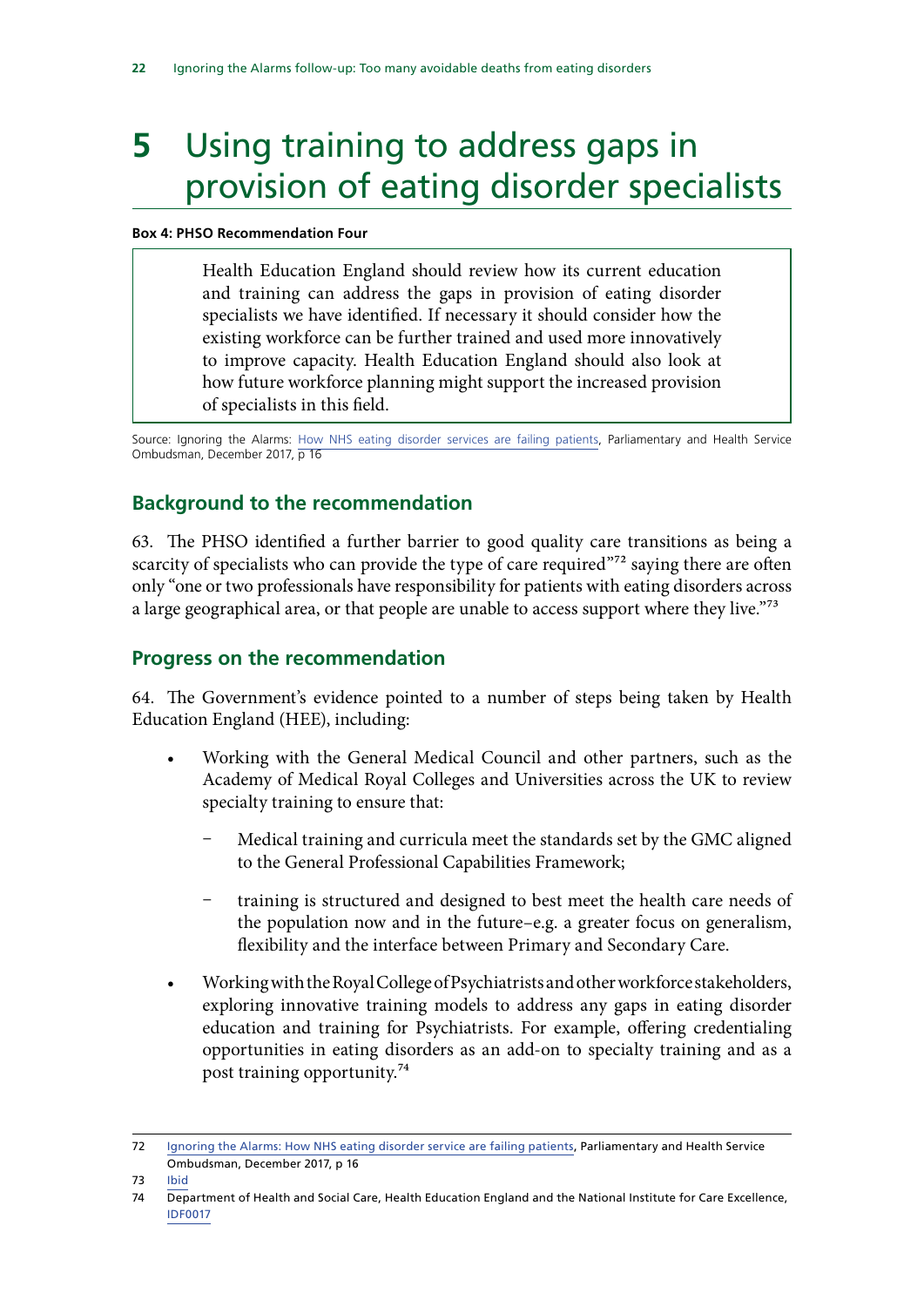65. In recognition of the fact that people with eating disorders can present in a variety of settings, not just in mental health services, HEE has broadened its education and training scoping exercise to include the learning needs of the wider workforce, this project is scheduled to report in June 2019.<sup>75</sup> Beat has welcomed the steps taken by HEE, describing them as being in line with the PHSO's recommendation.<sup>76</sup>

66. Beat recommended that Health Education England should work with NHS England and others "to ensure that all junior doctors complete a four month psychiatry placement, and that these include clinical experience in eating disorders."<sup>77</sup> In oral evidence the Minister signalled her support for a four month psychiatry placement.<sup>78</sup> Professor Bayliss-Pratt, Chief Nurse for Heath Education England, was somewhat more cautious, saying:

> It is important that we have a flexible, responsive training circuit for junior doctors so that they can be in a variety of settings, get exposure to these issues and be trained and supported appropriately. The fear is that if we just put everybody into a four-month training pathway would we achieve what we really want to with this agenda? Again, we need to work with our partners to really test that a lot more to see if that is the optimum way forward.79

But also explained that her mind was "open to it".<sup>80</sup> Professor Bayliss-Pratt made clear that work was being undertaken not just in relation to doctors, but also the wider workforce:

> The other important thing to recognise is that it is not just about the medical profession, it is about the wider workforce. For example, we are just piloting an education mental health practitioner role that works between mental health services, primary care services and schools, because we think it is really important to get to children and young people and to spot people who are identifying these problems early. It is about that wider workforce at the moment and we are currently exploring how we create a more professional competency framework to ensure we get this education and training into everybody who comes into contact with people who require health and care services, including school nurses, health visitors and the whole public health agenda too. $81$

67. People with lived experience strongly supported the need for teachers and university staff to be included in training. They explained that people with eating disorders can present in a variety of circumstances therefore providing effective training to a wide range of professionals would aid the early detection and provision of support for people with eating disorders. We also had our attention drawn specifically to the need to provide training to nurses. We were told that many people with eating disorders see nurses more often than GPs or specialists, so providing training to nurses and nurse practitioners could potentially improve the early detection of eating disorders. It was suggested to us that training delivered by people who have lived experience can be particularly effective.

- 78 [Q109](http://data.parliament.uk/writtenevidence/committeeevidence.svc/evidencedocument/public-administration-and-constitutional-affairs-committee/phso-report-ignoring-the-alarms-how-nhs-eating-disorders-services-are-failing-patients/oral/102194.pdf)
- 79 [Q78](http://data.parliament.uk/writtenevidence/committeeevidence.svc/evidencedocument/public-administration-and-constitutional-affairs-committee/phso-report-ignoring-the-alarms-how-nhs-eating-disorders-services-are-failing-patients/oral/102194.pdf)
- 80 [Q79](http://data.parliament.uk/writtenevidence/committeeevidence.svc/evidencedocument/public-administration-and-constitutional-affairs-committee/phso-report-ignoring-the-alarms-how-nhs-eating-disorders-services-are-failing-patients/oral/102194.pdf)
- 81 [Q57](http://data.parliament.uk/writtenevidence/committeeevidence.svc/evidencedocument/public-administration-and-constitutional-affairs-committee/phso-report-ignoring-the-alarms-how-nhs-eating-disorders-services-are-failing-patients/oral/102194.pdf)

<sup>75</sup> [Ibid](http://data.parliament.uk/writtenevidence/committeeevidence.svc/evidencedocument/public-administration-and-constitutional-affairs-committee/phso-report-ignoring-the-alarms-how-nhs-eating-disorders-services-are-failing-patients/written/101725.pdf) 76 Beat, [IDF0012](http://data.parliament.uk/writtenevidence/committeeevidence.svc/evidencedocument/public-administration-and-constitutional-affairs-committee/phso-report-ignoring-the-alarms-how-nhs-eating-disorders-services-are-failing-patients/written/101346.pdf)

<sup>77</sup> [Ibid](http://data.parliament.uk/writtenevidence/committeeevidence.svc/evidencedocument/public-administration-and-constitutional-affairs-committee/phso-report-ignoring-the-alarms-how-nhs-eating-disorders-services-are-failing-patients/written/101346.pdf)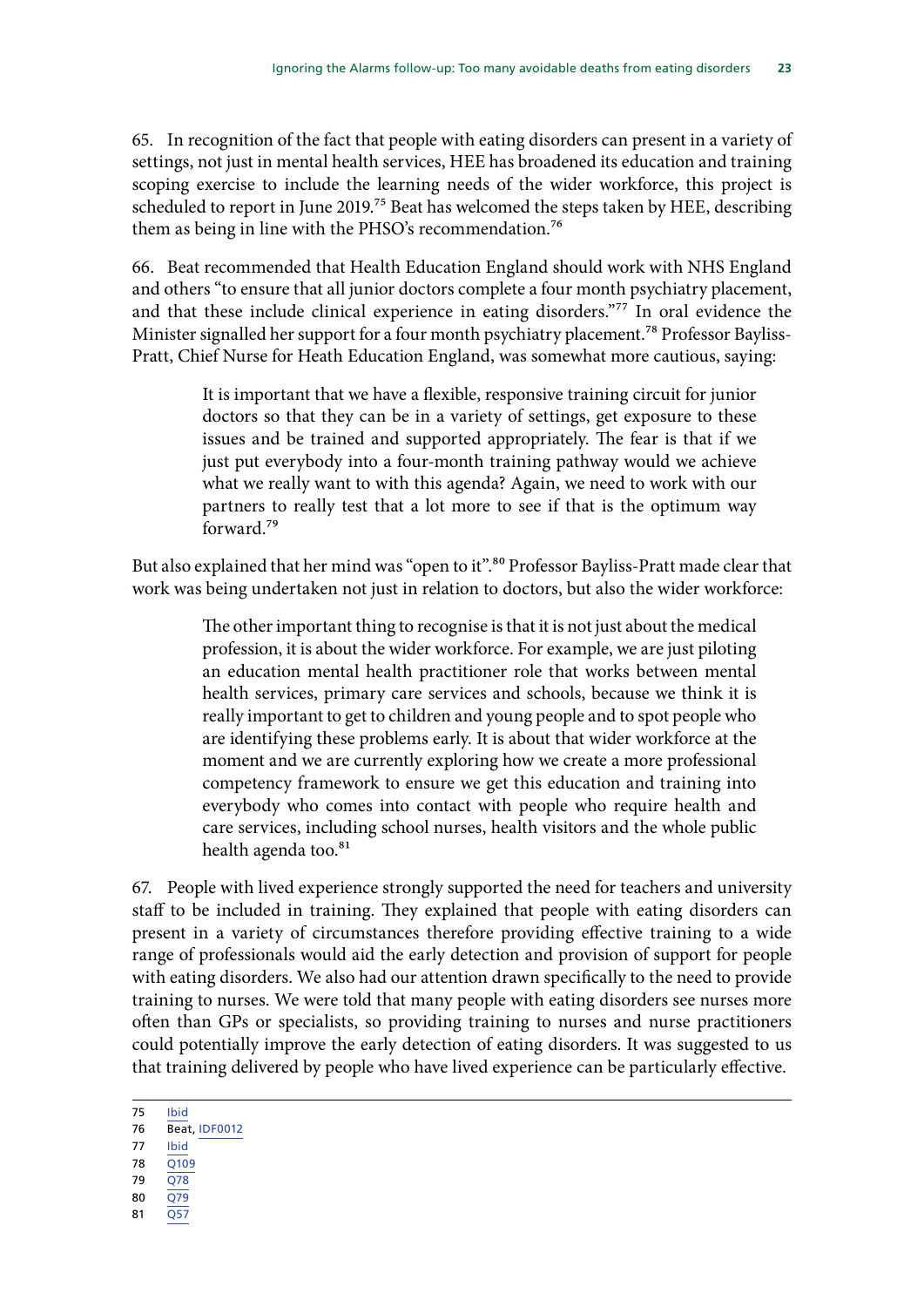68. **All junior doctors should complete a four-month psychiatry placement and we welcome the Minister's support for this proposal. Such placements should include exposure to eating disorders.** *We recommend Health Education England take this recommendation forward and assess whether it is possible to ensure each such placement includes exposure to patients with eating disorders.*

69. **We welcome the efforts of Health Education England to develop competency within the wider workforce in relation to eating disorders. People with eating disorders can present in a variety of circumstances and through a number of different pathways, therefore improving the wider workforce's knowledge of eating disorders can significantly improve the early detection and provision of support for people with eating disorders.** *This work should specifically consider the provision of training to nurses and nurse practitioners. Health Education England should take steps to facilitate the delivery of such training by people who have lived experience of eating disorders. In circumstances where that is not viable, solutions such as online training should be pursued.*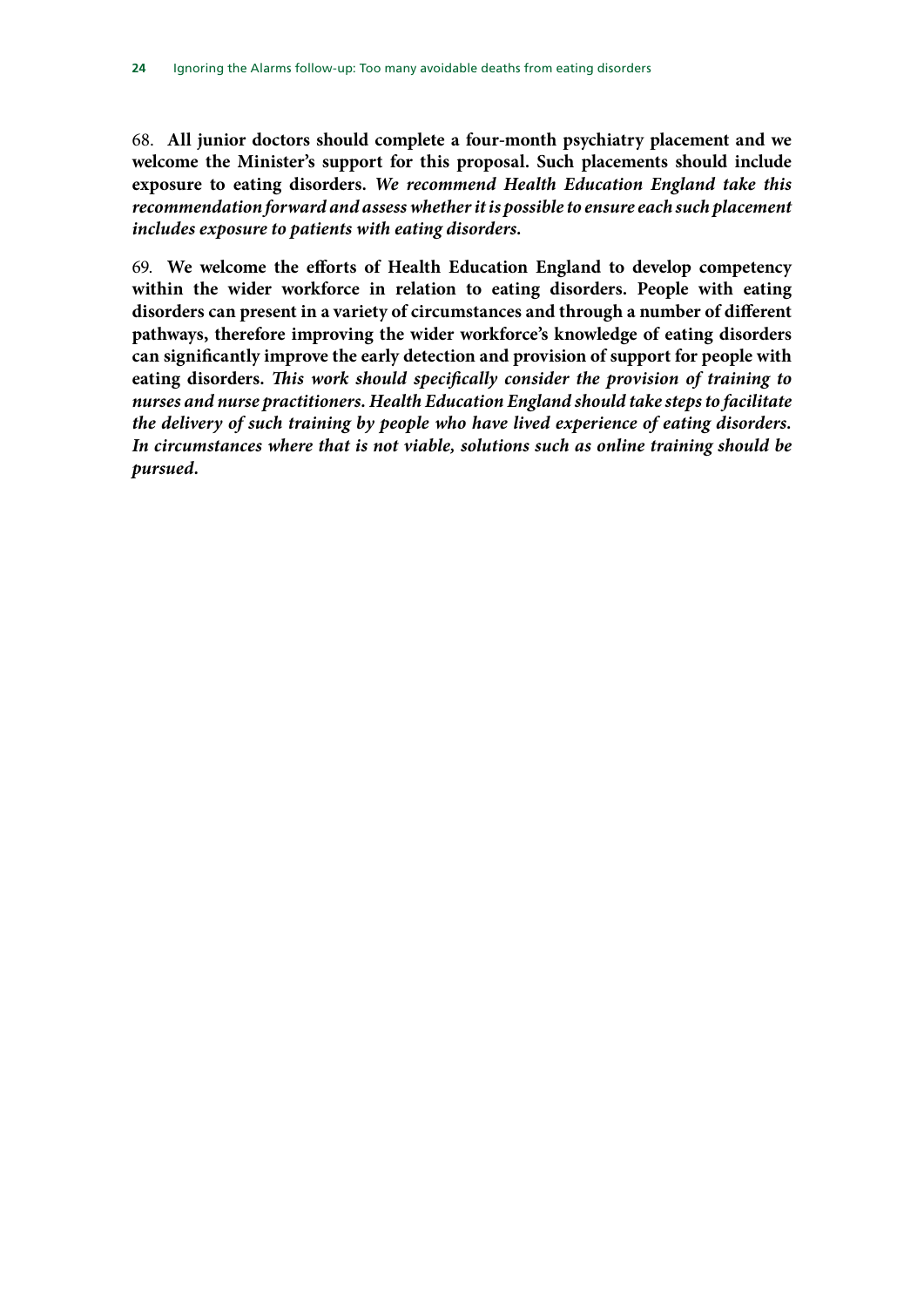# <span id="page-26-0"></span>**6** Improving investigation and learning, in particular from serious incident investigations

#### **Box 5: PHSO Recommendation Five**

Both NHS Improvement and NHS England have a leadership role to play in supporting local NHS providers and CCGs to conduct and learn from serious incident investigations, including those that are complex and cross organisational boundaries. NHSE and NHSI should use the forthcoming Serious Incident Framework review to clarify their respective oversight roles in relation to serious incident investigations. They should also set out what their role would be in circumstances like the Harts, where local bodies are failing to work together to establish what has happened and why, so that lessons can be learnt.

Source: [How NHS eating disorder service are failing patients,](https://www.ombudsman.org.uk/sites/default/files/page/ACCESSIBILE%20PDF%20-%20Anorexia%20Report.pdf) Parliamentary and Health Service Ombudsman, December 2017, p 17

### **Background to the recommendation**

70. The Ombudsman's report details how Nic Hart had been in correspondence with six organisations over a year and a half yet none of them worked towards a coordinated investigation of Averil Hart's death, which is something the PHSO has encountered "time and time again".<sup>82</sup> The Patient Experience Library, in written evidence, stated this issue is systemic across the NHS and "a common factor throughout is a failure to hear from patients and bereaved relatives, and to understand the patient experience."83 The issue of NHS learning from investigations is something that we, and our predecessor committees, have taken an active interest in.<sup>84</sup>

#### **Progress on the recommendation**

71. The Government described work under this recommendation as being "underway" and the following steps have been taken:

- NHS Improvement's work with regional teams across NHS Improvement and NHS England to design a new system for oversight and support for incident management, including incidents that may require cross system investigation.
- In December 2018, NHS Improvement reported that they had conducted an engagement exercise to inform a review of the Serious Incident Framework for the NHS between April and July 2018.

<sup>82</sup> [Ignoring the Alarms: How NHS eating disorder service are failing patients,](https://www.ombudsman.org.uk/sites/default/files/page/ACCESSIBILE%20PDF%20-%20Anorexia%20Report.pdf) Parliamentary and Health Service Ombudsman, December 2017, p 17

<sup>83</sup> Patient Experience Library, [IDF0006](http://data.parliament.uk/writtenevidence/committeeevidence.svc/evidencedocument/public-administration-and-constitutional-affairs-committee/phso-report-ignoring-the-alarms-how-nhs-eating-disorders-services-are-failing-patients/written/101213.pdf)

<sup>84</sup> Public Administration and Constitutional Affairs Committee, Seventh Report of Session 2016–17, [Will the](https://publications.parliament.uk/pa/cm201617/cmselect/cmpubadm/743/743.pdf)  [NHS never learn? Follow-up to PHSO report 'Learning from Mistakes' on the NHS in England](https://publications.parliament.uk/pa/cm201617/cmselect/cmpubadm/743/743.pdf), HC 743; Public Administration and Constitutional Affairs Committee, First Report of Session 2016–17, [PHSO review: Quality of](https://publications.parliament.uk/pa/cm201617/cmselect/cmpubadm/94/94.pdf)  [NHS complaints investigations,](https://publications.parliament.uk/pa/cm201617/cmselect/cmpubadm/94/94.pdf) HC 94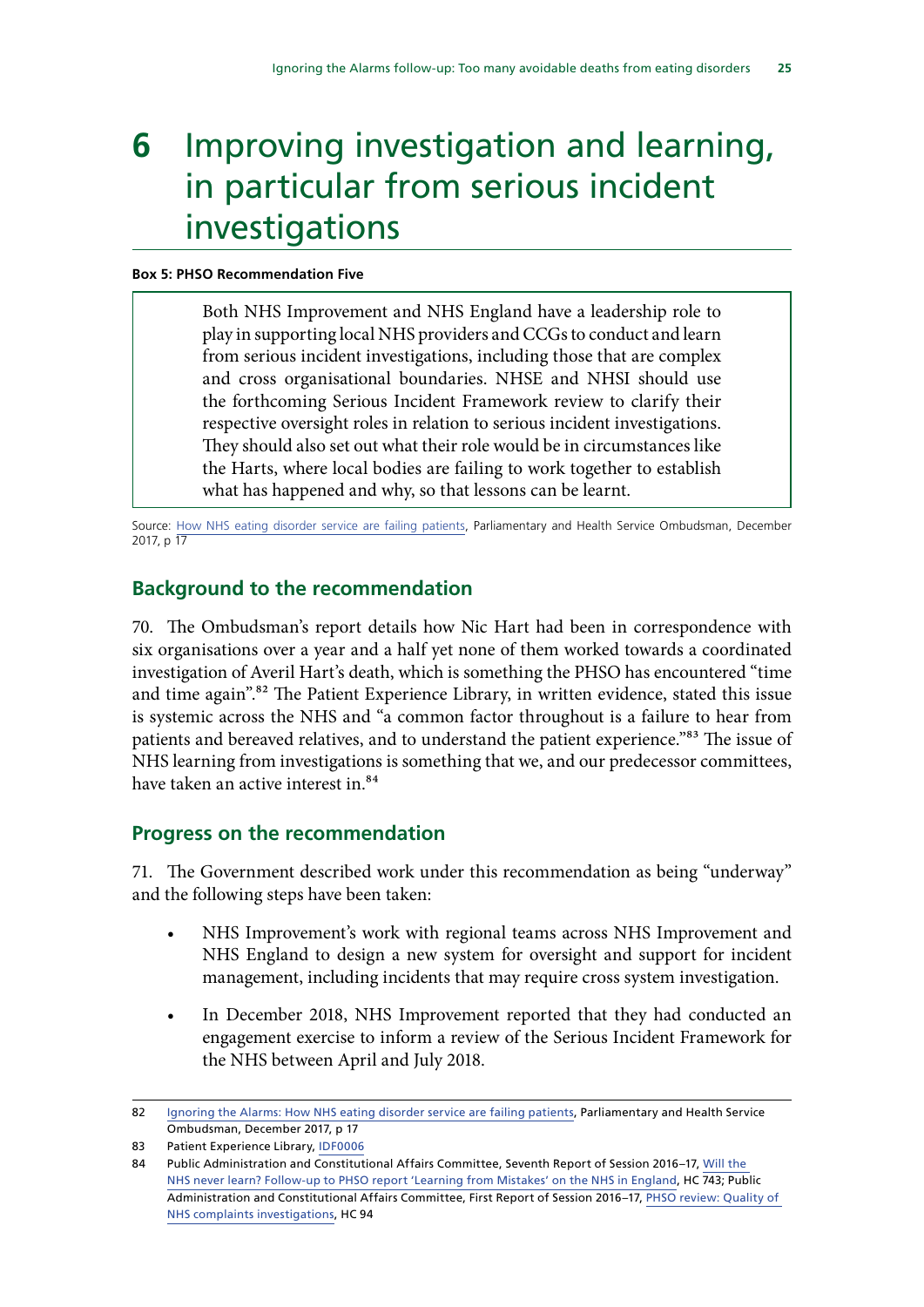- Work has been undertaken to develop new regional functions which support the overarching patient safety strategy,<sup>85</sup> the public consultation on which closed on 15 February 2019.
- Finally, a new Serious Incident Framework is to be published in the Spring of 2019.86

72. The PHSO, in written evidence, told us that the feedback NHS Improvement had received, as part of its engagement on revising the Serious Incident Framework, demonstrated the need for a "fundamentally different approach to the management of serious incidents."<sup>87</sup> This was likely to "support the development of broader systems, processes, skills and behaviours that enable an appropriate response to patient safety incidents."88 While awaiting the publication of the revised framework, the PHSO welcomed NHS Improvement's direction of travel but noted the need for clear funding and timescales for implementation.<sup>89</sup>

73. The Care Quality Commission told us that they had found evidence that some trusts had "established more robust practices to review, investigate and share learning from deaths" but progress was variable between trusts.<sup>90</sup> The Commission continued that for further progress to be made:

> the culture of many organisations needs to improve and there is a need for further specialist training, engagement with bereaved families, and guidance and support from trusts and other bodies is required to encourage more openness and learning across the NHS.<sup>91</sup>

74. In oral evidence Dr Kendall told us about the need to encourage senior doctors to talk about their mistakes:

> One of the things that the previous Secretary of State did, I thought very well—I used to go around with him to visit mental health trusts and it was all about patient safety and mental health—was he began a whole programme of patient safety in mental health. One of the things that he did was that he got us senior doctors, including from the Royal College of Physicians and others, to stand up and talk about their experiences of making a mess of things. We have to create a culture in which we are all a lot more honest and that does include senior doctors at the top being honest about where we have made mistakes.<sup>92</sup>

75. As part of our roundtable discussions with people who had lived experience of eating disorders, it was made clear that there was a need for the NHS to move from prioritising short-term reputation management to focusing on facilitating learning and longer-term improvements.

<sup>85</sup> [Developing a patient safety strategy for the NHS: Proposals for consultation](https://engage.improvement.nhs.uk/policy-strategy-and-delivery-management/patient-safety-strategy/user_uploads/developing-a-patient-safety-strategy-for-the-nhs-14-dec-2018-v2.pdf), NHS Improvement, December 2018 86 Department of Health and Social Care, Health Education England and the National Institute for Care Excellence, [IDF0017](http://data.parliament.uk/writtenevidence/committeeevidence.svc/evidencedocument/public-administration-and-constitutional-affairs-committee/phso-report-ignoring-the-alarms-how-nhs-eating-disorders-services-are-failing-patients/written/101725.pdf)

<sup>87</sup> Parliamentary and Health Service Ombudsman, [IDF0010](http://data.parliament.uk/writtenevidence/committeeevidence.svc/evidencedocument/public-administration-and-constitutional-affairs-committee/phso-report-ignoring-the-alarms-how-nhs-eating-disorders-services-are-failing-patients/written/101322.pdf)

<sup>88</sup> [Ibid](http://data.parliament.uk/writtenevidence/committeeevidence.svc/evidencedocument/public-administration-and-constitutional-affairs-committee/phso-report-ignoring-the-alarms-how-nhs-eating-disorders-services-are-failing-patients/written/101322.pdf)

<sup>89</sup> [Ibid](http://data.parliament.uk/writtenevidence/committeeevidence.svc/evidencedocument/public-administration-and-constitutional-affairs-committee/phso-report-ignoring-the-alarms-how-nhs-eating-disorders-services-are-failing-patients/written/101322.pdf)

<sup>90</sup> Care Quality Commission, [IDF0009](http://data.parliament.uk/writtenevidence/committeeevidence.svc/evidencedocument/public-administration-and-constitutional-affairs-committee/phso-report-ignoring-the-alarms-how-nhs-eating-disorders-services-are-failing-patients/written/101311.pdf)

<sup>91</sup> [Ibid](http://data.parliament.uk/writtenevidence/committeeevidence.svc/evidencedocument/public-administration-and-constitutional-affairs-committee/phso-report-ignoring-the-alarms-how-nhs-eating-disorders-services-are-failing-patients/written/101311.pdf)

<sup>92</sup> [Q162](http://data.parliament.uk/writtenevidence/committeeevidence.svc/evidencedocument/public-administration-and-constitutional-affairs-committee/phso-report-ignoring-the-alarms-how-nhs-eating-disorders-services-are-failing-patients/oral/102194.pdf)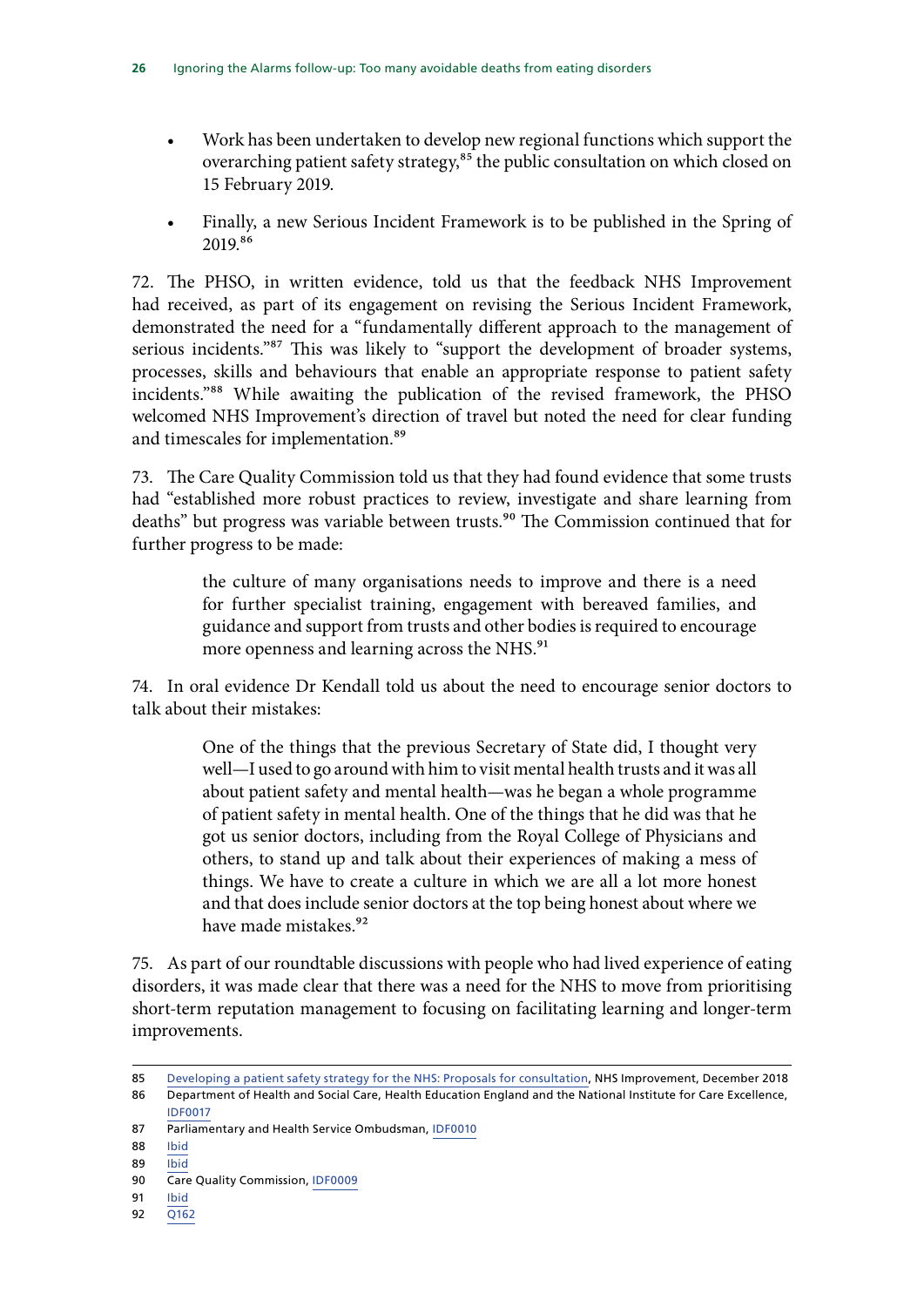### <span id="page-28-0"></span>**Health Service Safety Investigations**

76. Following work by our predecessor Committee,<sup>93</sup> the creation of the Healthcare Safety Investigation Branch (HSIB) which became operational on 1st April 2017, was a welcome development in the area of healthcare investigations. The purpose of the organisation, which is funded by the Department for Health and Social Care but operates independently from it and NHS Improvement, is to improve safety through effective and independent investigations that don't apportion blame or liability.<sup>94</sup> In written evidence to this inquiry, HSIB informed the Committee that, alongside investigations, it has spent the first two years "developing and refining our methodology" for conducting investigations through developing a seven-point "framework for professionalising safety investigations in the NHS."95

77. The work of the Joint Committee on the Draft Health Service Safety Investigations Bill was concluded in August 2018 with the publication of its report.<sup>96</sup> The Bill would establish the full statutory independence of HSIB and would allow it to conduct national investigations under protected disclosure. This provision, commonly known as 'safe space', would enable NHS staff to share their experience of a patient safety incident without fear of reprisal. Importantly, it would not prevent HSIB from sharing information with families, regulators or organisations about an incident or to address immediate risks to patient safety.97 The Health Service Safety Investigations Bill has not yet been introduced to Parliament.

78. **Investigations into, and NHS learning from, serious incidents is essential to helping ensure that the circumstances leading to avoidable deaths do not reoccur. It is heartening to hear from the Care Quality Commission that some trusts are establishing more robust practices for investigating and learning from deaths but such change must be made throughout the whole of the NHS. Cultural change is essential to achieve this.** *We believe the Care Quality Commission's inspections provide one way for the NHS to determine the progress it is making in culture change; namely the shift from a closed and defensive blame culture to one of openness, willingness to hear and tell the truth, and to learning from mistakes to avoid future harm to patients. It is essential that the NHS moves from a culture which falls into short-term reputation management to one which facilitates open learning and longer-term improvements to service provision. The NHS should further consider how it can assess the progress it is making in changing the culture surrounding investigations and learning. Such cultural change must be regarded as a high priority.*

<sup>93</sup> Sixth Report of the Public Administration Select Committee, Session 2014–15, *Investigating clinical incidents in the NHS*, [HC 886](https://publications.parliament.uk/pa/cm201415/cmselect/cmpubadm/886/886.pdf).

<sup>94</sup> <https://www.hsib.org.uk/>

<sup>95</sup> Healthcare Safety Investigation Branch, [IDF0018](http://data.parliament.uk/writtenevidence/committeeevidence.svc/evidencedocument/public-administration-and-constitutional-affairs-committee/phso-report-ignoring-the-alarms-how-nhs-eating-disorders-services-are-failing-patients/written/102710.pdf);. See the full framework attached in annex to their evidence.

<sup>96</sup> Report of the Joint Committee, *Draft Health Service Safety Investigations Bill: A new capability for investigating patient safety incidents*, Session 2017–19, [HL Paper 180 HC 1064](https://publications.parliament.uk/pa/jt201719/jtselect/jthssib/1064/1064.pdf).

<sup>97</sup> <https://www.hsib.org.uk/>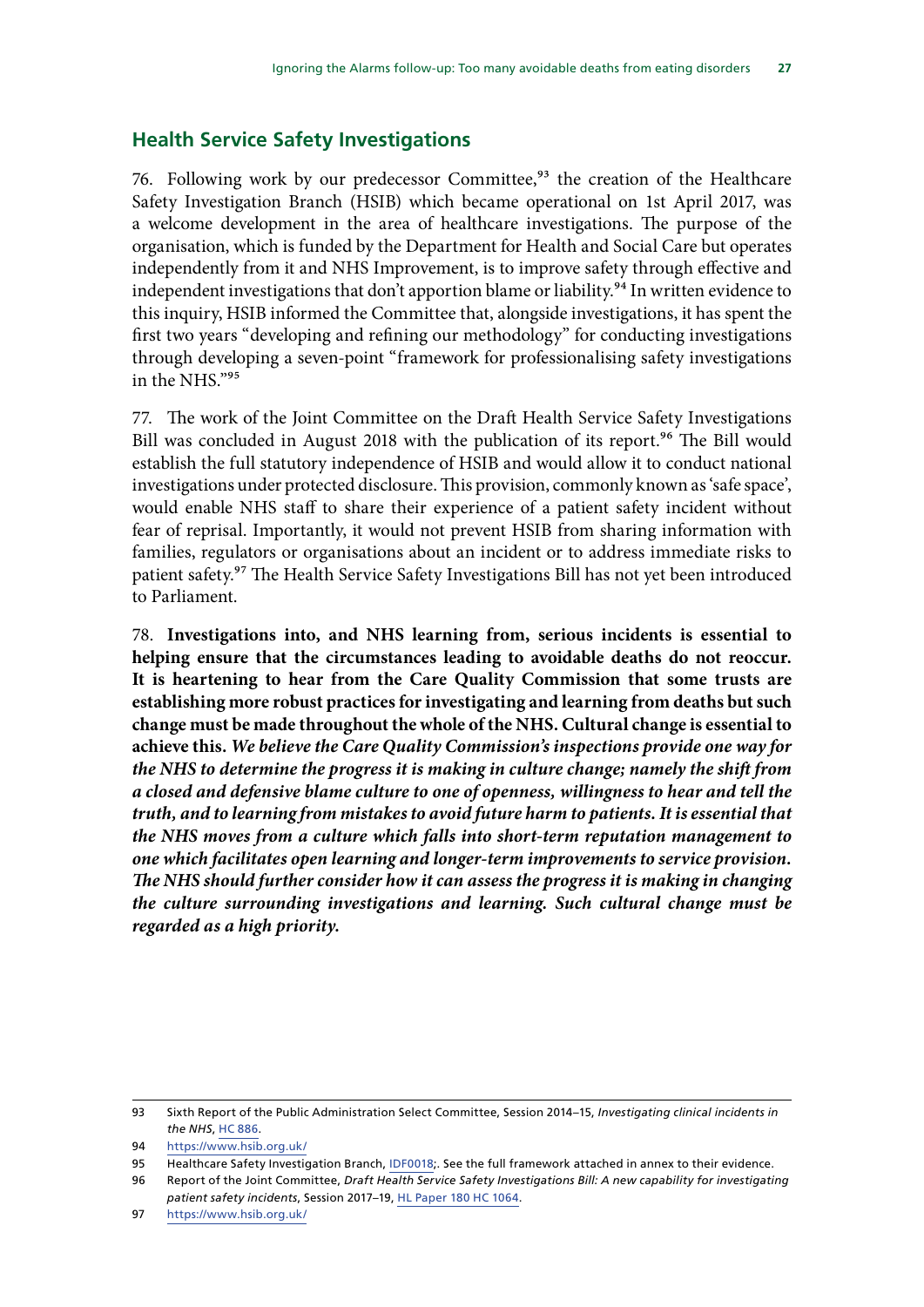79. *We welcome the initial work of Healthcare Safety Investigation Branch (HSIB) in investigating the causes of clinical incidents without attributing blame and in order to disseminate learning for the future and the seven-point "framework for professionalising safety investigations in the NHS". We call on the Government to introduce the Health Service Safety Investigations Bill as soon as possible in order to provide HSIB with statutory powers and independence, and to enable it to provide a statutory 'safe space' for clinicians and patients and their families to speak freely, like other safety investigation bodies.*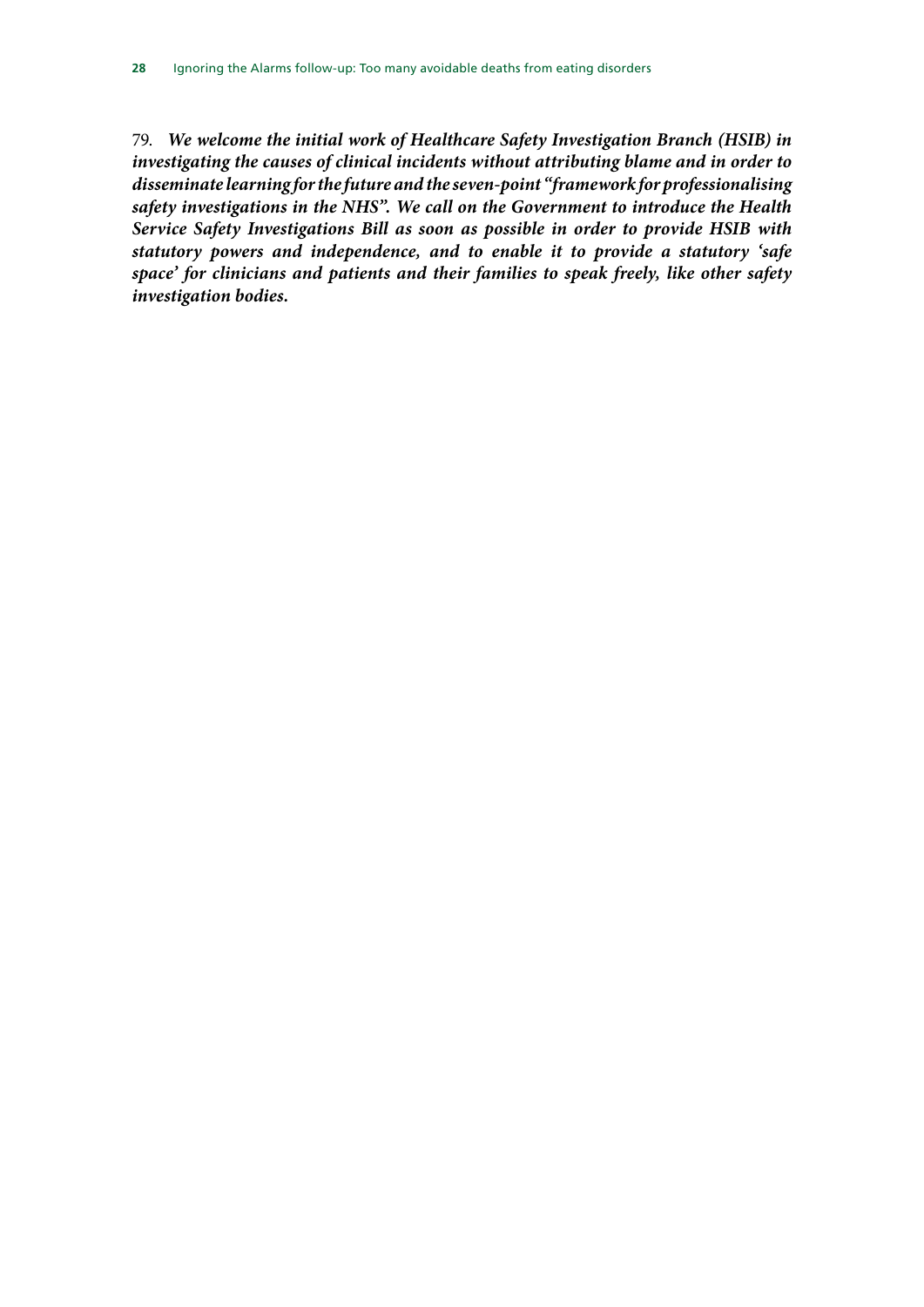# <span id="page-30-0"></span>**7** Final conclusions and recommendations

80. There is evidence of a lot of work that has been taken forward by several organisations in response to the PHSO's report, which we welcome, but it is clear from our conclusions and the evidence quoted above that sufficient progress in the area of eating disorders has not yet been made. While we have received a large amount of evidence about what various organisations plan to do, this has for the most part not yet resulted in concrete deliverables. In relation to the PHSO Delivery Group, Dr Kendall remarked to us:

> Rather naively, I now feel, I thought that we would have a limited time period, possibly a year, perhaps two, to get this whole thing going and make sure each of the bodies involved knew their responsibilities and had programmes underway. We now, on reflection, think that we need to keep this group going until we are very clearly getting eating disorders established within curricula, within doctors' training, and so on.<sup>98</sup>

81. **Welcome steps are being made in response to the PHSO's report, but sufficient progress has not yet been made in response to the PHSO's report. We agree with Dr Kendall's assessment that the PHSO Delivery Group needs to continue to meet. It is essential that there is a delivery body that has responsibility for ensuring these recommendations are taken forward.** *We recommend that the PHSO Delivery Group not be disbanded until it can report with confidence that all the recommendations have been implemented.*

82. In oral evidence to us, the Parliamentary Under Secretary of State for Mental Health, Inequalities and Suicide Prevention, told us:

> The recommendations are sitting with various aspects of the system but ultimately, as the Minister, it is my job to make sure that everyone steps up to the plate. I am happy to take on that challenge<sup>99</sup> ... In terms of the levers that I can bring, I think that ability to have good, constructive engagement with those responsible for delivery and the ability to challenge other partners and those responsible is where I can really use my influence.<sup>100</sup>

83. **We are encouraged by the Minister's and the Department of Health and Social Care's interest in this subject. They can play a critical leadership role in providing impetus to ensure timely progress is made on the PHSO's recommendations. A number of steps have been set out in the evidence we have received but we do not think there is enough urgency. Such urgency must reflect the fact that lives will continue to be lost under the status quo. There must accordingly be a clear picture of what actions will be delivered under each recommendation, what funding will be assigned to delivering those actions and by what timeframe those actions will be complete.** *In its response to this report the Government should produce a timeline against each of the PHSO's* 

<sup>99</sup> [Q94](http://data.parliament.uk/writtenevidence/committeeevidence.svc/evidencedocument/public-administration-and-constitutional-affairs-committee/phso-report-ignoring-the-alarms-how-nhs-eating-disorders-services-are-failing-patients/oral/102194.pdf)

<sup>100</sup> [Q96](http://data.parliament.uk/writtenevidence/committeeevidence.svc/evidencedocument/public-administration-and-constitutional-affairs-committee/phso-report-ignoring-the-alarms-how-nhs-eating-disorders-services-are-failing-patients/oral/102194.pdf)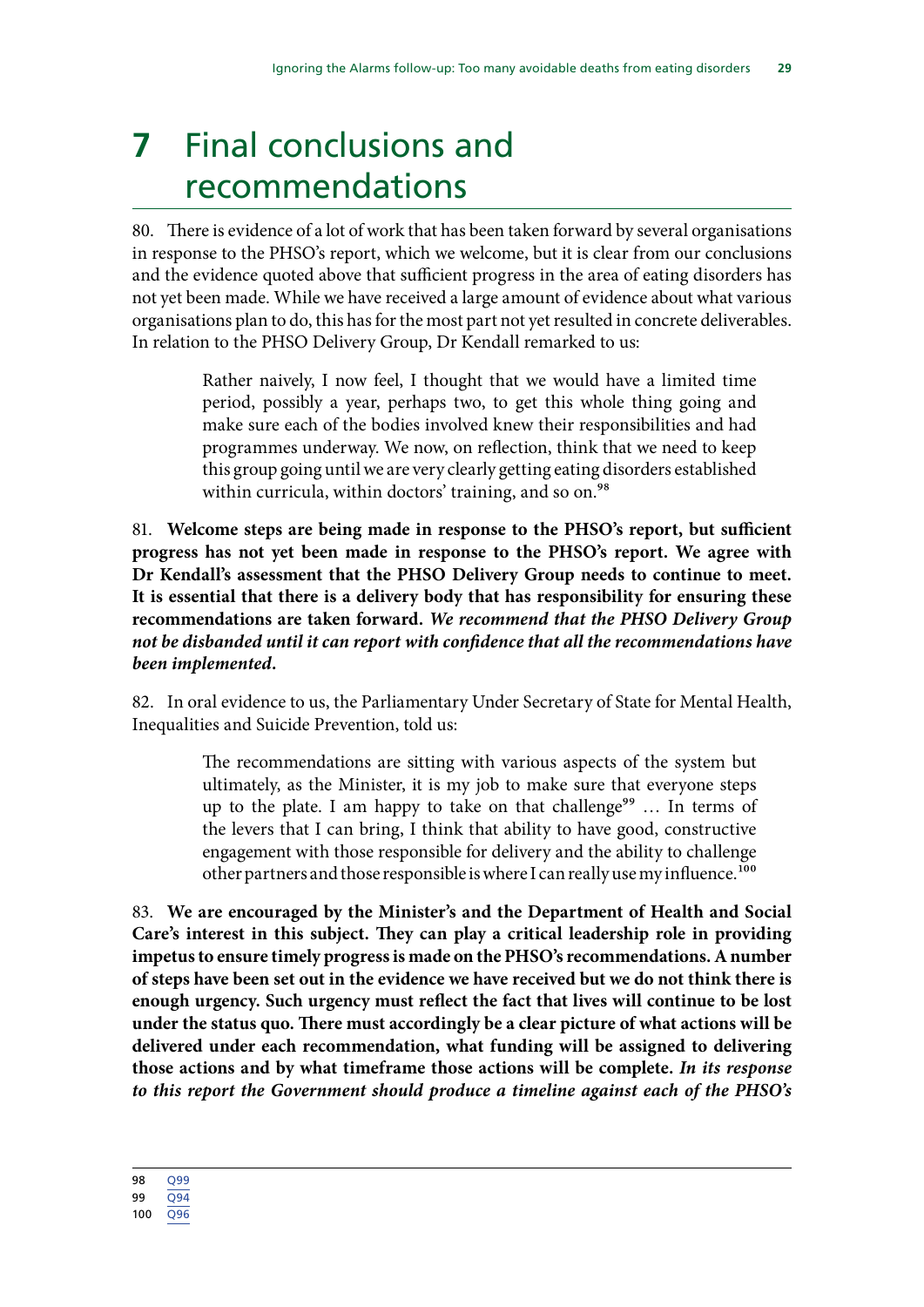*recommendations; what steps have been taken, what further steps will be taken under each recommendation and what funding will be allocated. These actions should have clear responsible owners and deadlines for completion.*

84. **Once proceedings in court are finished, we plan to consider the PHSO's investigation of Averil Hart's case in greater depth. At that time, we will return to the PHSO's wider recommendations to assess what progress has been made.**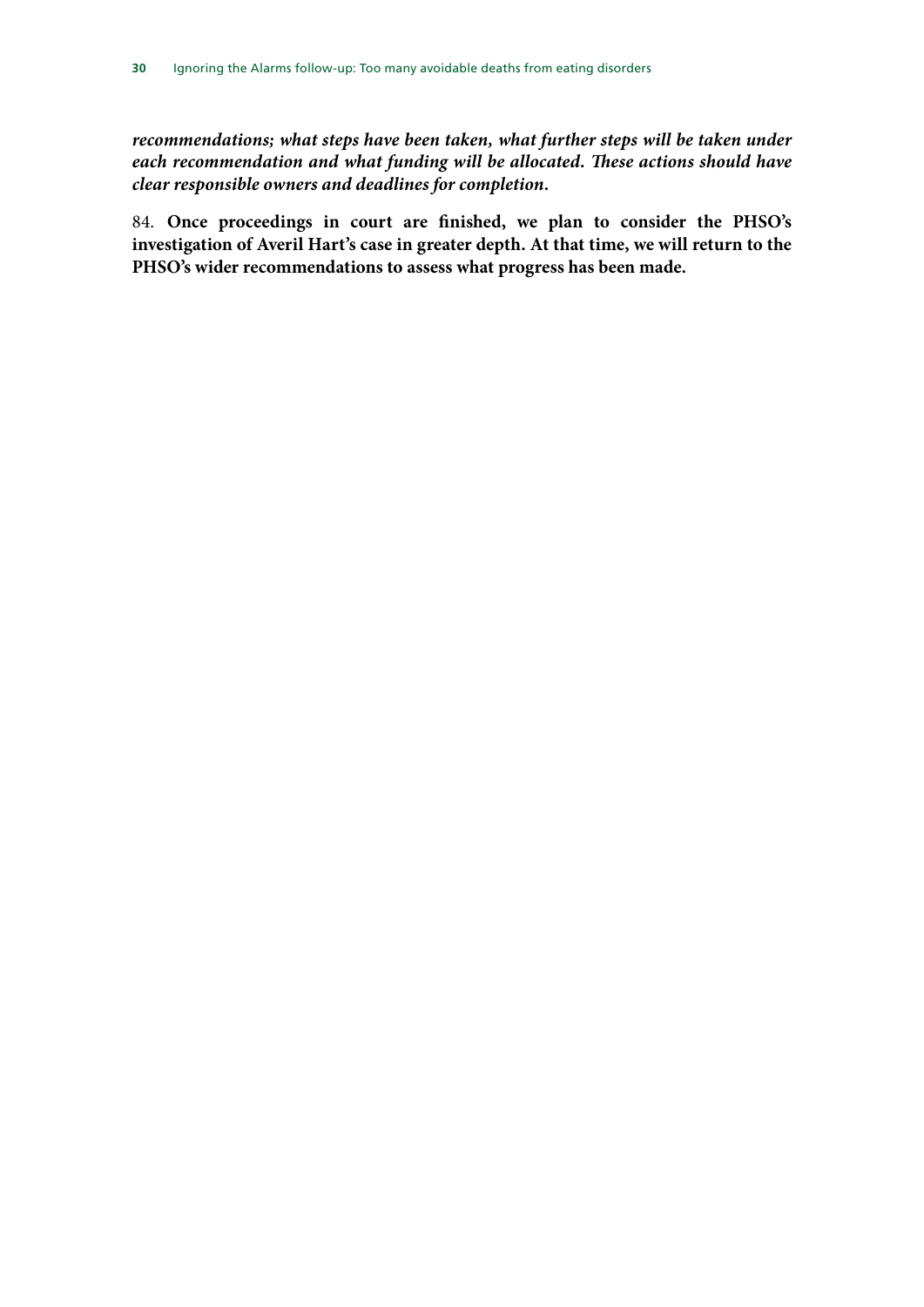# <span id="page-32-0"></span>Conclusions and recommendations

### Training of doctors and other medical professionals

- 1. We conclude that there is a serious lack of training for doctors about eating disorders and the treatment of eating disorder patients, as evidenced, for example, by GPs relying on BMI as a sole indicator of whether people can access treatment for eating disorders, contrary to published guidance. This is particularly important because preventing patients from receiving treatment for eating disorders by reference to single measures such as BMI prevents the access to early treatment which can help prevent a patient from becoming seriously ill. While the number of hours spent in training does not on its own determine the competence of clinicians, two hours of training on such a complicated topic is insufficient. (Paragraph 16)
- 2. The steps taken by the General Medical Council (GMC) in support of the PHSO's recommendation are welcome. While we acknowledge the limits of the GMC's powers, the GMC has a strong influencing role to play, which would recognise the urgency of taking this work forward. We look forward to receiving a summary from the General Medical Council of the responses they have received from medical schools about the way eating disorders are taught. *We recommend the GMC acts on this information and uses the responses received from medical schools to identify examples where education has not been effective, to share best practice where it is identified and overall use its influence to ensure that medical schools improve outcomes in relation to eating disorders. We recommend that the GMC undertakes to write again to medical schools after one year to find out what changes to medical student training have been implemented.* (Paragraph 28)
- 3. We recognise that for eating disorder training to improve postgraduate training is also critical. We agree with witnesses who identified the need for greater crosscollege working to ensure eating disorders are included in relevant curricula and support the Academy of Medical Royal Colleges' work in coordinating a discussion between relevant specialties and colleges on sharing resources. We note that participants in the informal seminar highlighted the importance of training for General Practitioners in this context. *We recommend that the Academy should also coordinate the necessary actions arising from this work and report on how the learning from these discussions are implemented.* (Paragraph 29)
- 4. There must be wider take up of the Management of Really Sick Patients with Anorexia Nervosa (MARSIPAN) guidelines. They are a vital tool to promote active communication and consultation between psychiatric services, including eating disorder and liaison psychiatry, and medical services and includes for quick reference an all-age checklist for use by clinicians. These guidelines are lifesaving for people who have anorexia nervosa. *We recommend that Health Education England should work with NHS England to improve uptake of the MARSIPAN guidance by practitioners, particularly practitioners who are not specialists in eating disorders, and the Care Quality Commission should ensure that the MARSIPAN guidelines are being adopted at all levels in NHS England.* (Paragraph 32)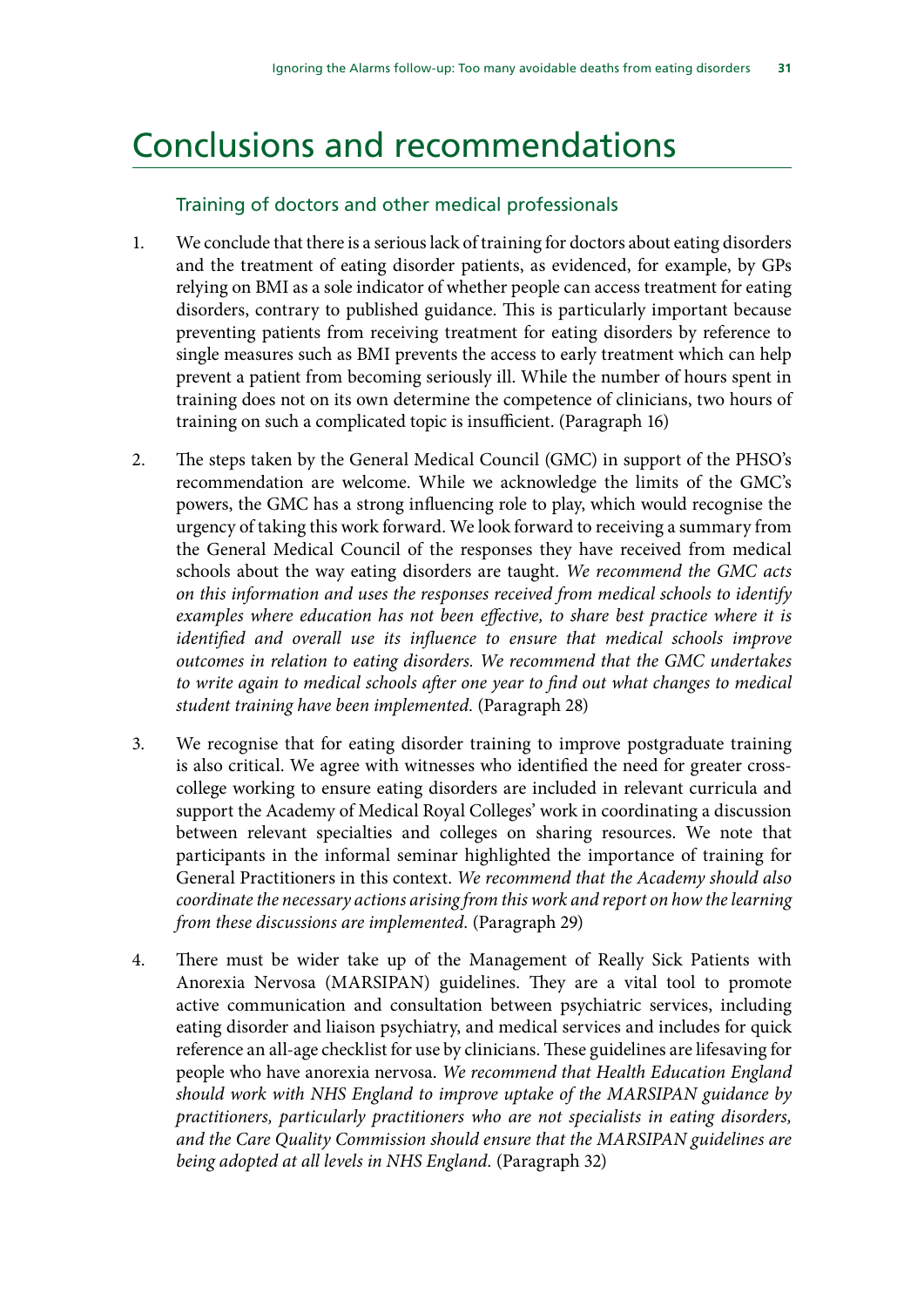The quality and availability of adult services, and the transition from child to adult services

- 5. We welcome the increased funding for mental health within the NHS long term plan but we recommend that NHS England set out how much of this funding will be specifically allocated to adult eating disorder services. *but we recommend that NHS England set out how much of this funding will be specifically allocated to adult eating disorder services* (Paragraph 45)
- 6. We support NHS England's plans to transfer investment from inpatient services to community care which has the potential to deliver greater value for money. Better community service provision is essential not only to help prevent people from becoming so ill that they need hospitalisation but also to support people who are discharged from hospital, to avoid relapsing and therefore requiring further hospitalisation. Although we accordingly welcome greater funding for community services, NHS England must also ensure that there is adequate inpatient capacity. (Paragraph 46)
- 7. In our informal seminar with people who had lived experience of eating disorders, we were told there was potential for more involvement of family or carer support in adult eating disorder services. Though we recognise this is a complicated matter, such support can be extremely important for people with eating disorders. (Paragraph 47)
- 8. We welcome the steps that have already been taken and that the NHS is piloting the introduction of a four-week waiting time target for adult and older adult community mental health teams, which has the potential to improve the provision of services for patients. We hope this will be transformed from a pilot to an appropriately funded business as usual target. (Paragraph 49)
- 9. Although there are a number of welcome ambitions to improve quality and availability of adult eating disorder services, it is clear that there has not yet been delivery of substantive improvements in that provision. Accordingly we find it disturbing that the Government claims that the PHSO's recommendation on achieving parity of adult eating disorder services with child and adolescent services has been implemented, when this it is clear that this is not the case. *This work must be done and this should be championed by the PHSO Delivery Group. As part of its*  work under this PHSO recommendation, we recommend the NHS have particular *regard to ensuring the needs of autistic patients are met.* (Paragraph 50)
- 10. NHS England established an Adult Eating Disorder Expert Reference Group, chaired by Professor Tim Kendall and Jess Griffiths, an expert by experience, to help review the data and modelling for the NHS Long Term Plan. *We Commend NHS England for establishing the Adult Eating Disorder Expert Reference Group to help review data and modelling for the NHS Long Term Plan but the Government must publish the Expert Reference Group's report as soon as possible. If the Group's report has not been published by the time the Government publishes its response to our report, the Government should provide a timeline for the publication of the Expert Reference's Group's report in that response.* (Paragraph 53)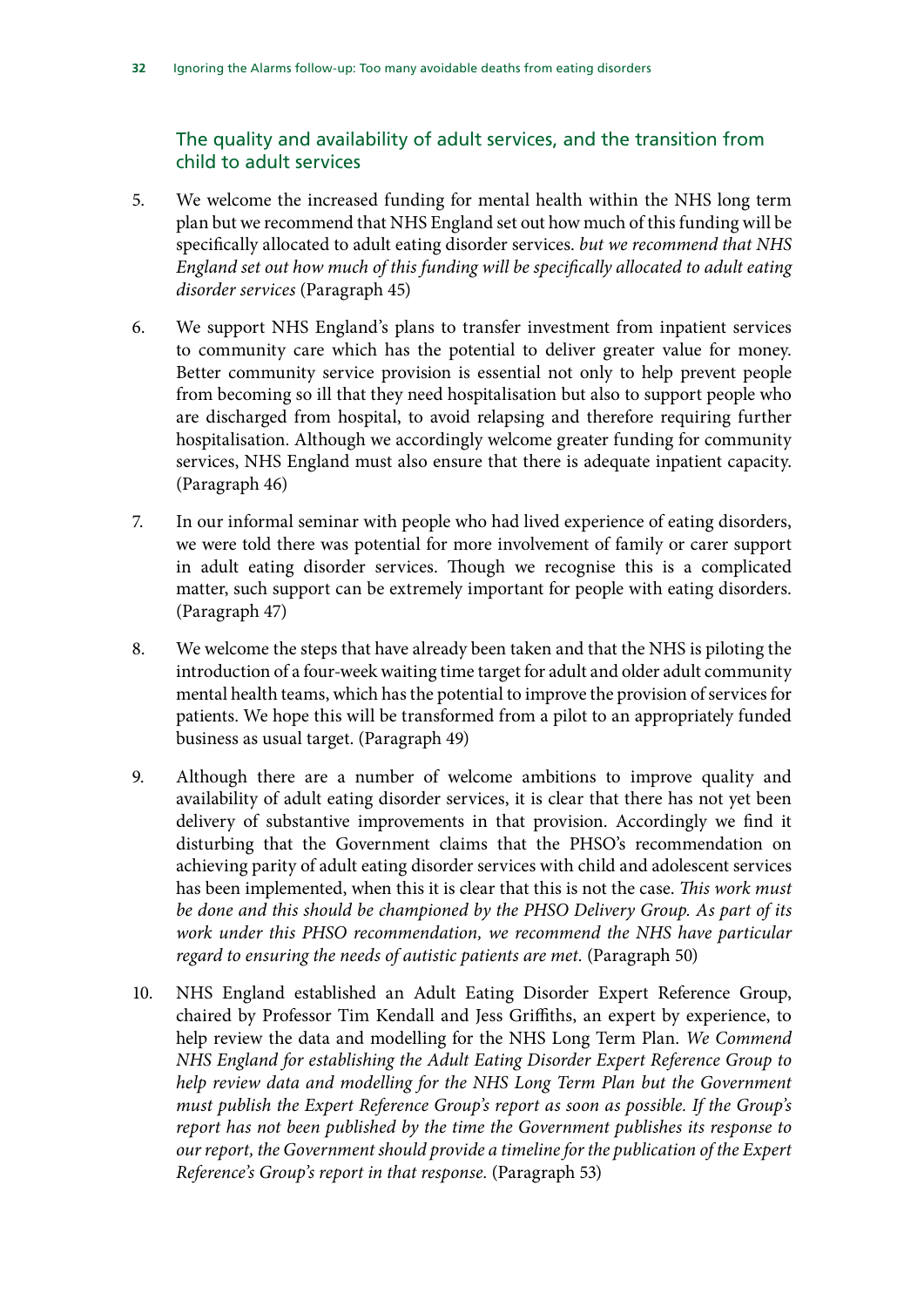11. A lack of precise information on the prevalence of eating disorders is shocking, given the claims that up to 1.25m people are suffering from eating disorders and the fact that eating disorders have the highest mortality rate of mental illnesses. This vagueness limits the ability of NHS commissioners to gauge what services need to be provided and encourages them to devote resources to better recorded diseases and conditions. *We welcome the inclusion of SCOFF (the eating disorder screening tool) in the 2019 Health Survey England to improve this information about the prevalence of eating disorders but recommend as a matter for urgent action that NHS England commissions a national population-based study to accurately assess the number of people who have eating disorders. It is essential such research does not simply look at the numbers of people who have been diagnosed with eating disorders, the evidence we have heard suggests that eating disorders are under-reported and are inherently secretive conditions.* (Paragraph 57)

### Coordination of services

12. We welcome the inclusion of coordination in the new NICE quality standard on eating disorders but further work is necessary to embed those standards. *We recommend that the PHSO Delivery Group, as part of its work, commission an audit of the extent of implementation of the NICE guidelines. This could be completed over the next few months (before we report again on this topic - see paragraph 84 below).* (Paragraph 62)

### User training to address gaps in provision of eating disorder specialists

- 13. All junior doctors should complete a four-month psychiatry placement and we welcome the Minister's support for this proposal. Such placements should include exposure to eating disorders. *We recommend Health Education England take this recommendation forward and assess whether it is possible to ensure each such placement includes exposure to patients with eating disorders.* (Paragraph 68)
- 14. We welcome the efforts of Health Education England to develop competency within the wider workforce in relation to eating disorders. People with eating disorders can present in a variety of circumstances and through a number of different pathways, therefore improving the wider workforce's knowledge of eating disorders can significantly improve the early detection and provision of support for people with eating disorders. *This work should specifically consider the provision of training to nurses and nurse practitioners. Health Education England should take steps to facilitate the delivery of such training by people who have lived experience of eating disorders. In circumstances where that is not viable, solutions such as online training should be pursued.* (Paragraph 69)

### Improving investigation and learning, in particular from serious incident investigations

15. Investigations into, and NHS learning from, serious incidents is essential to helping ensure that the circumstances leading to avoidable deaths do not reoccur. It is heartening to hear from the Care Quality Commission that some trusts are establishing more robust practices for investigating and learning from deaths but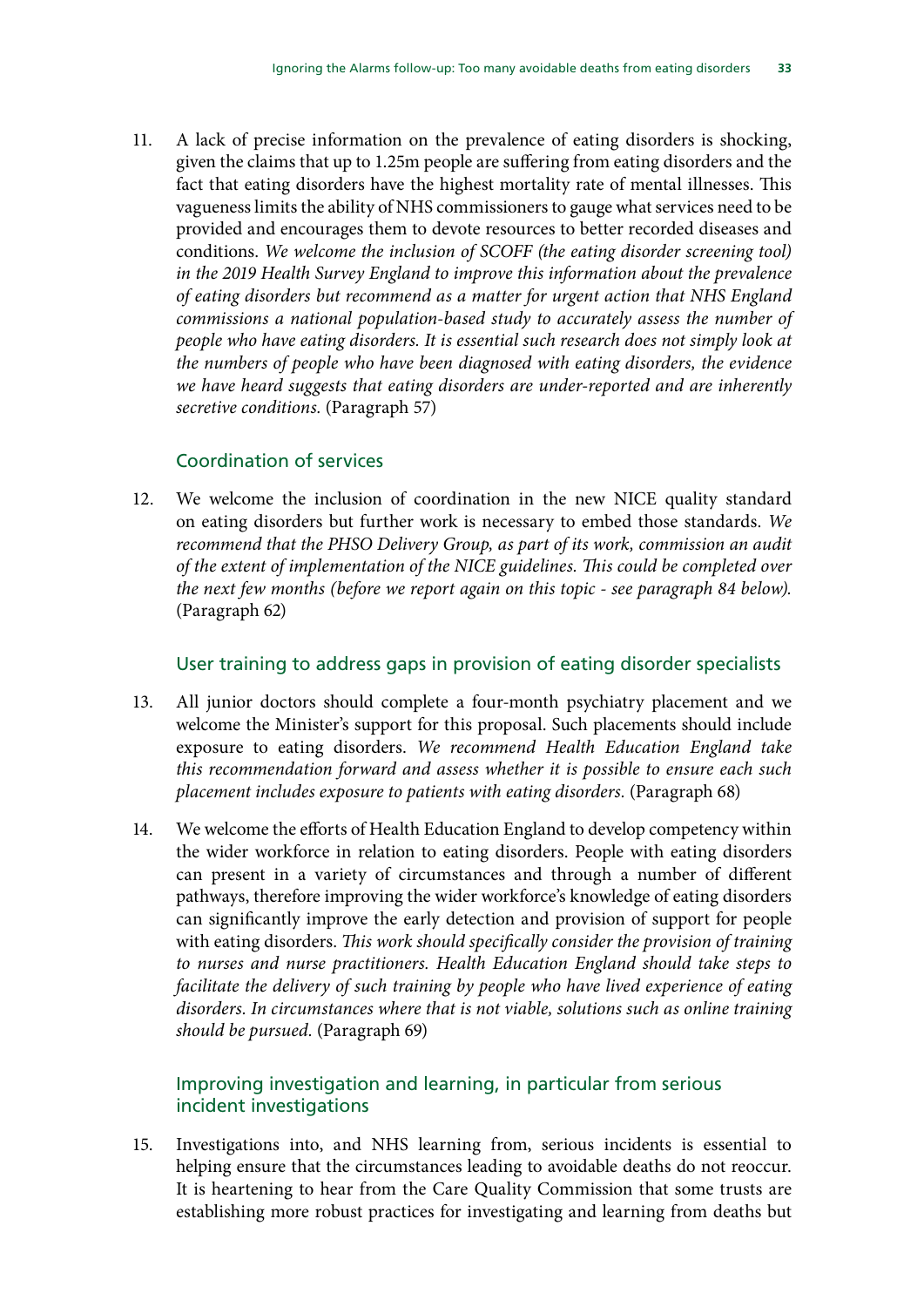such change must be made throughout the whole of the NHS. Cultural change is essential to achieve this. *We believe the Care Quality Commission's inspections provide one way for the NHS to determine the progress it is making in culture change; namely the shift from a closed and defensive blame culture to one of openness, willingness to hear and tell the truth, and to learning from mistakes to avoid future harm to patients. It is essential that the NHS moves from a culture which falls into short-term reputation management to one which facilitates open learning and longerterm improvements to service provision. The NHS should further consider how it can assess the progress it is making in changing the culture surrounding investigations and*  learning. Such cultural change must be regarded as a high priority. (Paragraph 78)

16. *We welcome the initial work of Healthcare Safety Investigation Branch (HSIB) in investigating the causes of clinical incidents without attributing blame and in order to disseminate learning for the future and the seven-point " framework for professionalising safety investigations in the NHS. We call on the Government to introduce the Health Service Safety Investigations Bill as soon as possible in order to provide HSIB with statutory powers and independence, and to enable it to provide a statutory 'safe space' for clinicians and patients and their families to speak freely, like other safety investigation bodies.* (Paragraph 79)

#### Final conclusions and recommendations

- 17. Welcome steps are being made in response to the PHSO's report, but sufficient progress has not yet been made in response to the PHSO's report. We agree with Dr Kendall's assessment that the PHSO Delivery Group needs to continue to meet. It is essential that there is a delivery body that has responsibility for ensuring these recommendations are taken forward. *We recommend that the PHSO Delivery Group not be disbanded until it can report with confidence that all the recommendations have been implemented.* (Paragraph 81)
- 18. We are encouraged by the Minister's and the Department of Health and Social Care's interest in this subject. They can play a critical leadership role in providing impetus to ensure timely progress is made on the PHSO's recommendations. A number of steps have been set out in the evidence we have received but we do not think there is enough urgency. Such urgency must reflect the fact that lives will continue to be lost under the status quo. There must accordingly be a clear picture of what actions will be delivered under each recommendation, what funding will be assigned to delivering those actions and by what timeframe those actions will be complete. *In its response to this report the Government should produce a timeline against each of the PHSO's recommendations; what steps have been taken, what further steps will be taken under each recommendation and what funding will be allocated. These actions should have clear responsible owners and deadlines for completion.* (Paragraph 83)
- 19. Once proceedings in court are finished, we plan to consider the PHSO's investigation of Averil Hart's case in greater depth. At that time, we will return to the PHSO's wider recommendations to assess what progress has been made. (Paragraph 84)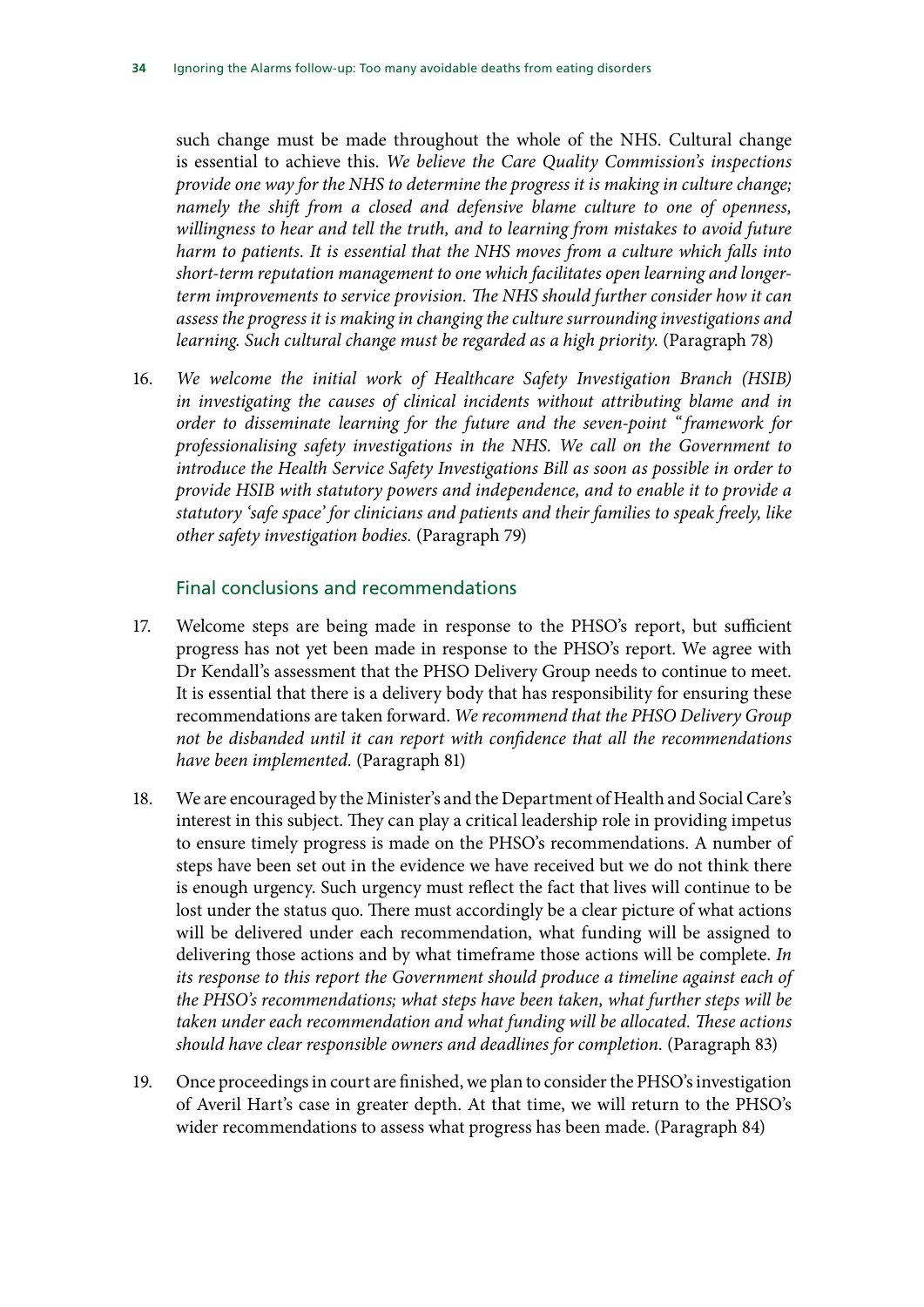# <span id="page-36-0"></span>Formal minutes

### **Tuesday 11 June 2019**

#### Members Present

Sir Bernard Jenkin, in the Chair

| Ronnie Cowan       | Dr Rupa Huq    |
|--------------------|----------------|
| Dame Cheryl Gillan | Mr David Jones |
| Kelvin Hopkins     | Eleanor Smith  |

Draft Report (*Ignoring the Alarms follow-up: Too many avoidable deaths from eating disorders*), proposed by the Chair, brought up and read.

*Ordered*, That the draft Report be read a second time, paragraph by paragraph.

Paragraphs 1 to 84 read and agreed to.

Summary agreed to.

*Resolved*, That the Report be the Seventeenth Report of the Committee to the House.

*Ordered*, That the Chair make the Report to the House.

*Ordered*, That embargoed copies of the Report be made available, in accordance with the provisions of Standing Order 134.

[Adjourned till Tuesday 18 June 2019 at 09.30am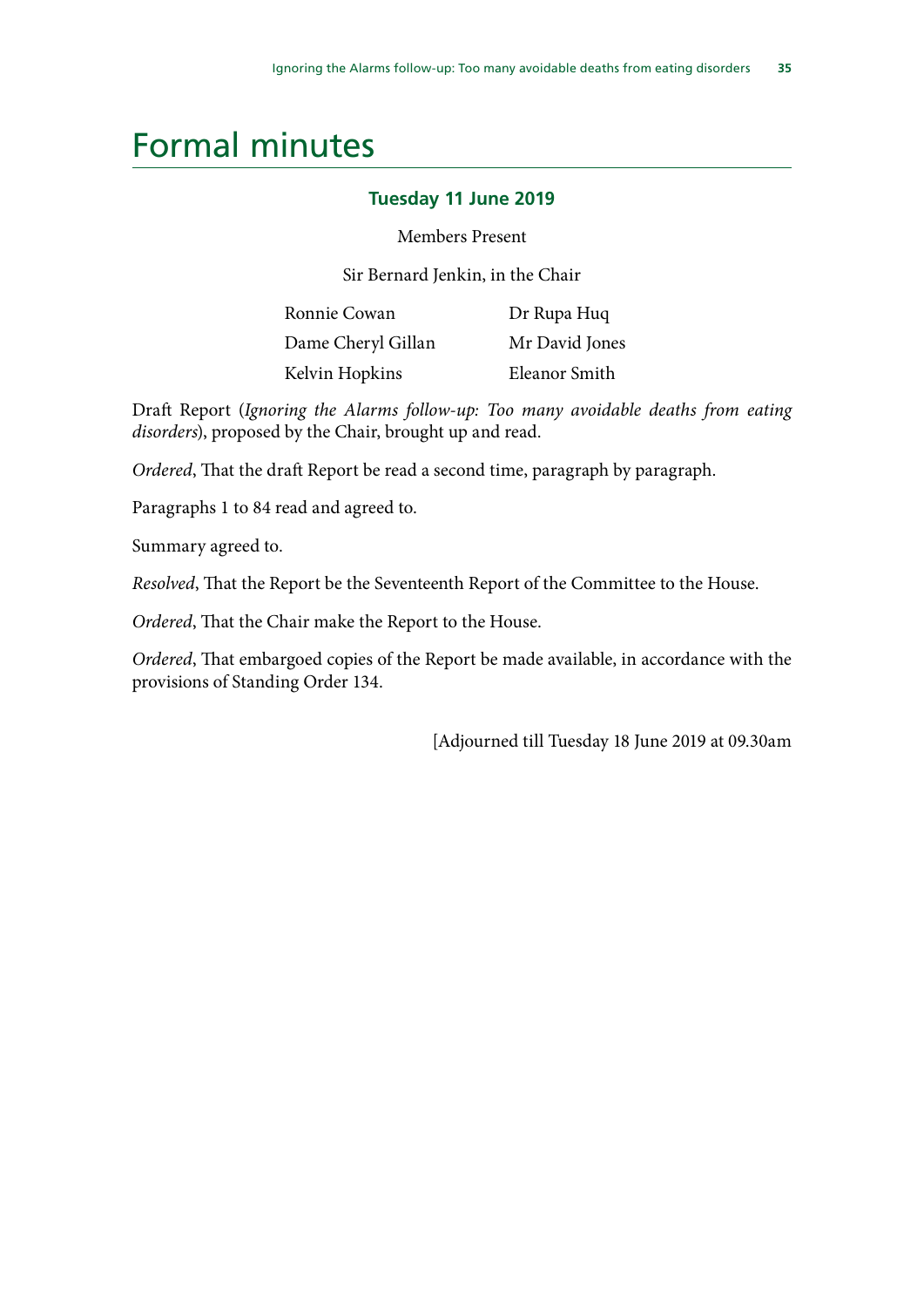# <span id="page-37-0"></span>**Witnesses**

The following witnesses gave evidence. Transcripts can be viewed on the [inquiry publications](https://www.parliament.uk/business/committees/committees-a-z/commons-select/public-administration-and-constitutional-affairs-committee/inquiries/parliament-2017/phso-ignoring-alarms-inquiry-17-19/publications/) [page](https://www.parliament.uk/business/committees/committees-a-z/commons-select/public-administration-and-constitutional-affairs-committee/inquiries/parliament-2017/phso-ignoring-alarms-inquiry-17-19/publications/) of the Committee's website.

### **Tuesday 14 May 2019**

| Andrew Radford, Chief Executive, BEAT Eating Disorders and Dr Dasha<br>Nicholls, Chair, Faculty of Eating Disorders, Royal College of Psychiatrists                             | $O1 - 44$ |
|---------------------------------------------------------------------------------------------------------------------------------------------------------------------------------|-----------|
| Professor Lisa Bayliss-Pratt, Chief Nurse, Health Education England and<br>and Professor Colin Melville, Director of Education and Standards, General<br><b>Medical Council</b> | Q45-92    |
| Jackie Doyle-Price MP, Minister for Mental Health, DHSC and Professor Tim<br>Kendall, National Clinical Director for Mental Health, NHS England and<br>NHS Improvement          | Q93-169   |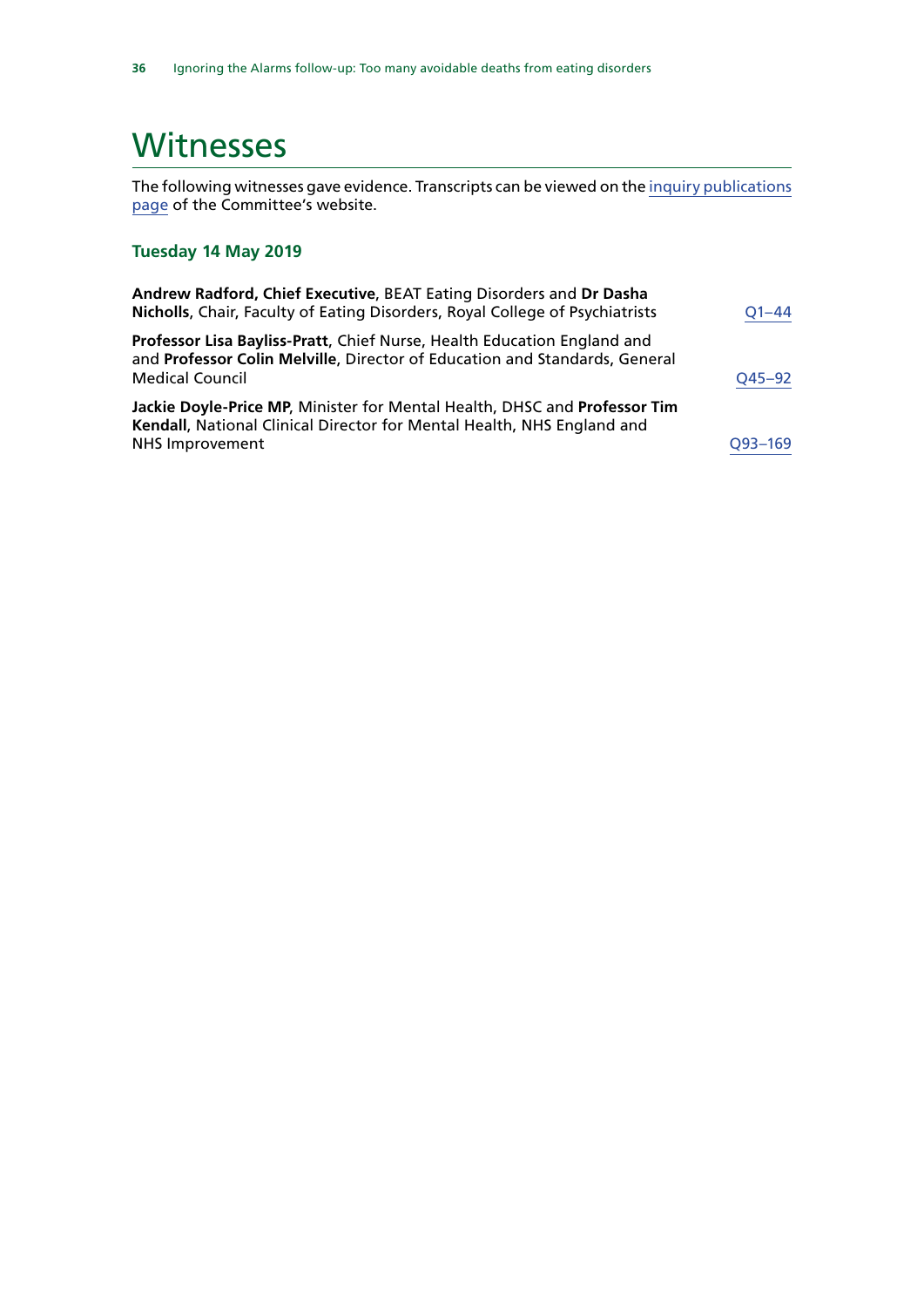# <span id="page-38-0"></span>Published written evidence

The following written evidence was received and can be viewed on the [inquiry publications](https://www.parliament.uk/business/committees/committees-a-z/commons-select/public-administration-and-constitutional-affairs-committee/inquiries/parliament-2017/phso-ignoring-alarms-inquiry-17-19/publications/) [page](https://www.parliament.uk/business/committees/committees-a-z/commons-select/public-administration-and-constitutional-affairs-committee/inquiries/parliament-2017/phso-ignoring-alarms-inquiry-17-19/publications/) of the Committee's website.

IDF numbers are generated by the evidence processing system and so may not be complete.

- A1 [\(IDF0013](http://data.parliament.uk/WrittenEvidence/CommitteeEvidence.svc/EvidenceDocument/Public%20Administration%20and%20Constitutional%20Affairs%20Committee%20/PHSO%20report:%20Ignoring%20the%20alarms:%20How%20NHS%20eating%20disorders%20services%20are%20failing%20patients/Written/101384.html))
- Autistica [\(IDF0001\)](http://data.parliament.uk/WrittenEvidence/CommitteeEvidence.svc/EvidenceDocument/Public%20Administration%20and%20Constitutional%20Affairs%20Committee%20/PHSO%20report:%20Ignoring%20the%20alarms:%20How%20NHS%20eating%20disorders%20services%20are%20failing%20patients/Written/99516.html)
- Beat ([IDF0012](http://data.parliament.uk/WrittenEvidence/CommitteeEvidence.svc/EvidenceDocument/Public%20Administration%20and%20Constitutional%20Affairs%20Committee%20/PHSO%20report:%20Ignoring%20the%20alarms:%20How%20NHS%20eating%20disorders%20services%20are%20failing%20patients/Written/101346.html))
- Care Quality Commission [\(IDF0009\)](http://data.parliament.uk/WrittenEvidence/CommitteeEvidence.svc/EvidenceDocument/Public%20Administration%20and%20Constitutional%20Affairs%20Committee%20/PHSO%20report:%20Ignoring%20the%20alarms:%20How%20NHS%20eating%20disorders%20services%20are%20failing%20patients/Written/101311.html)
- Department of Health and Social Care and National Institute for Care Excellence ([IDF0017\)](http://data.parliament.uk/WrittenEvidence/CommitteeEvidence.svc/EvidenceDocument/Public%20Administration%20and%20Constitutional%20Affairs%20Committee%20/PHSO%20report:%20Ignoring%20the%20alarms:%20How%20NHS%20eating%20disorders%20services%20are%20failing%20patients/Written/101725.html)
- Eating Disorders Health Integration Team, Bristol. ([IDF0008\)](http://data.parliament.uk/WrittenEvidence/CommitteeEvidence.svc/EvidenceDocument/Public%20Administration%20and%20Constitutional%20Affairs%20Committee%20/PHSO%20report:%20Ignoring%20the%20alarms:%20How%20NHS%20eating%20disorders%20services%20are%20failing%20patients/Written/101277.html)
- Family Mental Wealth [\(IDF0004](http://data.parliament.uk/WrittenEvidence/CommitteeEvidence.svc/EvidenceDocument/Public%20Administration%20and%20Constitutional%20Affairs%20Committee%20/PHSO%20report:%20Ignoring%20the%20alarms:%20How%20NHS%20eating%20disorders%20services%20are%20failing%20patients/Written/100909.html))
- General Medical Council [\(IDF0015](http://data.parliament.uk/WrittenEvidence/CommitteeEvidence.svc/EvidenceDocument/Public%20Administration%20and%20Constitutional%20Affairs%20Committee%20/PHSO%20report:%20Ignoring%20the%20alarms:%20How%20NHS%20eating%20disorders%20services%20are%20failing%20patients/Written/101523.html))
- Hart, Mr Nic ([IDF0007\)](http://data.parliament.uk/WrittenEvidence/CommitteeEvidence.svc/EvidenceDocument/Public%20Administration%20and%20Constitutional%20Affairs%20Committee%20/PHSO%20report:%20Ignoring%20the%20alarms:%20How%20NHS%20eating%20disorders%20services%20are%20failing%20patients/Written/101262.html)
- Hart, Mr Nic ([IDF0016](http://data.parliament.uk/WrittenEvidence/CommitteeEvidence.svc/EvidenceDocument/Public%20Administration%20and%20Constitutional%20Affairs%20Committee%20/PHSO%20report:%20Ignoring%20the%20alarms:%20How%20NHS%20eating%20disorders%20services%20are%20failing%20patients/Written/101717.html))
- HSIB ([ID00018\)](http://data.parliament.uk/writtenevidence/committeeevidence.svc/evidencedocument/public-administration-and-constitutional-affairs-committee/phso-report-ignoring-the-alarms-how-nhs-eating-disorders-services-are-failing-patients/written/102710.html)
- Parliamentary and Health Service Ombudsman [\(IDF0010](http://data.parliament.uk/WrittenEvidence/CommitteeEvidence.svc/EvidenceDocument/Public%20Administration%20and%20Constitutional%20Affairs%20Committee%20/PHSO%20report:%20Ignoring%20the%20alarms:%20How%20NHS%20eating%20disorders%20services%20are%20failing%20patients/Written/101322.html))
- Patient Experience Library [\(IDF0006](http://data.parliament.uk/WrittenEvidence/CommitteeEvidence.svc/EvidenceDocument/Public%20Administration%20and%20Constitutional%20Affairs%20Committee%20/PHSO%20report:%20Ignoring%20the%20alarms:%20How%20NHS%20eating%20disorders%20services%20are%20failing%20patients/Written/101213.html))
- Rethink Mental Illness ([IDF0003\)](http://data.parliament.uk/WrittenEvidence/CommitteeEvidence.svc/EvidenceDocument/Public%20Administration%20and%20Constitutional%20Affairs%20Committee%20/PHSO%20report:%20Ignoring%20the%20alarms:%20How%20NHS%20eating%20disorders%20services%20are%20failing%20patients/Written/99768.html)
- Royal College of Psychiatrists ([IDF0011\)](http://data.parliament.uk/WrittenEvidence/CommitteeEvidence.svc/EvidenceDocument/Public%20Administration%20and%20Constitutional%20Affairs%20Committee%20/PHSO%20report:%20Ignoring%20the%20alarms:%20How%20NHS%20eating%20disorders%20services%20are%20failing%20patients/Written/101324.html)
- Virgo, Miss Hope ([IDF0005](http://data.parliament.uk/WrittenEvidence/CommitteeEvidence.svc/EvidenceDocument/Public%20Administration%20and%20Constitutional%20Affairs%20Committee%20/PHSO%20report:%20Ignoring%20the%20alarms:%20How%20NHS%20eating%20disorders%20services%20are%20failing%20patients/Written/100955.html))
- YoungMinds ([IDF0014\)](http://data.parliament.uk/WrittenEvidence/CommitteeEvidence.svc/EvidenceDocument/Public%20Administration%20and%20Constitutional%20Affairs%20Committee%20/PHSO%20report:%20Ignoring%20the%20alarms:%20How%20NHS%20eating%20disorders%20services%20are%20failing%20patients/Written/101404.html)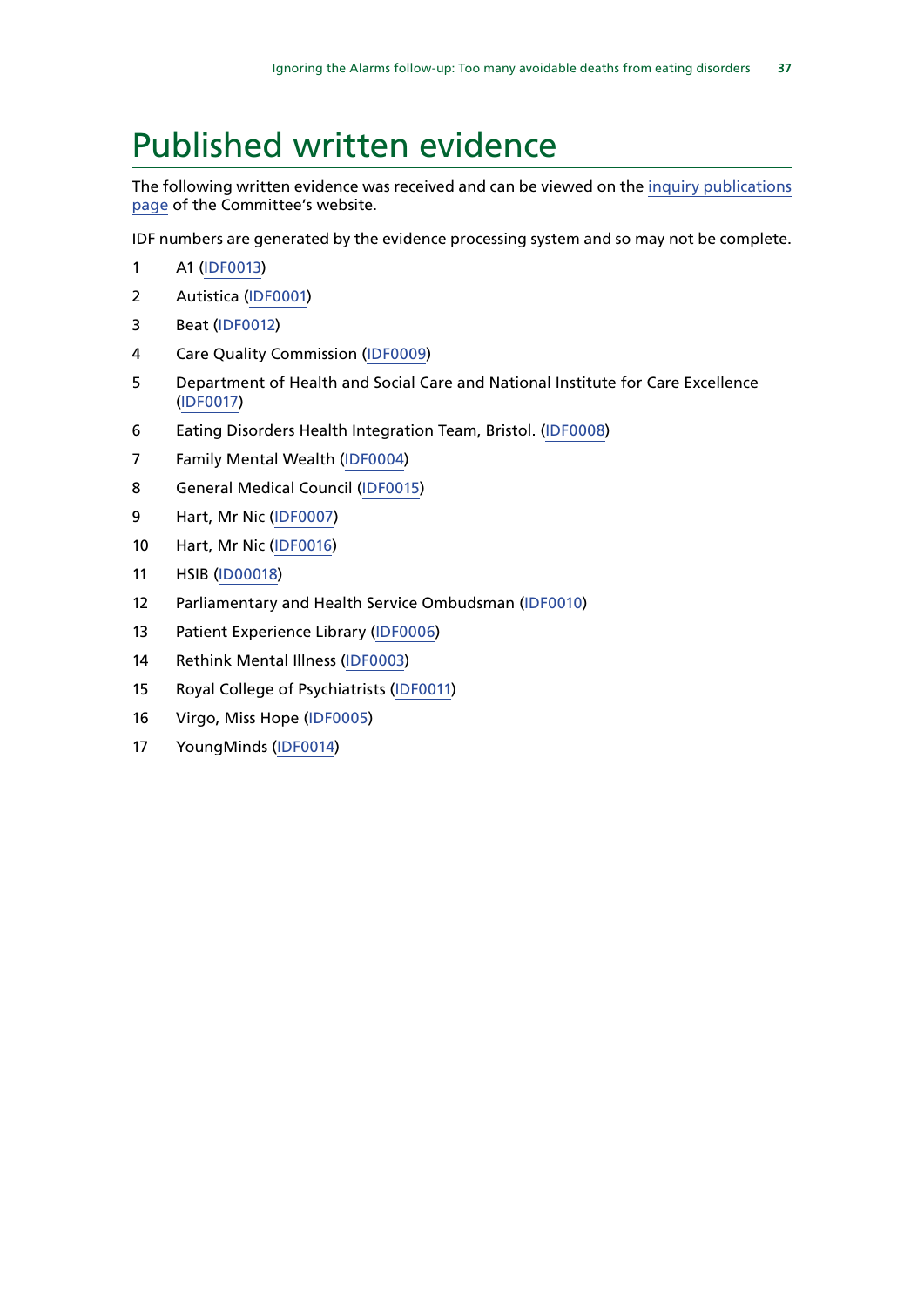# <span id="page-39-0"></span>List of Reports from the Committee during the current Parliament

All publications from the Committee are available on the [publications page](https://www.parliament.uk/business/committees/committees-a-z/commons-select/public-administration-and-constitutional-affairs-committee/publications/) of the Committee's website.

#### **Session 2017–19**

| <b>First Report</b>         | Devolution and Exiting the EU and Clause 11 of<br>the European Union (Withdrawal) Bill: Issues for<br>Consideration                                                                  | <b>HC 484</b>               |
|-----------------------------|--------------------------------------------------------------------------------------------------------------------------------------------------------------------------------------|-----------------------------|
| <b>Second Report</b>        | Parliamentary Boundary Reviews: What Next?                                                                                                                                           | <b>HC 559</b><br>(HC 1072)  |
| <b>Third Report</b>         | PHSO Annual Scrutiny 2016-17                                                                                                                                                         | <b>HC 492</b><br>(HC 1479)  |
| Fourth Report               | <b>Ensuring Proper Process for Key Government Decisions:</b><br>Lessons Still to be Learned from the Chilcot Report                                                                  | <b>HC 854</b><br>(HC 1555)  |
| <b>Fifth Report</b>         | The Minister and the Official: The Fulcrum of Whitehall<br><b>Effectiveness</b>                                                                                                      | <b>HC 497</b><br>(HC 1977)  |
| Sixth Report                | Accounting for Democracy Revisited: The Government<br><b>Response and Proposed Review</b>                                                                                            | <b>HC 1197</b>              |
| Seventh Report              | After Carillion: Public sector outsourcing and<br>contracting                                                                                                                        | <b>HC 748</b><br>(HC 1685)  |
| Eighth Report               | Devolution and Exiting the EU: reconciling differences<br>and building strong relationships                                                                                          | <b>HC 1485</b><br>(HC 1574) |
| Ninth Report                | Appointment of Lord Bew as Chair of the House of<br>Lords Appointments Commission                                                                                                    | <b>HC 1142</b>              |
| <b>Tenth Report</b>         | Pre-Appointment Hearings: Promoting Best Practice                                                                                                                                    | <b>HC 909</b><br>(HC 1773)  |
| <b>Eleventh Report</b>      | Appointment of Mr Harry Rich as Registrar of<br><b>Consultant Lobbyists</b>                                                                                                          | <b>HC 1249</b>              |
| <b>Twelfth Report</b>       | Appointment of Lord Evans of Weardale as Chair of the<br>Committee on Standards in Public Life                                                                                       | <b>HC 930</b><br>(HC 1773)  |
| <b>Thirteenth Report</b>    | A smaller House of Lords: The report of the Lord<br>Speaker's committee on the size of the House                                                                                     | <b>HC 662</b><br>(HC 2005)  |
| Fourteenth Report           | The Role of Parliament in the UK Constitution Interim<br>Report The Status and Effect of Confidence Motions<br>and the Fixed-term Parliaments Act 2011                               | <b>HC 1813</b><br>(HC 2065) |
| <b>Fifteenth Report</b>     | Status of Resolutions of the House of Commons                                                                                                                                        | HC 1587<br>(HC 2066)        |
| <b>Sixteenth Report</b>     | PHSO Annual Scrutiny 2017/18: Towards a Modern and<br><b>Effective Ombudsman Service</b>                                                                                             | <b>HC 1855</b>              |
| <b>First Special Report</b> | Will the NHS never learn? Follow-up to PHSO report<br>'Learning from Mistakes' on the NHS in England:<br>Government Response to the Committee's Seventh<br>Report of Session 2016-17 | <b>HC 441</b>               |